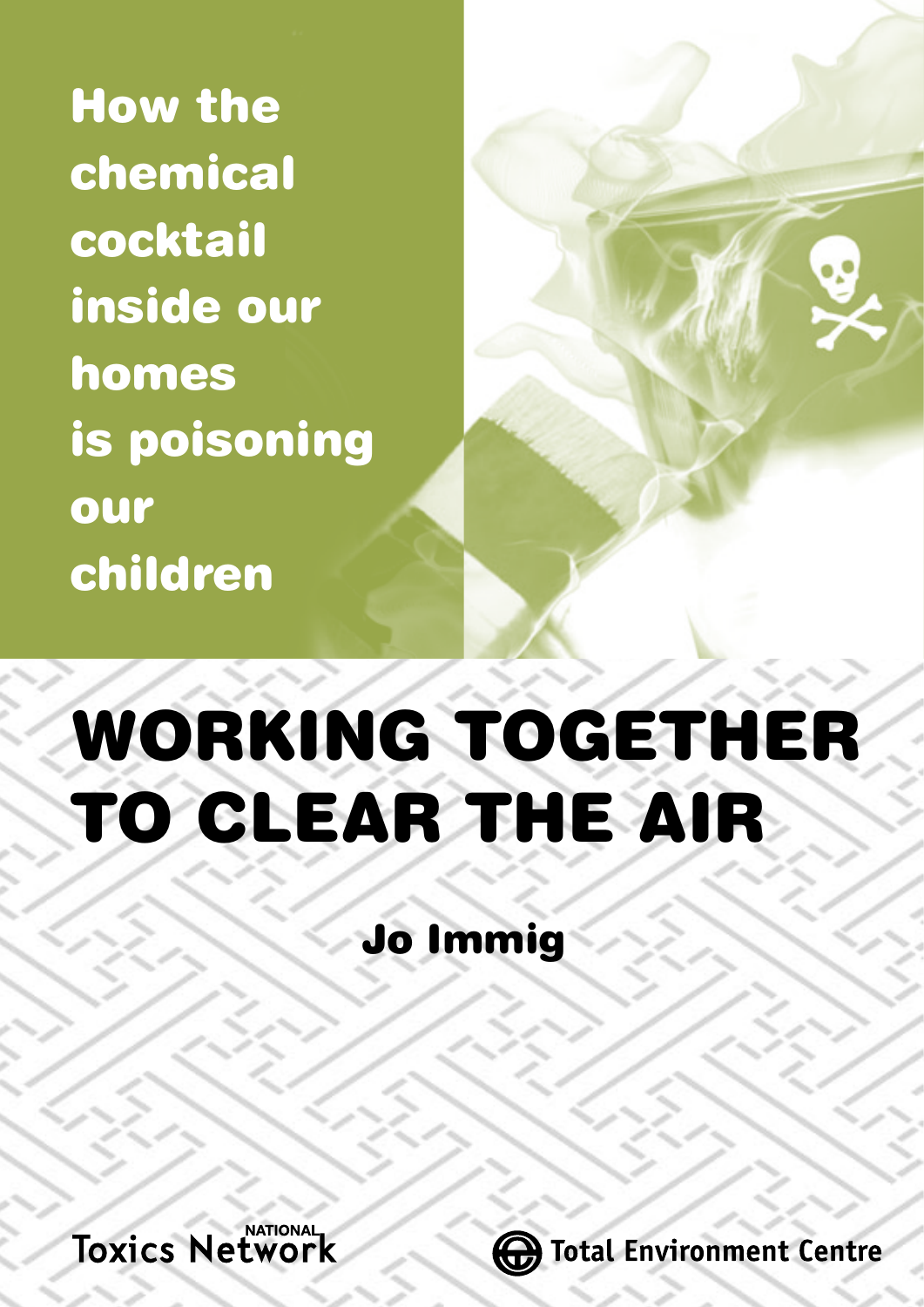

How the chemical cocktail inside our homes is poisoning our children

# WORKING TOGETHER TO CLEAR THE AIR

Jo Immig

**April 2005**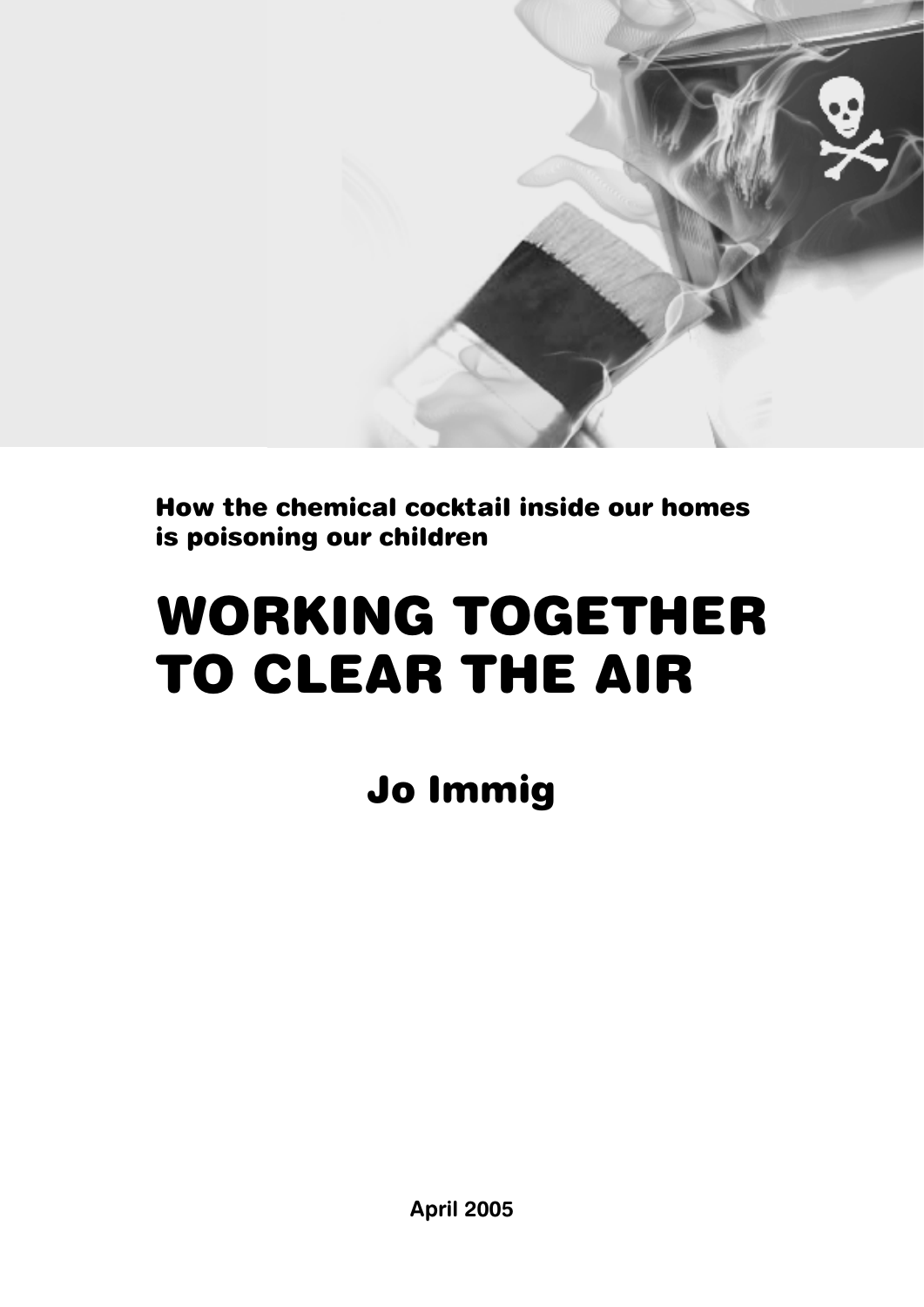Copyright © Joanna Immig 2005

#### **NATIONAL TOXICS NETWORK**

47 Eugenia Street RIVETT ACT 2611 biomap@oztoxics.org www.oztoxics.org/ntn

#### **TOTAL ENVIRONMENT CENTRE**

Level 2 362 Kent Street SYDNEY NSW 2000 iaq@tec.org.au www.tec.org.au

ISBN 0-9473602-3-9

#### Disclaimer

The information contained in this publication is based on knowledge and understanding at the time of writing (April 2005). However, because of advances in knowledge, users are reminded of the need to ensure that information upon which they rely is up to date and to check currency of the information. This is not an advisory document for health guidelines or actions by anyone. The author will not be held liable for any consequences of any actions taken by individuals or organisations as a result of this publication.



Printed by Hillscroft Printing on recycled paper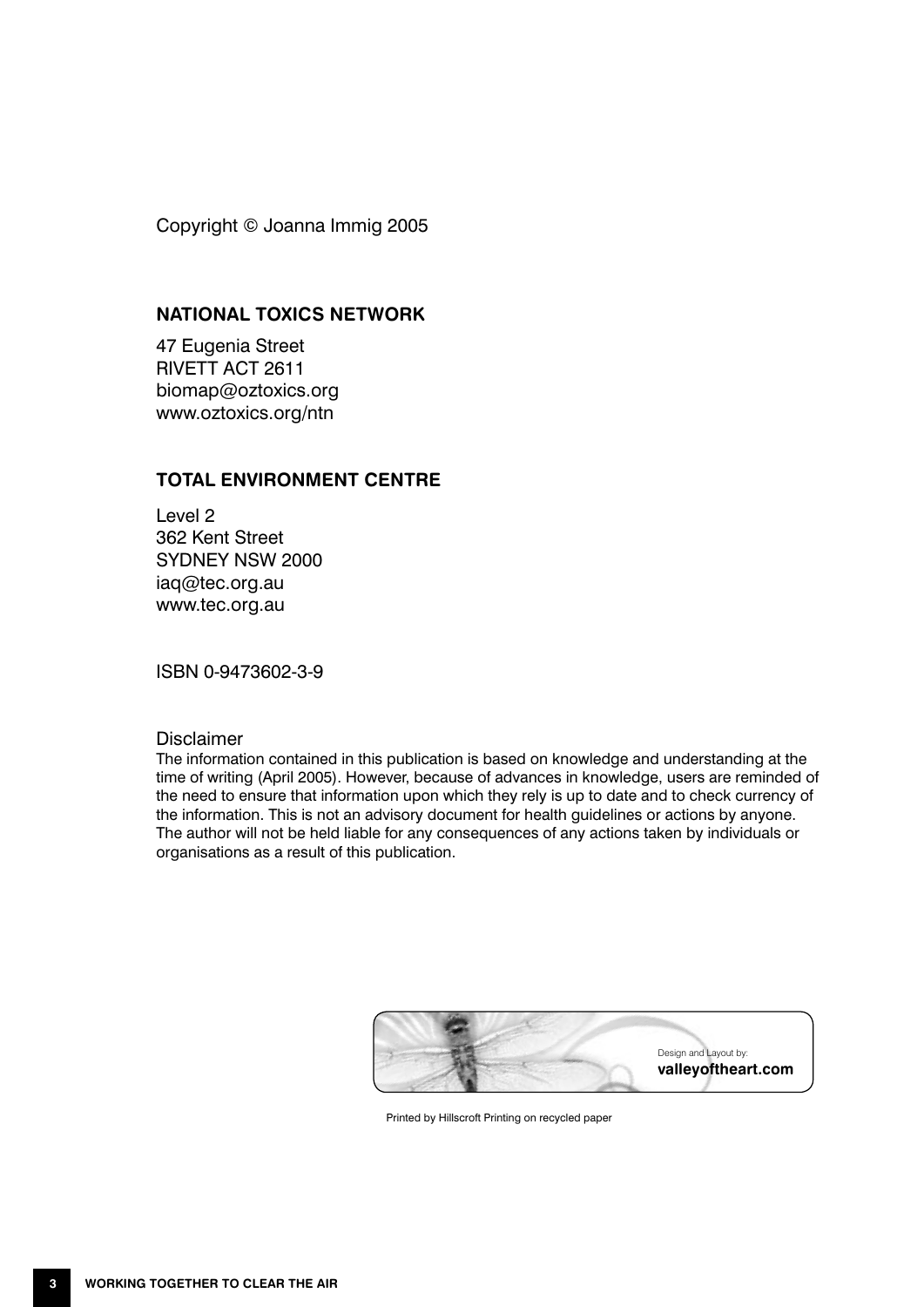

**Jo Immig** www.joimmig.com

**Jo Immig is one of Australia's leading campaigners on toxic chemicals. For over a decade she has campaigned to ban dangerous chemicals from the natural environment, around our homes and in agriculture, promoting safer, cleaner alternatives wherever possible.**

Jo is deeply concerned about children's exposure to chemicals and its effects on their health. She has authored many articles and several books including: *Toxic Playground: A guide to reducing the chemical load in schools and childcare centres* and *Safer Solutions: Integrated pest management for schools and childcare centres.* 

She is an environmental scientist and represents peak environment groups on government committees on pesticides and genetically engineered food. Jo is a passionate and vocal advocate of organic agriculture and eco-living and hopes that future generations will be able to enjoy good health, clean air and water, healthy food and a diverse natural environment.

# **National Toxics Network**

www.oztoxics.org/ntn

**The National Toxics Network (NTN) is a community-based network working for pollution reduction, protection of environmental health and environmental justice for all. NTN was first formed in 1993 and since then has grown as a national network to support community and environmental organisations across Australia, New Zealand and the South Pacific.** 

NTN is involved in a wide range of national and international campaigns including contaminated sites, toxic waste, and industrial pollution. NTN is vocal advocate of community-right-to-know and the precautionary principle and its application in legislation and policy. NTN is the Australian Focal Point for the International Persistent Organic Pollutants (POPs) Elimination Network and hosts the international working group on community monitoring. NTN represents Australian NGOs at many international forums on toxic chemicals.

NTN is actively involved in the Intergovernmental Forum on Chemical Safety (IFCS) providing an Australian focal point for their INFOCAP information and capacity building program. NTN's capacity building arm, Oztoxics, has completed a number of activities including Body Burden Handbook, the Conventions Handbook and the Tools for Healthy Schools project. Through its focus on community capacity building initiatives, NTN supports communities involved in hazardous waste management and environmental health issues.

NTN committee members are involved in a range of national advisory bodies including the Hazardous Waste Reference Group, the Dioxin Consultative Group, the National Industrial Chemicals Notification Assessment Scheme and Australian Pesticides and Veterinary Medicines Authority committees as well as participating in their related technical advisory panels.

In recognition of the importance of children's environmental health issues, NTN has released a briefing paper *Children's Environmental Health – Intergenerational Equity in Action* as part of its major campaign focus on *Children's Health and Persistent Bio-accumulative Toxins (PBTs)* in 2005.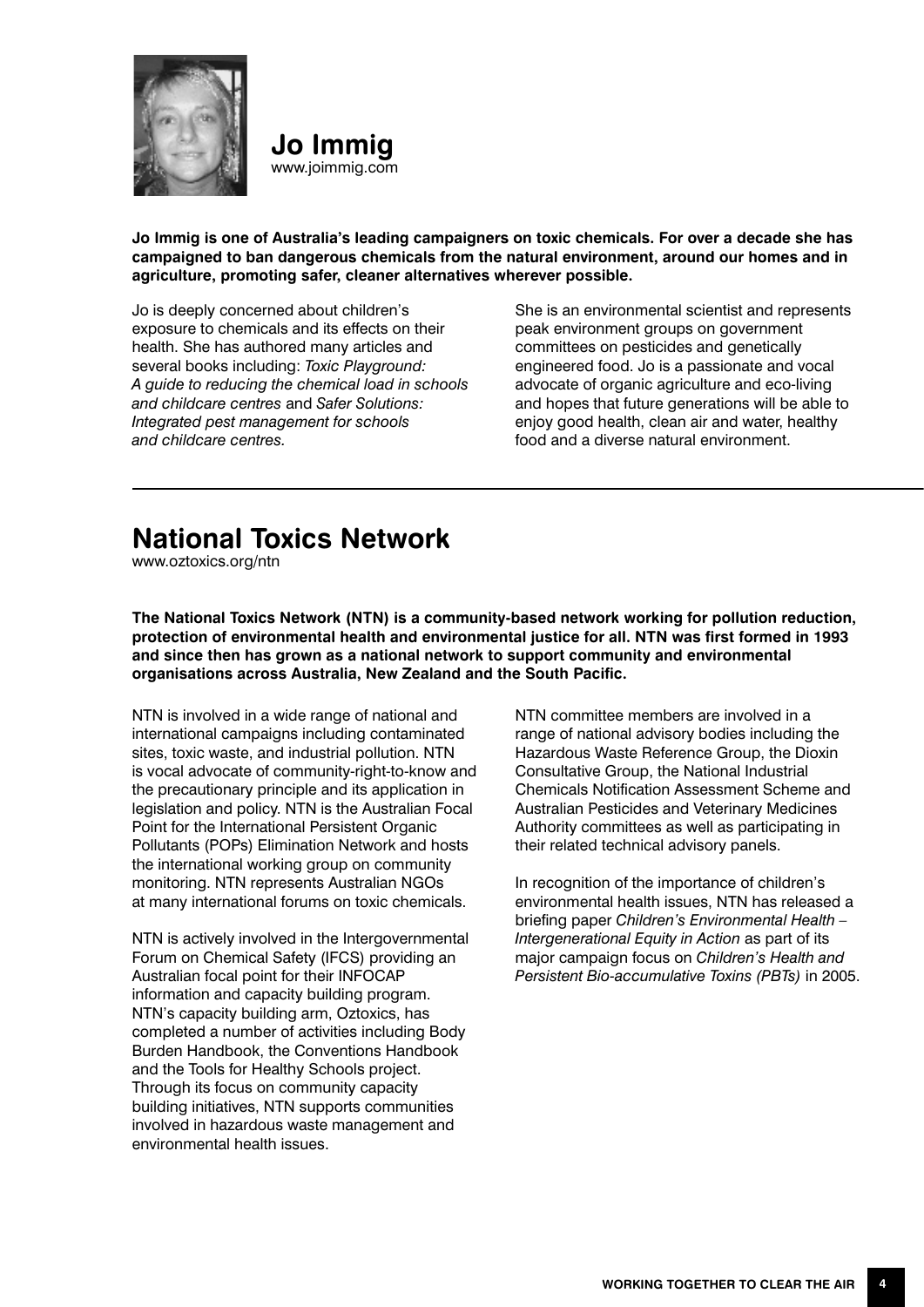# **Total Environment Centre**

www.tec.org.au

**Total Environment Centre (TEC) is a community-based advocacy organisation dedicated to defending the environment. Since its inception in 1972, TEC has campaigned on a wide range of environment issues and also established Australia's most extensive independent toxic chemical advisory service.** 

A voluntary board is responsible for its operations and funding is via public donations and project specific grants. A short summary of TEC's major achievements with respect to toxic chemical issues follows:

**1979** - TEC launched the **Clean Air for Children Campaign** with inner city groups and medical professionals, aiming to eliminate lead from petrol. New national emission control laws have been adopted nationwide to eliminate lead and reduce other emissions in new cars.

**1983** - TEC's Toxic Chemicals Committee organised the first national conference on the **Toxic Chemical Load on the Environment and Human Health**. Conferences on the **Health Impacts of Solvents and Chemicals in Schools** in the 1990s broke new ground.

**1986** - TEC published the **A-Z of Chemicals in the Home** in conjunction with the Australian Consumer's Association – now in its fourth edition.

**1995 - 1999** - 1995 TEC's 10-year campaign resulted in a ban on **organochlorine pesticides** for termite control in Australia. In 1997 TEC lobbied for tighter controls on aerial application of pesticides in rural NSW to curb spray drift and later produced **Clearing the Air - Pesticide Spray Drift Kit**. TEC's 1999 intensive pesticide campaign saw the overhaul of the **NSW Pesticides Act**.

**1998** - TEC launched **Toxic Chemicals in Your Environment (TYCE)** a web-based resource for the community on toxic chemicals. TEC prepared **Indoor Air Quality Guidelines for Sydney Olympic Facilities** for Green Games Watch 2000. The Guidelines were adopted by the CSIRO into a Technical Report.

**2000** - TEC released **Toxic Playground: A guide to reducing the chemical load in school and childcare centres**. Written by Jo Immig, the book was the first of its kind in Australia and provides an essential resource for teachers, administrators, maintenance staff, parents, child care workers and children to actively set about reducing the chemical load in schools and childcare centres, as well the home and office.

**2002** - TEC released **Safer Solutions: integrated pest management for schools**. Written by Jo Immig, the book provides detailed information on implementing safer options for school pest management in order to eliminate the use of dangerous pesticides.

**2005** - In partnership with other NGOs, TEC is the recipient of a substantial grant from the NSW Environmental Trust for collaborative environmental education programs over several years on eco-living. A key element of the program will be education on household chemicals and indoor air pollution.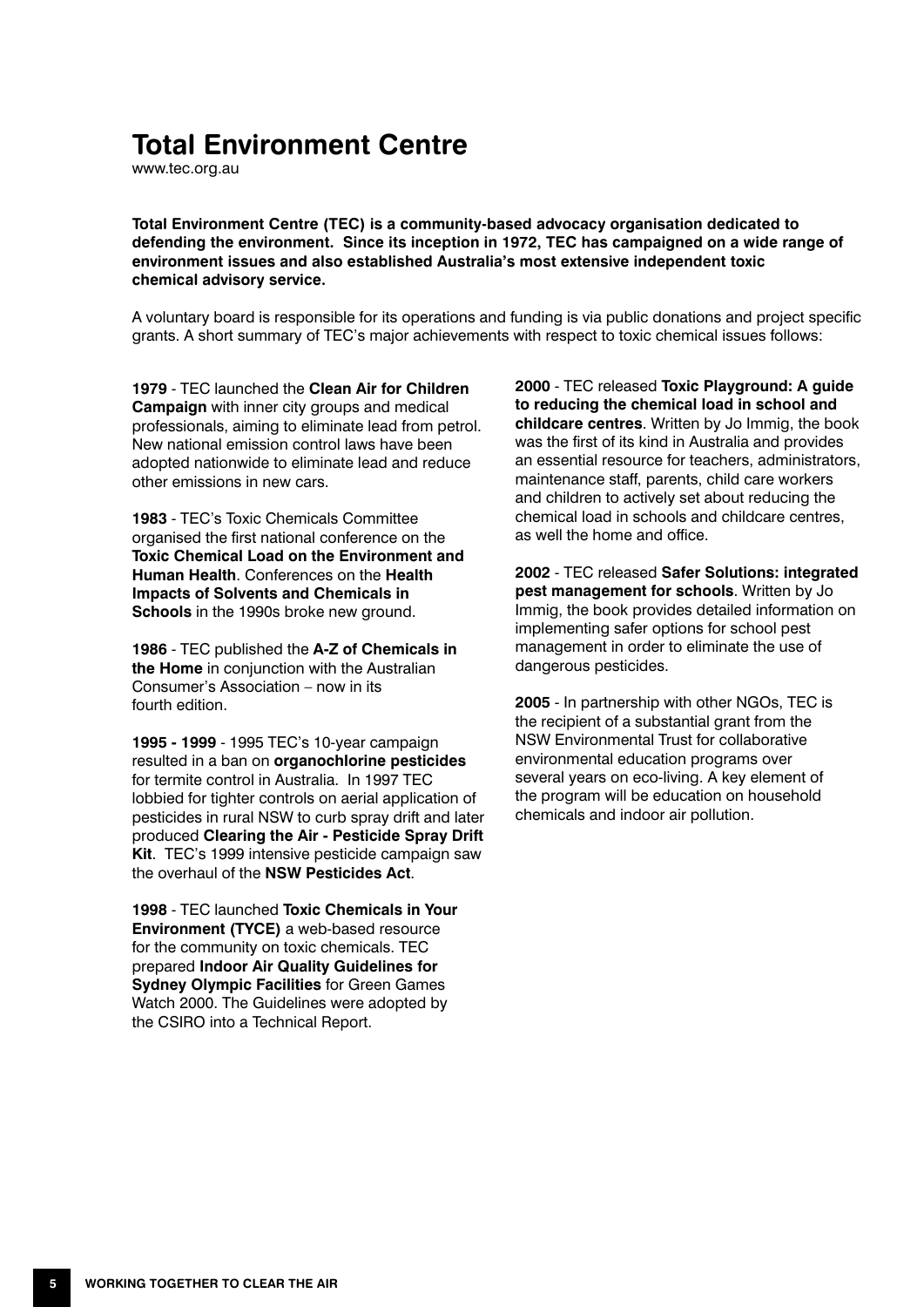# **TABLE OF CONTENTS**

|                                                                                                                                                                                                                                     | 9                               |
|-------------------------------------------------------------------------------------------------------------------------------------------------------------------------------------------------------------------------------------|---------------------------------|
| A brief history of chemical campaigns<br>Critique of regulatory framework<br>Community experience<br>European reforms for chemical regulation<br>Substitution principle<br>Position on chemical regulation in Australia             | 9<br>11<br>11<br>12<br>13<br>14 |
| 2. CHEMICAL POLLUTION INSIDE OUR HOMES                                                                                                                                                                                              | 15                              |
| How dangerous chemicals got inside our homes and bodies<br>Endocrine disrupters a significant threat<br>Is it 'safe' because it is sold in the supermarket?<br>Chemicals contaminate breast milk<br>Chemicals contaminate our blood | 16<br>16<br>16<br>17<br>18      |
| <b>3. INTERNATIONAL RECOGNITION OF CHILDREN'S</b><br><b>VULNERABILITY TO CHEMICAL POLLUTION</b>                                                                                                                                     |                                 |
| Why children are uniquely sensitive to chemical exposures<br>Effects of chemical pollutants on children's health                                                                                                                    |                                 |
| <b>4. HOW INDOOR AIR POLLUTION HAPPENS</b>                                                                                                                                                                                          |                                 |
| Significance of VOCs as indoor air pollutants<br>The costs of indoor air pollution<br>Chemical culprits inside our homes                                                                                                            | 24<br>25<br>25                  |
| 5. WAY FORWARD ON INDOOR AIR POLLUTION                                                                                                                                                                                              |                                 |
| How Australia compares with international initiatives<br>What a low pollution indoor environment might look like                                                                                                                    |                                 |
| <b>CONCLUSION</b>                                                                                                                                                                                                                   |                                 |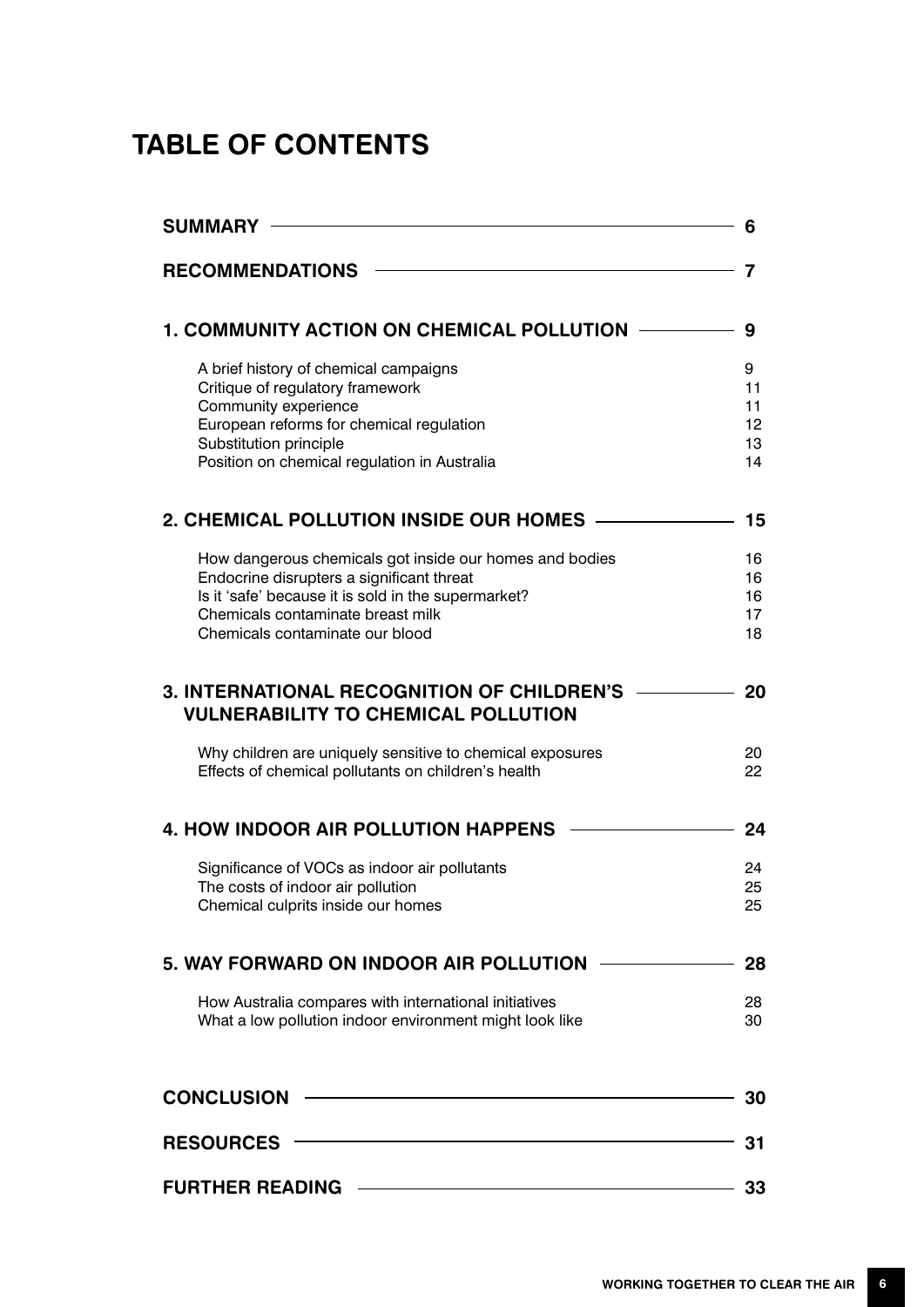# **SUMMARY**

We have reached an impasse as a society in the way we manufacture, regulate and use toxic chemicals. Underlying assumptions made by industry and regulators that we can all be exposed to 'safe levels' of toxic chemicals are failing to protect our children's health and the environment.

Some chemicals have been shown to be dangerous at extremely low levels, which previously was not thought possible. There is evidence that toxic and persistent chemicals are now ubiquitous in the environment and that they also contaminate our bodies. Most alarmingly, common chemical pollutants around the home have been found to contaminate the most precious food - breast milk.

There is widespread recognition that children are at greatest risk from these chemical exposures because they are biologically and developmentally more sensitive to the effects of chemicals.

Chemical pollution is known to contribute to preventable childhood diseases such as asthma, other respiratory and behavioural disorders and is also implicated in increases in childhood cancers and birth defects.

#### **Prevention is better than cure**

By addressing chemical pollution indoors, our quality of life can improve without foregoing modern conveniences. The best strategy for dealing with indoor air pollution is to not create it in the first place.

Preventing children's exposure to toxic chemicals is the most effective way of protecting their health. Children are the most vulnerable and if we protect them we will go a long way towards protecting the rest of the community.

Medical and scientific research indicates that children have specific needs and vulnerabilities in relation to chemical exposure. Regardless of any remaining uncertainties, this must be translated into child-centred environmental health policy and regulation, with a precautionary and prevention-orientated approach.

## **Safer products must be identifiable in the marketplace**

Chemical pollution inside our homes and buildings is known to be far greater than pollution levels outdoors and we are spending more and more time inside these polluted spaces.

To avoid chemical pollution, citizens literally have to be 'chemical sleuths'. Should we have to do this? Is it possible?

Finding reliable and independent information on the safety of products and their emissions is practically impossible in Australia. One of the fundamental problems is the lack of any assessment and labelling scheme to identify safer products in the marketplace. Another problem is the lack of enforceable indoor air quality standards for all buildings.

Several countries including Finland, Denmark, Norway, Germany and the Netherlands have developed useful product assessment and labelling schemes for indoor air emissions.

#### **Incentives for cleaner products**

Safe homes, clean air and pure water should be fundamental rights of all citizens. Industry must be given incentives to strive for cleaner and safer products, which should be made available at affordable prices to everybody, not just niche markets.

Governments must effectively regulate existing toxic chemicals and introduce a new regulatory regime that promotes clean, green chemistry and discourages dangerous chemicals.

#### **Education campaigns urgently needed**

While the community is aware of well-publicised indoor pollution problems such as tobacco smoke, lead and asbestos, people are not generally aware of other chemical pollution in their homes such as volatile organic compounds.

There are opportunities for extensive community education campaigns, targeted at health professionals and other relevant groups, to raise awareness about indoor chemical pollution and its effects on children's health.

We need to urgently apply ourselves to this task. The beneficiaries will be our children and future generations as well as the environment and other species that also depend on it for their survival.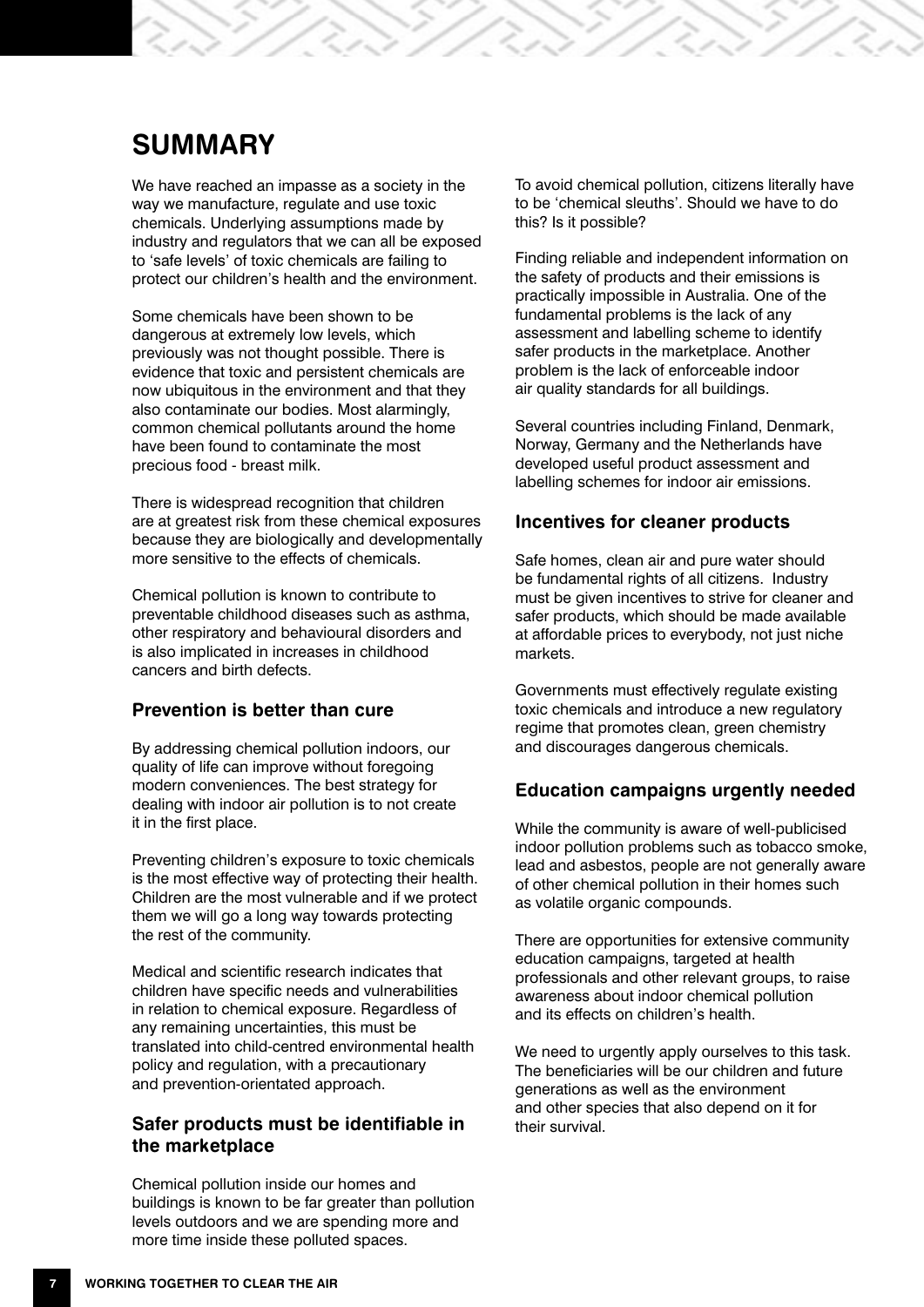# **RECOMMENDATIONS**

# **Introduce child-centred environmental health policy and regulation**

In Australia, virtually no government policy or regulation focuses specifically on children's environmental health, particularly in relation to indoor air pollution. NTN and TEC join the global call for a new child-centred paradigm for environmental health policy and regulation.

#### **Specific steps:**

**1**

- Introduce Commonwealth legislation, with State enabling powers, for a *Children's Environmental Health Protection Act* (in the absence of prompt national action, states should act independently);
- Establish a national level specialist office for Children's Environmental Health;
- Establish a Children's Environmental Health Network; and,
- Review the processes for setting environmental and health standards to ensure they fully take into account children's unique vulnerability to chemical hazards.

#### **Adopt a new regulatory framework for chemicals in Australia 2**

The current 'permissive' regulatory framework for chemical management is not adequately protecting children's health because it allows purportedly 'safe levels' of known toxic chemicals to be in our air, water and food. There no safe levels of bio-accumulative chemicals.

Draft European legislation is establishing a new framework for chemical regulation, which has been described as one of the most important initiatives of the European Commission to protect future generations from chemical pollution.

The Environment Protection and Heritage Council National Chemicals Taskforce has identified that one of the greatest challenges in relation to chemical regulation is ensuring the various systems are linked by common principles and coordination mechanisms.

Indoor chemical pollution cannot be adequately addressed unless fundamental changes are made to the way chemicals and products are manufactured and regulated in Australia.

#### **Specific steps:**

- Harmonise the Australian regulatory framework for chemicals in line with EU direction for safer chemicals;
- Apply the precautionary principle to existing chemicals which constitute a danger to children's health by adopting programs with requirements and deadlines to achieve the elimination of all persistent and bio-accumulative chemicals and chemical products which are recognised as irreversibly dangerous to children's health; and,
- Apply the substitution principle to ensure where safer chemicals are available, toxic ones are no longer permitted.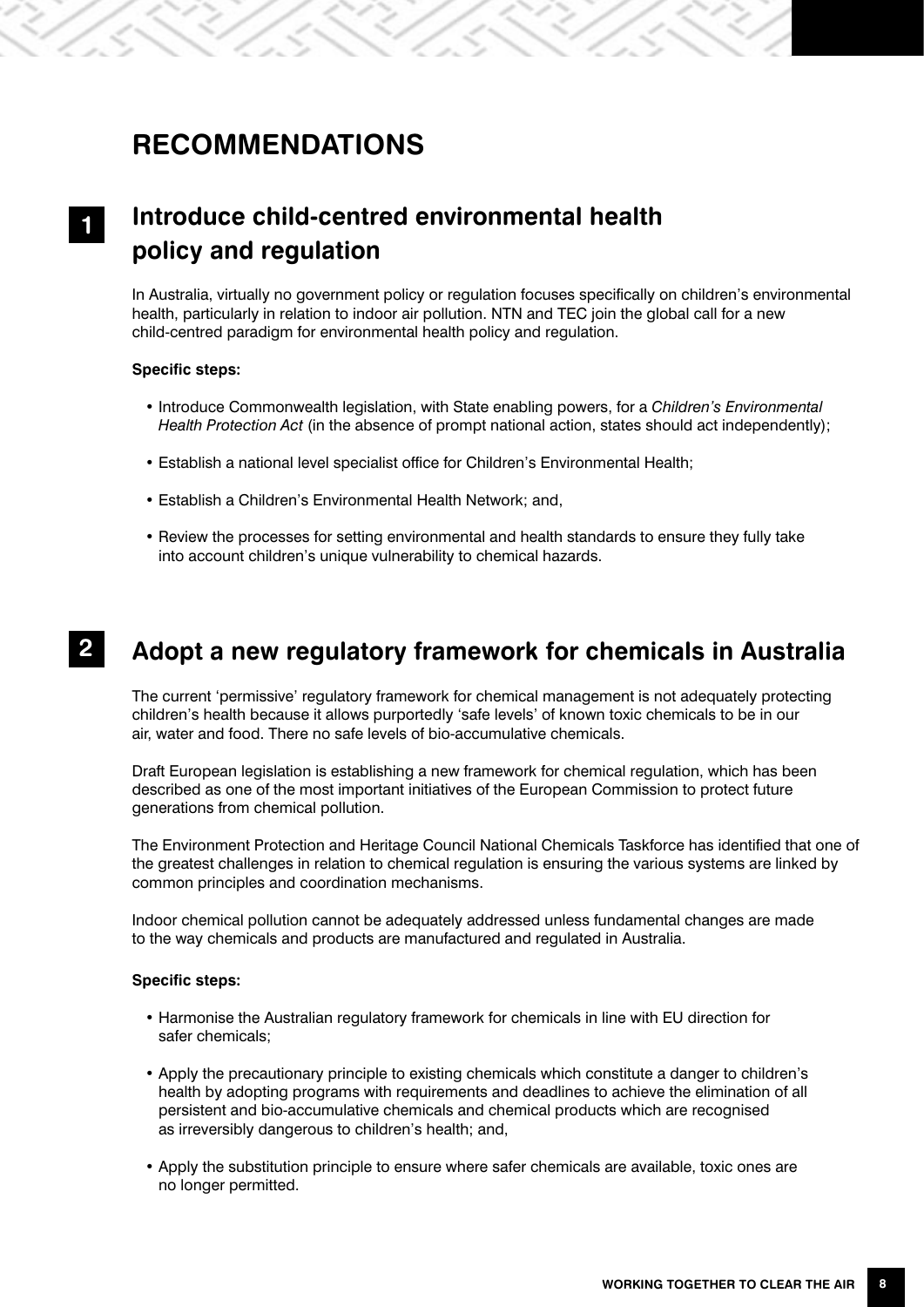#### **Sponsor and promote prevention-orientated research 3**

There are a few examples of industry-driven initiatives to reduce hazardous chemical components in products. This piecemeal approach however will not go anywhere near solving the problem of indoor chemical pollution.

Control or elimination of pollutant emissions at the source material is considered the best strategy because it prevents pollution from occurring in the first instance. This approach is preferable to relying on ventilation systems and their increased energy requirements.

Labelling schemes allow low emission products to be identified in the marketplace. Without drivers however, it is unlikely this will happen in any systematic way.

#### **Specific steps:**

- Establish an assessment and labelling scheme so that low emission products can be easily identified and promoted in the marketplace;
- Adopt a comprehensive set of enforceable indoor air quality goals across all indoor environments for all chemical pollutants; and,
- Undertake collaborative research projects with health professionals to further examine the impact of chemical pollution indoors on children's health.

#### **Undertake extensive community education campaigns 4**

Indoor chemical pollution and its effects on children's health is a complex issue which has not fully entered the consciousness of regulators and the broader community. While awareness is growing and the issue is being reported on more frequently, there is still a long way to go.

#### **Specific steps:**

- Undertake targeted education campaigns for the public, health professionals, child-care workers and policy-makers around the preventable nature of environmentally-induced diseases in children; and,
- Undertake targeted education campaigns offering practical, effective and affordable solutions to chemical pollution indoors.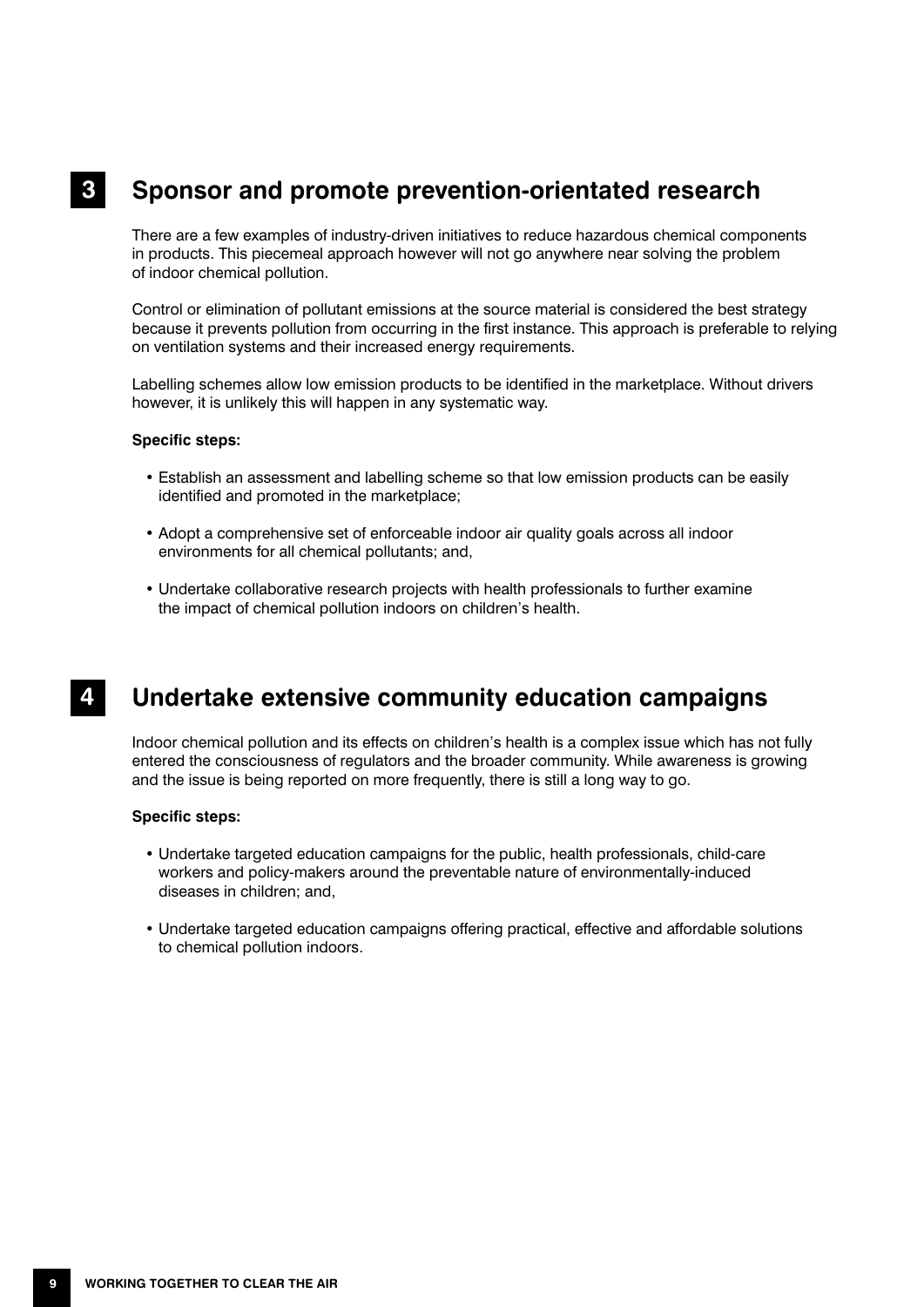# **COMMUNITY ACTION ON CHEMICAL POLLUTION**

#### **A brief history of chemical campaigns**

Toxic chemical pollution knows no boundaries and travels the globe in our air, water, soil and food. Communities pay for this pollution with their health and sometimes their lives.

The environment also bears the 'externalised costs' associated with the tens of thousands of synthetic chemicals, which have become increasingly intertwined in our lives since the 1940s. Many of these man-made chemicals now pose serious threats to our health with their ability to persist in the environment and our bodies, causing damage for many generations.

Environment and community organisations have been actively working to end this toxic pollution for decades. Over the years campaigns have focused on curbing air and water pollution and toxic chemical wastes, as well as exposing the health and environmental dangers and the inadequacy of chemical testing and regulation.

Rachel Carson's pivotal book *Silent Spring* (1962) was a seminal work and alerted the world to the dangers of pesticides and their effects on the natural world, including humans. It inspired many environmentalists and was a call to arms for people to protect the environment from toxic threats.

Another landmark book *Our Stolen Future* (1996) was similarly potent. It warned of the dangers of man-made chemicals and their impacts on fertility, reproduction and intelligence, which have significant implications for future generations.

The hole in the ozone layer showed us how an everyday household product (aerosols with chlorofluorocarbons or CFC propellants) contributed to a planetary wide impact of immense proportions.

Major industrial chemical disasters such as Love Canal<sup>1</sup> and Bhopal<sup>2</sup>, serve as stark reminders that it is the entire life cycle of synthetic chemicals that can cause damage to communities and the environment.

Chemical campaigns have focused on banning known toxic chemicals (particularly pesticides like organochlorines such as DDT and dieldrin, and the industrial PCBs), as well as tightening regulatory controls over the manufacture, use and disposal of toxic chemicals. Campaigns have also played a critical role in educating the community about safer alternatives and called for better community engagement processes in the regulation and management of chemicals that impact the quality of our air, water and food.

Animal welfare groups have campaigned on cruelty issues associated with the use of animals in laboratories to test chemicals. They have also raised awareness about the numerous technical and scientific problems associated with animal-based laboratory tests to predict human reactions and environmental consequences.

Often when these cruel animal tests have shown clear evidence of the negative effects of chemicals, the results have been hidden and the chemical industry has continued to grow at an enormous rate.

In the 21st century, global chemical corporations are amongst the most powerful and influential entities in the world.

<sup>1</sup> The Love Canal disaster, Niagara Falls USA (1978): Twenty five years after the Hooker Chemical Company stopped using the Love Canal as an industrial dump, it was recognised that 82 different compounds, 11 of them suspected carcinogens, were found to be percolating upward through the soil, their drum containers rotting and leaching their contents into the backyards and basements of 100 homes and a public school built on the banks of the canal. Residents were eventually evacuated, but not before the community suffered considerable health problems including birth defects and cancers. http://www.epa.gov/history/topics/lovecanal/01.htm

<sup>2</sup> The Bhopal disaster India (1984): The Union Carbide plant began leaking 27 tons of the deadly gas methyl isocynate used in the manufacture of pesticides, plastics and polyurethane foam. None of the six safety systems designed to contain such a leak were operational, allowing the gas to spread throughout the city of Bhopal. Half a million people were exposed to the gas and 20,000 have died to date as a result of their exposure. www.bhopal.net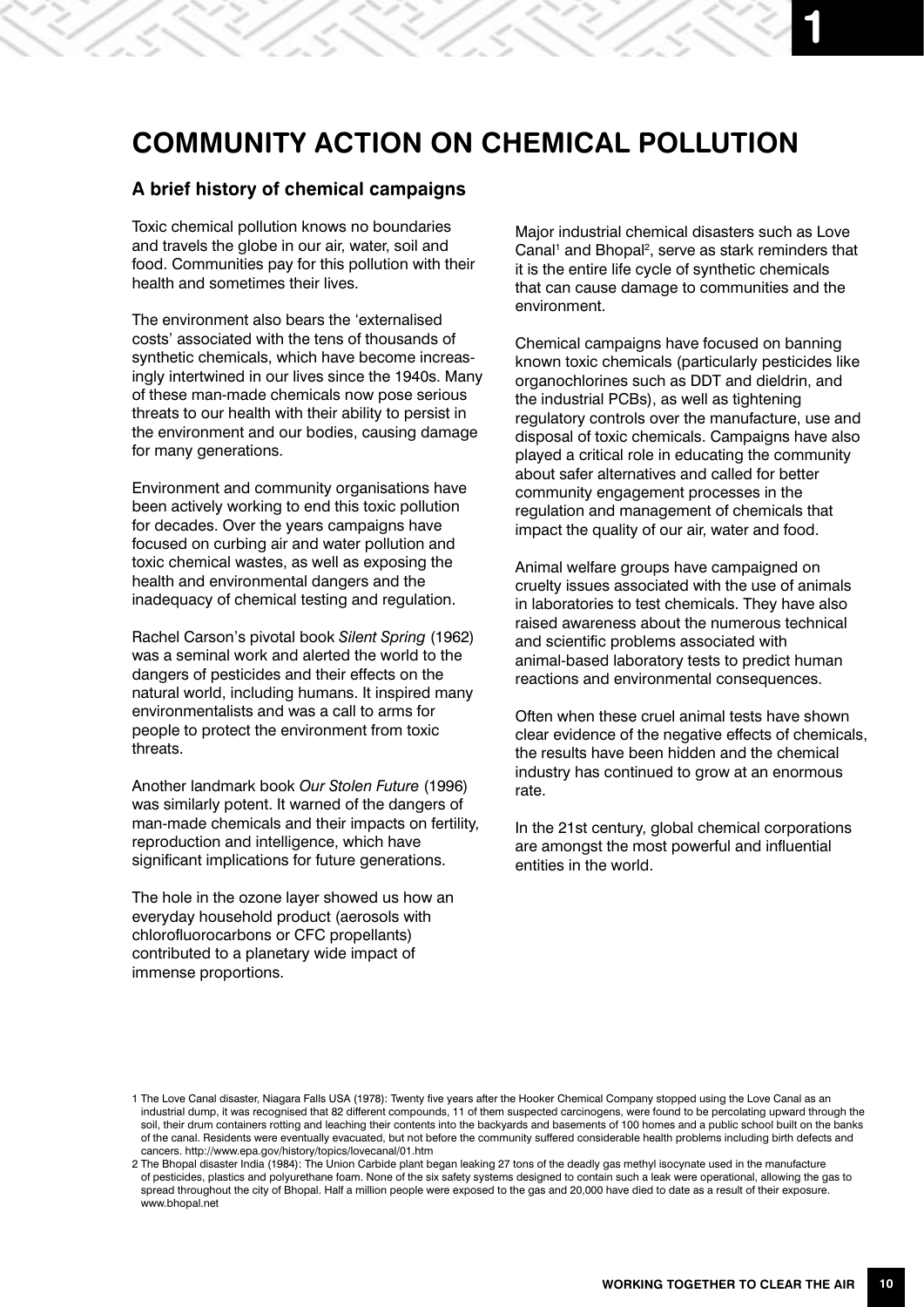#### **International NGOs**

For international non-government organisations such as Greenpeace, Friends of the Earth (FOE) and the World Wildlife Fund (WWF), ridding the world of toxic chemicals and promoting green chemistry is part of core campaign work.

WWF's *Detox Campaign* currently includes a focus on household chemicals. FOE-UK is running a *Safer Chemicals* campaign with an emphasis on household reduction of toxic chemicals, especially around children. Greenpeace International's *Toxic Free Future* campaign focuses on toxic trade, hazardous incineration, reducing chemicals around the home, and in *utero* exposure to chemicals.

## **Australian NGOs**

In Australia, the National Toxics Network (NTN) and Total Environment Centre (TEC) have played a key role in toxic chemical campaigns for several decades. Along with other NGOs, successful campaigns in specific areas have helped to achieve a safer environment for children by stopping lead in petrol, banning most organochlorine pesticides, stopping toxic waste incineration, helping to relocate preschools situated on contaminated land and raising awareness about the dangers of unflued gas heating in classrooms.

TEC has specifically contributed to the debate on indoor air pollution with the development of *Indoor Air Quality Guidelines for Sydney Olympic Facilities*, which were subsequently taken up by the CSIRO as a technical document.3

TEC gave evidence to the NSW Government's *Inquiry into Sick Building Syndrome4* and emphasised the vulnerability of children to indoor air pollution.

TEC was also instrumental in the review of the *NSW Pesticides Act* and will continue to campaign to ensure measures are introduced to protect children from pesticide exposure.

In collaboration with the Australian Consumer's Association, TEC recently published the fourth edition of the widely read *A-Z of Chemicals in the Home*, which lists many sources of chemical pollution in our homes including the dangers they pose to our health and the environment along with suggestions for safer alternatives.<sup>5</sup>

TEC is currently a partner in a collaborative project funded by the NSW Environmental Trust. The broad project aim is to embark on a community education campaign for eco-living including waste and energy reduction as well as hazardous household chemical reduction.

In the late 1990s, NTN participated in the Commonwealth Government's air toxics forums and assisted in the development of the *2001 State of Knowledge Report: Air Toxics and Indoor Air Quality in Australia.6*

NTN represented national environment organisations in the consultative forums for the National Environment Protection Measure on Air Toxics. As well, NTN experts joined the National Taskforce on Risk Assessment that developed the assessment procedures for air toxics.

NTN's focus on protecting children's health led to the development of the briefing paper *Children's Environmental Health: Intergenerational Equity in Action* as well as the *Body Burden Handbook* to empower communities to take action to protect children.

<sup>3</sup> J. Immig, S. Rish, & S. Brown (1997), *Indoor Air Quality Guidelines for Sydney Olympic Facilities,* CSIRO BCE Technical Report TR 97/3 4 NSW Legislative Assembly Inquiry into Sick Building Syndrome (1991), http://www.parliament.nsw.gov.au/prod/parlment/committee.nsf/

<sup>4</sup>bb1ef733c6a672cca256e420066a938/c73bb66b35386533ca256aa80007541d!OpenDocument

<sup>5</sup> *Total Environment Centre, A-Z Chemicals in the Home,* 4th Ed. ISBN: 1 920705 11 2 Choice Books online http://www.choice.com.au/viewProduct. aspx?sku=AZC4

<sup>6</sup> *State of Knowledge Report: Air Toxics and Indoor Air Quality in Australia* (2001), Environment Australia ISBN 0642547394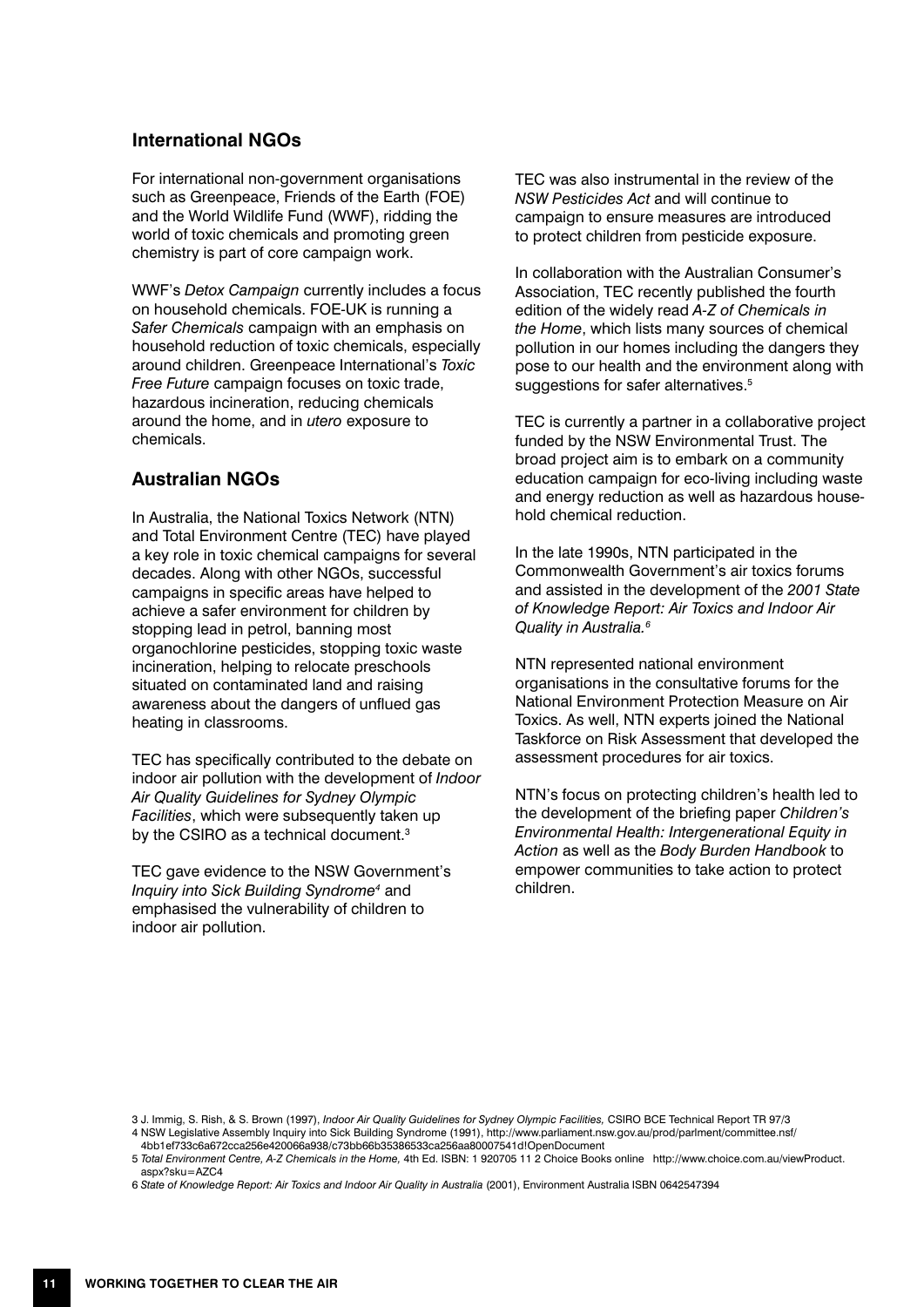## **Critique of regulatory framework**

The Environment Protection and Heritage Council (EPHC) National Chemicals Taskforce describes the institutional and legislative framework for chemical management in Australia as 'complex'.

The complexity arises from the maze of assessment and registration systems that have developed covering industrial, agricultural and veterinary, therapeutic and food additive chemicals. Australia also has national frameworks for managing chemical risks in transport and workplaces; setting residue standards in food and produce; limiting access to certain poisons; and managing aspects of environmental quality and monitoring.

According to the Taskforce Scoping Paper<sup>7</sup>: *"The challenge is to ensure these systems are linked by common principles and coordination mechanisms that reduce the complexity where possible, avoid duplication of effort, provide mutually reinforcing feedback, and deliver consistent outcomes for human health, the environment and trade".*

The Taskforce also concluded that current management frameworks could be more effectively assessed if there were better feedback loops and understanding of chemical impacts in the Australian environment.

## **Community experience**

The community has first hand experience of the complexities of the chemical regulation system in Australia. NGOs have fielded thousands of public enquiries about chemicals ranging from toxicological issues and emerging new health concerns through to basic matters such as to whom to take their concerns and the lack of process and feedback mechanisms in place to deal with the issues raised.

While some agencies have developed community consultation committees and others have put in place better processes for consultation, there is still an overwhelming sense that community concerns largely fall on deaf ears. It is a fair assessment that a section of the community is utterly frustrated with the apparent lack of response by governments to chemical pollution problems and is fed up with contributing to processes that do not lead to real changes.

While the regulatory regime is frequently reviewed for its 'efficiencies' and 'competitiveness' in terms of industry's needs, it is rarely reviewed for its ability to meet the broader community's needs, adding to the perception of a bias toward industry.

The fact that some regulatory agencies such as the Australian Pesticides and Veterinary Medicines Authority (APVMA) are entirely funded by industry-cost recovery programs, with no core funds provided by government for health and environmental programs, is seen as a major problem by the community in terms of capture and lack of accountability.

Improvements in chemical regulation are often driven by disasters rather than proactive policy and regulatory decisions. Trade concerns appear to outweigh environmental and health concerns. When chemical trespass and pollution occurs, the culprits tend to get off lightly, while the broader community and the environment continue to bear the costs.

The community contributes to achieving better outcomes by joining committees, making submissions and participating in forums, often at their own expense. NGOs have been the driving force behind community chemical education programs and have provided an invaluable service often under hostile circumstances.

While the community is expressing genuine concerns about chemical pollution and calling on governments to act, this is not being reflected in the way that governments are approaching chemical regulation in Australia.

The global nature of some chemical pollution requires a global response, as with CFCs, the trade in toxic waste, or the Stockholm Convention on POPs for instance. NTN has been particularly successful in representing Australia at international meetings to further global approaches to chemical pollution, ensuring the Australian Government fulfils its international obligations.

7 Environmental Protection and Heritage Council (EPHC), National Chemicals Taskforce (2003), *Towards Ecologically Sustainable Management of Chemicals in Australia Scoping Paper,* http://www.ephc.gov.au/ephc/chemicals\_mgt.html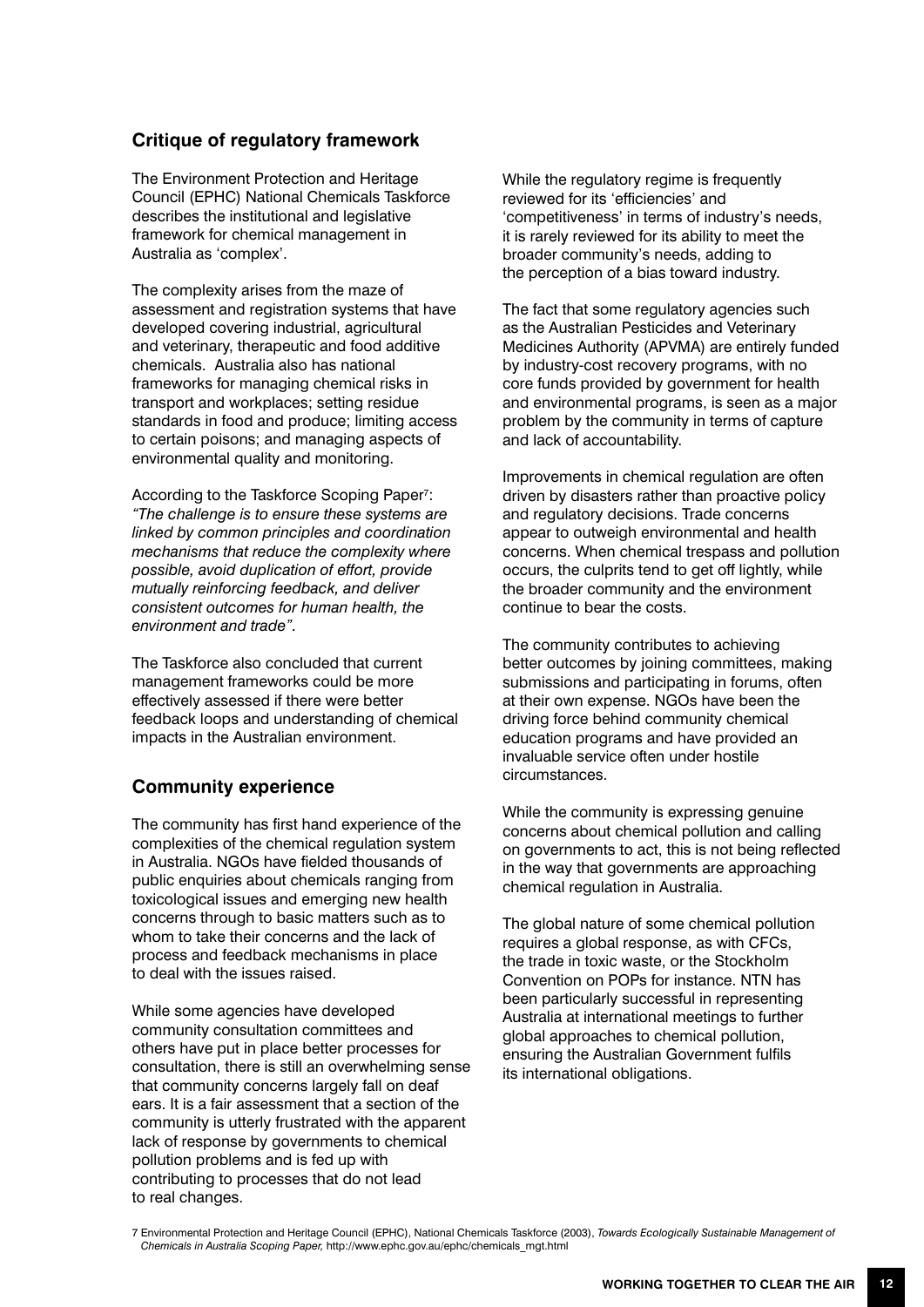Indoor chemical pollution by contrast is a more local problem and the community does have some degree of control over it in their own homes, but often very limited control in public places or workplaces, including schools and child-care centres. The safer services and products currently available are fewer and harder to find and identify, and are often more expensive. Many are still at the niche stage of marketing and are not aimed at the mainstream.

In order to bring the indoor air pollution issue to the mainstream, higher order problems need to be tackled. The risk assessment and risk management paradigm on which the chemical regulatory regime is based, does not provide an effective framework for fast-tracking safer chemicals or for quickly getting rid of toxic chemicals. It is a slow and fragmented system that clearly is not protecting community health or the environment. It permits ongoing exposure to 'low doses' of chemicals because it is based on 'exposure standards', 'tolerance levels' and 'acceptable daily intakes' of toxic chemicals.

## **European reforms for chemical regulation**

Legislation proposed by the European Union (EU) to overhaul chemical regulation provides a new framework to rethink the way chemicals are regulated in Australia.

In 2001, the European Commission adopted a White Paper<sup>8</sup> setting out a strategy for reform of the chemical regulation process in Europe. An objective of the new *Community Policy for Chemicals* is to ensure a high level of protection for human health and the environment. The proposal is to bring in a new system to register and authorise chemicals called **REACH**, which stands for **R**egistration, **E**valuation and **A**uthorisation of **C**hemicals.

Commenting on the announcement of the proposal, Environment Commissioner Margot Wallström said: *"This is one of the most important initiatives the Commission has taken in the context of sustainable development. We have decided on a step-by-step approach to phase out and substitute the most dangerous substances – the ones that cause cancer, accumulate in our bodies and in our environment and affect our ability to reproduce. This decision is crucial for future generations".* 

# **The Stockholm Convention on Persistent Organic Pollutants**

The objective of the *Stockholm Convention on Persistent Organic Pollutants 2001* is to protect human health and the environment from persistent organic pollutants or POPs.

POPs include the organochlorine pesticides: DDT, endrin, dieldrin, aldrin, chlordane, toxaphene, heptachlor, mirex, hexachlorobenzene; and the industrial chemicals and by-products; PCBs, dioxins and furans.

These initial twelve chemicals, the 'poisons without passports' were chosen because they have the common hazardous characteristics of toxicity, persistence and bioaccumulation, and are capable of travelling vast distances via water and air.

The Convention aims to eliminate the production, use and emissions of POPs while preventing the introduction of new chemicals with POP-like characteristics and ensuring the environmentally sound destruction of POPs waste stockpiles.

The Convention sets out the actions to be taken by parties to reduce and where feasible, eliminate releases of byproduct POPs chemicals. Technical and financial assistance is offered to developing country parties to help implement the Stockholm Convention.9

8 White Paper on the *Strategy for a Future Chemicals Policy,* http://europa.eu.int/comm/environment/chemicals/whitepaper.htm 9 For further information refer to the *Conventions Handbook*, http://www.oztoxics.org/waigani/pops\_c4.html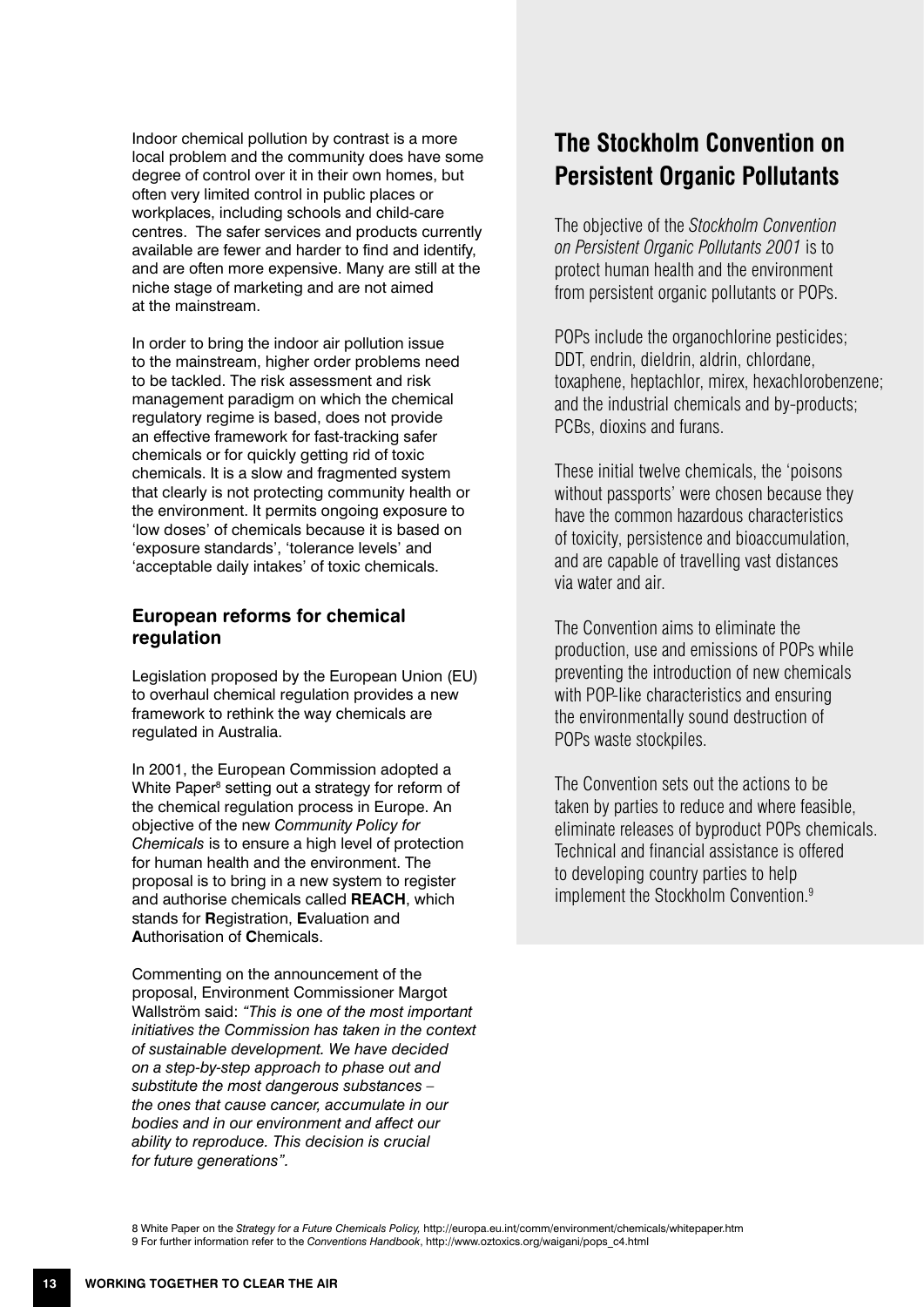Under REACH chemical producers would be obliged to send a registration dossier containing safety data to a central chemicals agency for all chemicals produced in quantities above one tonne a year. Less information is required the lower the tonnage of chemicals produced, with basic information required on 1-10 tonne chemicals.

Experts would evaluate safety data for higher volume chemicals and other chemicals of concern. Chemicals of very high concern would be phased out, and replaced by safer alternatives, unless industry can show 'adequate control' of the risk from their use or that their 'socio-economic' value outweighed the risks.

#### **Under REACH chemicals of 'very high concern' are:**

- Carcinogens, mutagens and reproductive toxins;
- Persistent bio-accumulative and toxic;
- Very persistent and very bio-accumulative; and
- Others such as endocrine disrupters

An independent study into the impacts of the new chemicals policy on environment and health<sup>10</sup>, found four potential advantages of REACH over the current EU regulatory system:

- By assessing the properties of substances and thereby making information available more quickly, it has the potential to identify a hazard before (substantial) damage occurs, rather than waiting for monitoring (which is slow and under funded) to provide evidence of harm;
- By providing data in a systematic manner, it enables risks to be assessed rigorously, allowing effective risk management measures to be identified;
- The availability of information on risks enables industry (chemicals manufacturers and downstream users) to take voluntary action in response to stakeholder pressure and/or their own policies; and,
- It provides a basis for quicker regulatory action for the most hazardous substances.

## **Substitution principle**

Some NGOs argue that **REACH** might not go far enough to include measures that will move us away from a 'permissive regime'. As it stands the draft legislation continues with 'adequate control' as the regulatory paradigm and continues human exposure to certain 'tolerable levels' of chemicals that may cause cancer, or genetic damage, endocrine disrupting chemicals and substances that build up in our bodies.

What is needed is a regime that substitutes the safest chemical possible and doesn't permit the population to be exposed to any levels of known toxic chemicals.

This proposal is being described as the *substitution principle* and is defined as *"the substitution of hazardous substances by less hazardous substances or preferably nonhazardous substances where such alternatives are available"*11.

In practice it means that if a product that uses a hazardous chemical can be manufactured using a safer alternative, at a reasonable cost, the hazardous substance will no longer be permitted for that use.

This may just seem like common sense, but currently things do not work that way. Many unnecessary hazardous substances are used, simply because there is no legislative or economic imperative for substitution to take place systematically.

As a basis for protection of human health and the environment from chemicals of concern, the substitution principle has many advantages:

- It provides a stimulus and direction for innovation. Governments need not prescribe particular alternatives, but rather they define criteria to guide the identification of alternatives;
- It implements the *precautionary principle;*
- It avoids the 'paralysis-by-analysis' syndrome with respect to the thousands of chemicals currently on the market which haven't been tested; and,
- Provides stimulus for Clean Production and sustainable product and system design.

<sup>10</sup> *The Impact of the New Chemicals Policy on Health and the Environment Final Report*, June 2003 , prepared for the European Commission Environment Directorate-General, RPA and BRE Environment, http://europa.eu.int/comm/environment/ chemicals/reach.htm

<sup>11</sup> *Safer Chemicals within Reach: Using the Substitution Principle to Drive Green Chemistry*, REACH Report prepared for the Greenpeace Environmental Trust By Clean Production Action, www.greenpeace.org/international\_en/ multimedia/ download/1/327507/0/Substitution\_Report.pdf -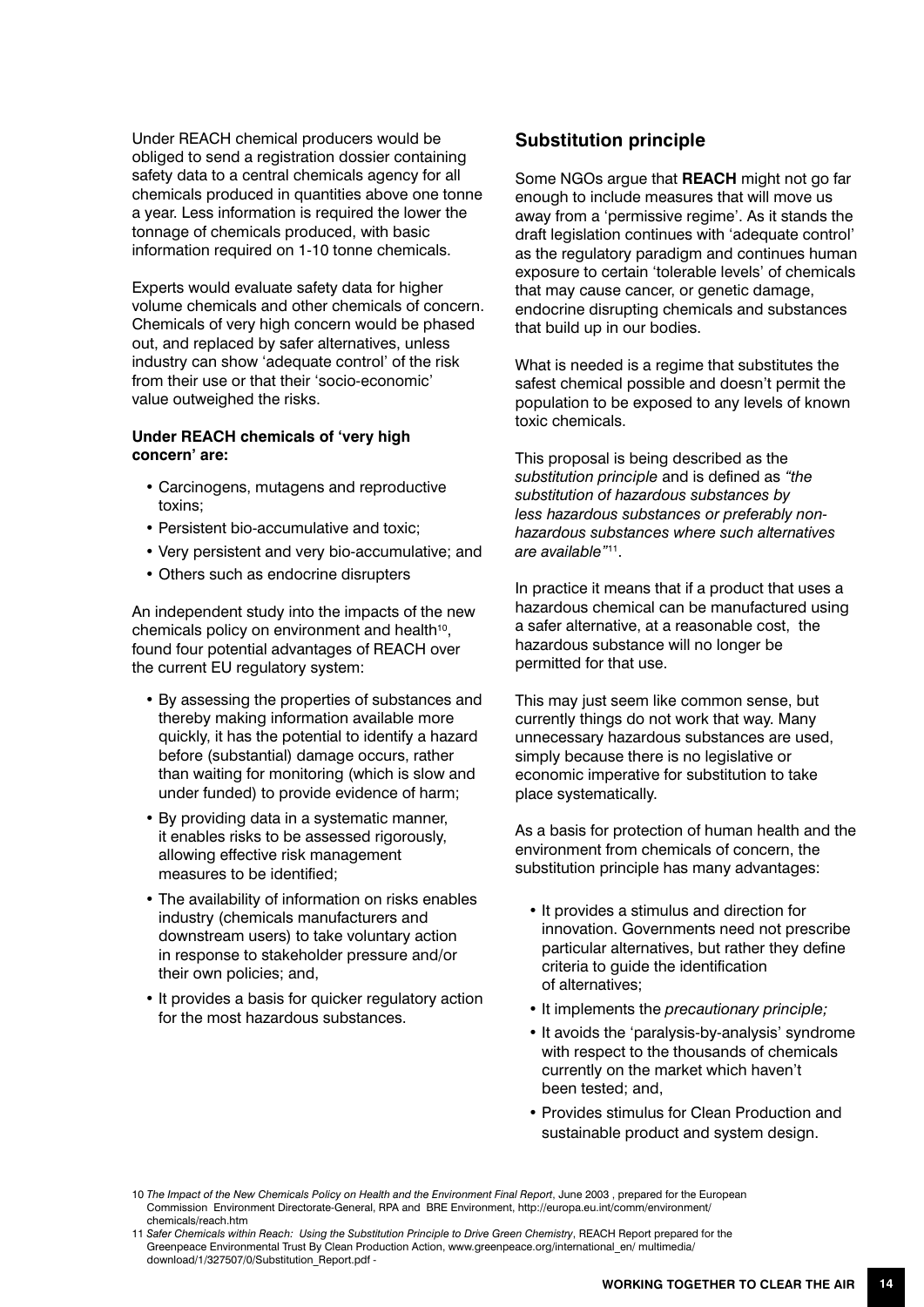### **Position on chemical regulation in Australia**

Restoring public confidence in chemical regulation in Australia is major challenge for regulators. By and large the community perceives that regulators are here for industry and do not seriously address community and environmental concerns.

Hundreds of new chemical compounds are constantly being formulated and there is a plethora of older ones still around which have not been adequately tested.

NTN and TEC believe there is a significant and urgent problem with the overload of synthetic chemicals in our lives and their impacts on children in particular. The current regulatory regime is not adequate and cannot effectively manage the problem.

The chemical-by-chemical risk-based approach has severe limitations and doesn't address the root causes of why toxic chemicals and products continue to be freely manufactured and used in our society. It is currently impossible for the broader community to make choices to significantly reduce their exposure to indoor air pollution through product choice alone.

The risk philosophy underpinning regulation continues to permit exposure to 'tolerable limits' of dangerous chemicals. This 'disperse and dilute' model completely breaks down in the case of persistent and bio-accumulative chemicals where exposures just get bigger as they build up in our bodies and the environment.

The regulatory regime does not adequately take into account the unique sensitivity of children to chemical exposures and has failed to implement the *precautionary principle and intergenerational equity* as required under Commonwealth policy and legislation. We need a new regime that promotes clean, green chemistry and penalises toxic chemicals.

NTN and TEC advocate that we need to shift from a 'permissive regime' to a 'preventative regime' so that the safest chemicals can be fast tracked and dangerous chemicals quickly removed from the marketplace.

We also need effective community education campaigns and incentives for industry to find safer and cleaner chemicals and processes for the entire community, not just niche markets. Addressing the fragmentation between agencies and making linkages between health monitoring and environmental pollution will also be a challenge.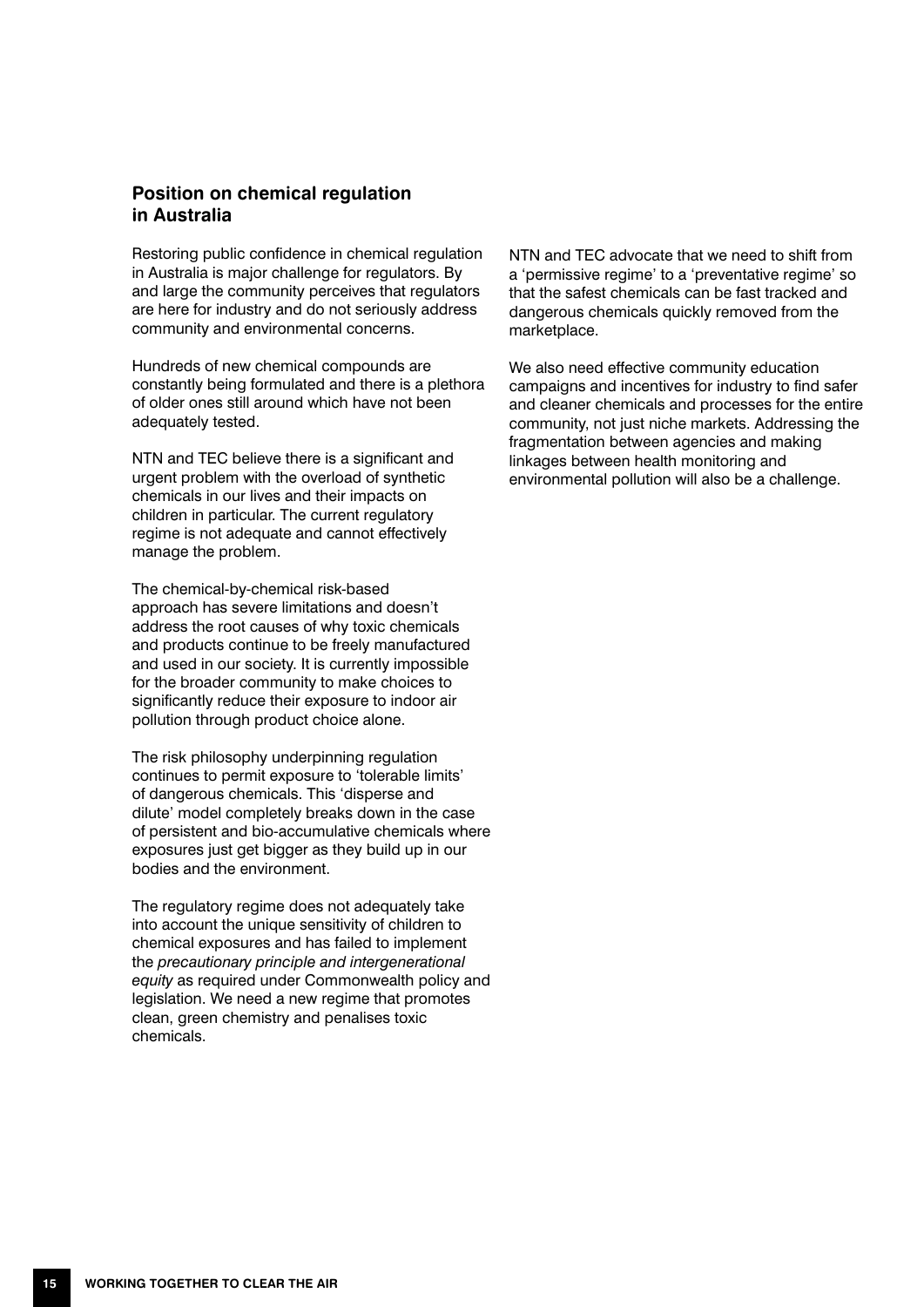# **CHEMICAL POLLUTION INSIDE OUR HOMES**

Outside air pollution is a problem most people are familiar with, but the issue of chemical pollution inside has only recently caught people's attention.

Most people naturally feel being indoors provides a safe haven from the outside world; it is a place to shelter and protect our selves from the dangers outside.

Who could ever imagine that the air inside our homes, workplaces, schools and public places is perhaps some of the most polluted air we will ever breathe and that it poses a serious threat to our health, particularly the health of our children and future generations. Inside there are other sources of indoor air pollution including mould and dust mites.

It is now well documented that children are uniquely vulnerable to the effects of chemical pollution and that their exposure to it is partly responsible for increasing rates of chronic childhood diseases such as asthma and allergies, cancers and birth defects.

Many people would be familiar with the health effects of cigarette pollution and regulations put in place to curb it. This issue has contributed enormously to the community's awareness of indoor pollution and our right to breathe clean air. It was not all that long ago that people were exposed to cigarette pollution on public transport, in public buildings and their workplaces. A significant number of people still smoke in their homes and cars while children are present.

The community is also aware of the impacts of lead exposure on children's health. Widely used in petrol, household paints and other products in the past, but now heavily restricted, the legacy of lead contamination and its damage to children's health will unfortunately be around for generations. Asbestos is another widely used material that has turned out to be a killer whose effects will be felt for many years to come.

One group of chemicals identified as Persistent Organic Pollutants (POPs) because of their ability to accumulate in the environment and our bodies and cause harm are subject to a global convention to phase out their manufacture and use *(see The Stockholm Convention on Persistent Organic Pollutants, page 12).*

**2**

Another group are termed persistent bio-accumulative toxins (PBTs) and include the recently emerged priority environmental pollutants, perfluoroalkyl sulfonamides (PFASs). A pilot survey of PFASs in Canadian homes sponsored in part by the Canadian health authority showed that PFASs, which are extensively used in household products such as surface treatments for fabric, upholstery, carpet, paper and leather, were found in indoor environments in concentrations up to 100 times greater than outdoor levels.<sup>12</sup>

Time and again there are examples of chemicals once proclaimed 'safe', which have turned out to cause serious health effects and damage to the environment. A body of evidence continues to grow which strongly implicates exposure to the 'chemical cocktail' inside our homes and workplaces, in the food we eat, and in the natural environment, with profound effects on our health, especially our children.

*What other toxic time bombs are polluting our indoor air and making children sick?* 

> *What action is needed to address this emerging public health catastrophe?*

12 Shoeib, M et al., *A Survey of Perfluoroalkyl sulfonamides in indoor and outdoor air using passive air samplers,*  Organohalogen Compounds, Vol 66 (2004).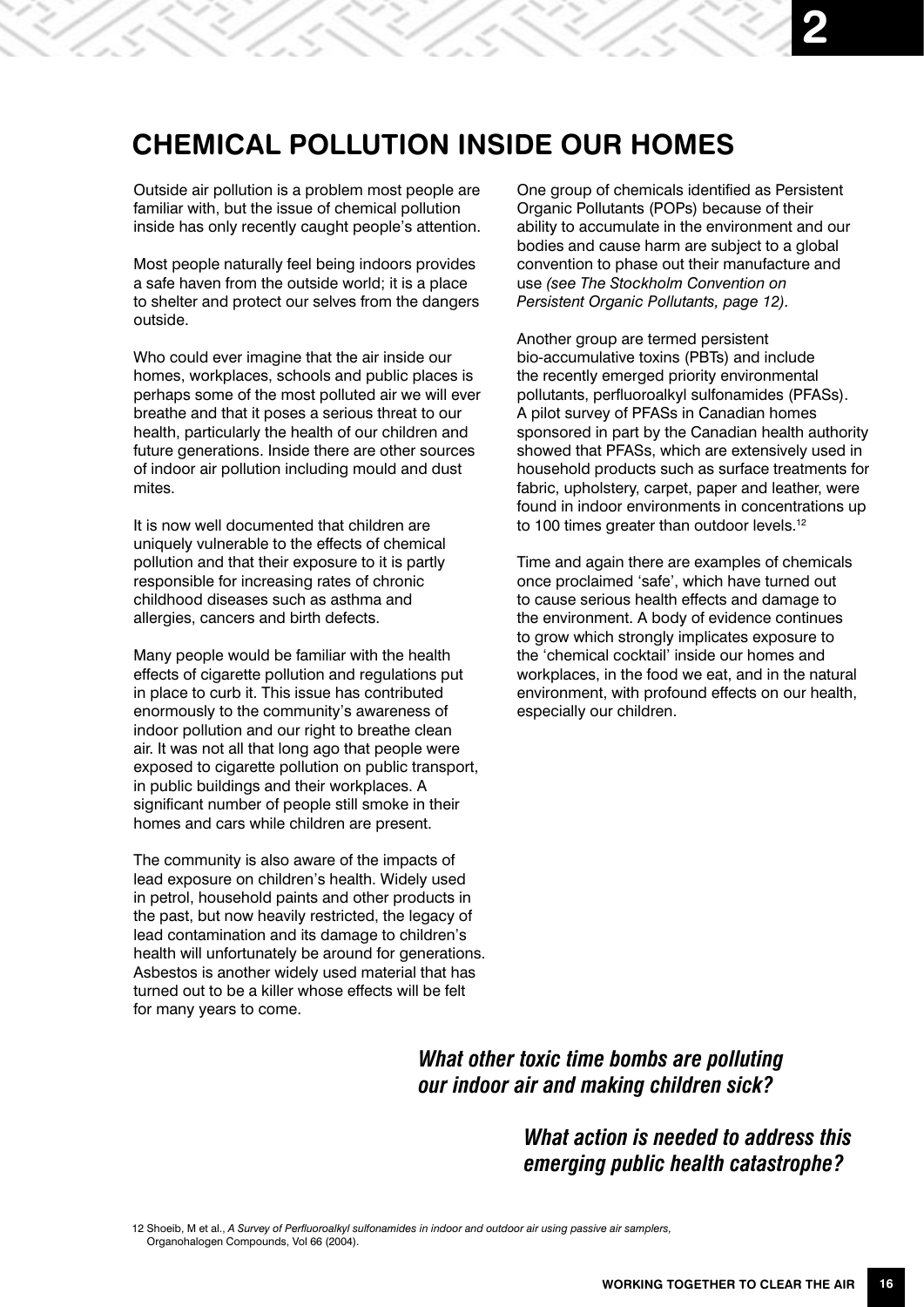## **How dangerous chemicals got inside our homes and our bodies**

Before the mid 20th century, exposure to toxic chemicals and pollutants was gross and visible. Modern exposure by contrast is insidious and invisible. There are now tens of thousands of synthetic chemicals in our homes and natural environment, largely introduced by industry since the 1940s.

Between 1930 and 2000 global production of man-made chemicals increased from 1 million to 400 million tonnes each year.13 This is a staggering increase in the volume and types of chemicals for our bodies and the environment to detoxify over such a short period of time.

It is estimated that less than half of all industrial chemicals in common use have ever undergone basic testing for their health and environmental effects. Yet, we are all exposed to these untested chemicals as residues in our food, water and air in an uncontrolled 'experiment' on our health.

Government authorities and industry are often quick to reassure the community that chemicals are rigorously assessed and residues kept at 'safe' levels that pose no threats. Unfortunately, the chemical assessment methods themselves, and their underlying assumptions, are proving incapable of protecting children's health. Worse still, it appears some chemical companies have been withholding information about the dangers their chemicals pose to our health and the environment.

## **Endocrine disrupters a significant threat**

Independent scientists have discovered that some chemicals are in fact highly toxic at extremely low levels, which previously was not thought possible.

Phthalates, a family of chemicals found in commonly-used plastics such as polyvinyl chloride (PVC) that are used to make plastic flexible, have been found to damage the endocrine (hormonal) system of animals at extremely low levels. There is justifiable concern that these chemicals, and many other suspected chemicals, could be significantly impacting on fertility and may also be promoting the development of cancers and other developmental diseases.

In a cautious global assessment of the science on endocrine disruption, the World Health Organisation and the US National Institute of Environmental Health Sciences conclude that the breadth of evidence from laboratory, wildlife and human studies justifies concerns about the possible human health impacts of endocrine disrupting chemicals.<sup>14</sup>

Such a profound and pervasive threat to our children's future requires decisive action by government, industry and the community to halt any further damage. In short, it requires a fundamental change in the way we regulate and manufacture chemicals and the way we live our lives in the 21st century.

## **Is it 'safe' because it is sold in the supermarket?**

Anyone who has spent time answering public inquiries about chemicals would be familiar with the misconception that products on supermarket shelves are 'safe'. People genuinely believe that governments would not allow the community to be exposed to dangerous chemicals, let alone permit toxic products to be sold in shops and supermarkets.

You do not have to look far to find examples of dangerous chemicals we get exposed to everyday. Tobacco smoke, a significant indoor air pollutant, causes cancer and harms babies and foetuses, but cigarettes are still legally sold, albeit with warnings, and people are still allowed to smoke unrestricted around children in their cars and homes.

Formaldehyde, a suspected carcinogen and sensitiser, is widely used in composite wood products such as particleboard, plywood, and fiberboard, glues and adhesives, permanent press fabrics, paper product coatings, and certain insulation materials. It off-gases for many months and is a major contributor to indoor air pollution. It is especially dangerous because people generally can't detect it via smell.

13 Toxic Chemicals a Threat to Wildlife and Humans, WWF http://www.panda.org/campaign/detox/the\_problem/

14 Our Stolen Future http://www.ourstolenfuture.org/Consensus/2002-04niehswho.htm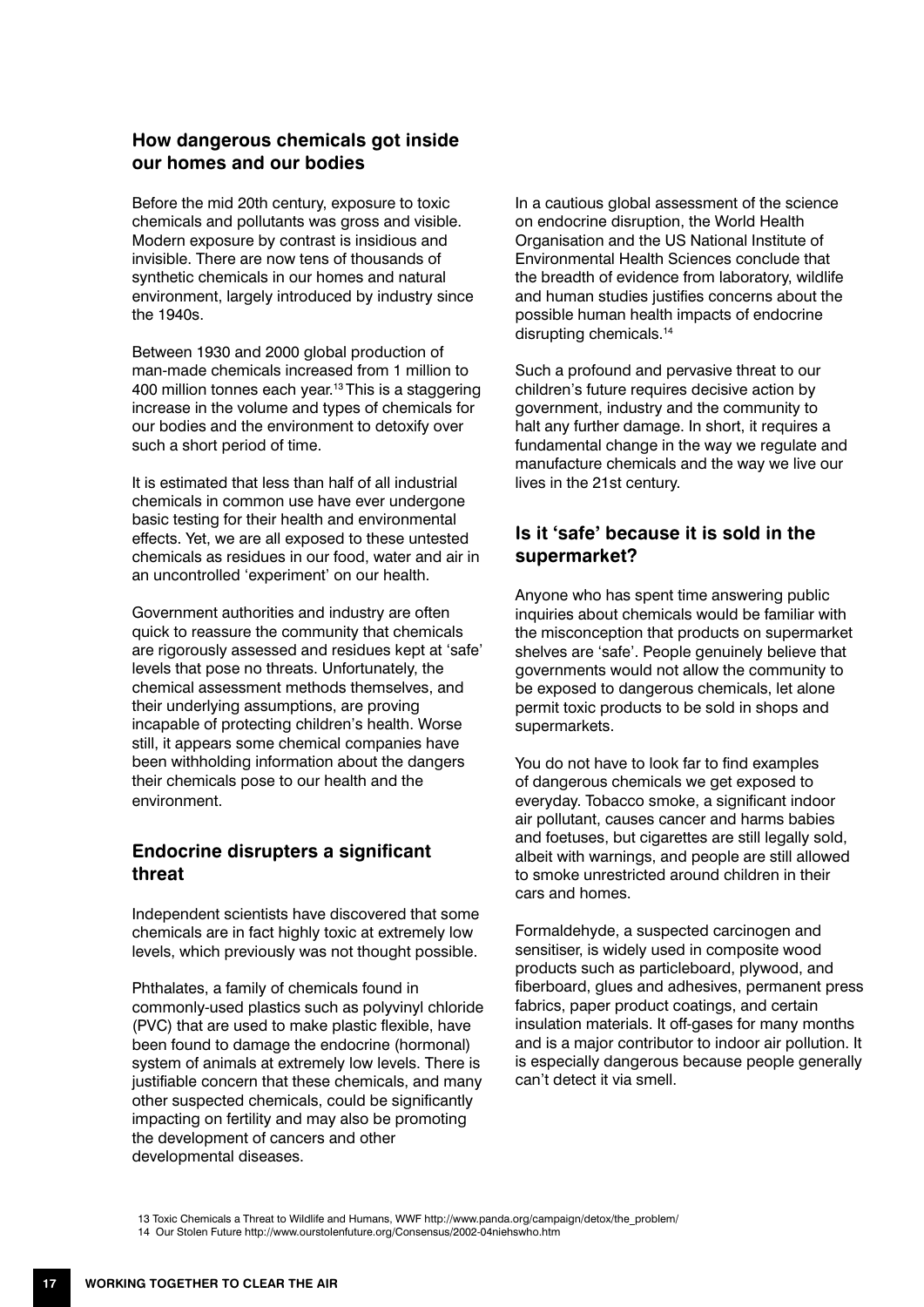Benzene, an aromatic compound formed during oil refining, is recognised as a class one cancercausing chemical by the International Agency for Research on Cancer<sup>15</sup>. It is linked with leukaemia in children and we get exposed to it every time we put petrol in the car, breath exhaust fumes and drive in traffic. It is highly unlikely petrol will be banned in the near future, although in some countries measures have been taken to reduce exposure to it such as hoods on petrol pumps or stricter requirements for emissions from cars.

Many common household products such as rubber glue, hairspray, paint thinners, felt-tip pens, household cleaners and correction fluids can contain volatile chemicals that may be toxic during normal use and pose risks for children and the unborn.

Some household products are also intentionally abused, often by young people, by inhaling or 'huffing' them to get high. Inhalant abuse is a significant health risk for children, and has been fatal on many occasions. Inhalant abuse by teenagers is particularly concerning because of the ready access to a host of dangerous everyday products from supermarkets and hardware stores. Chronic inhalant abuse can cause brain damage, hearing loss, bone marrow damage, liver and kidney damage and sudden death.16

*"Where chemicals are found in elevated concentrations in biological fluids such as breast milk, they should be removed from the market immediately".* 

> **– UK Royal Commission on Environmental Pollution, 200317**

#### **Chemicals contaminate breast milk**

Perhaps the most disturbing evidence that synthetic chemicals are severely impacting the health of future generations is their confirmed presence in the most precious and vital of all foods – breast milk.

Because of the way some chemicals bind to fatty tissues, measurable concentrations can build up and eventually work their way into breast milk when the body calls on fat supplies during lactation. This is something our grandmothers never had to face and there is no doubt that children today carry a far greater chemical load than any previous generation, partly as a result of ingesting chemicals via breast milk. Despite this potential contamination, it is important to acknowledge that breast-feeding is still far better for the baby's long-term health than formulas.

Not all pollutants bio-accumulate, but some groups of chemicals do such as the persistent organic pollutants (POPs). They can persist for years in the environment and in the human body. Scientists have found that levels of brominated flame retardants in breast milk have increased markedly over the last quarter of a century, while levels of banned chemicals such as DDT and other organochlorine pesticides have reduced *(see Toxic fire retardants discovered in dust taken from computers in offices and schools, page 19)*. The important point here is that banning dangerous and persistent chemicals does work and has measurable benefits.

Another example is the European restriction of polybrominated diphenyl ethers (PBDEs) and the subsequent reduced concentrations of PBDEs in breast milk compared with levels in Australia. On a worldwide basis, the levels of PBDE compounds detected in breast milk in Australia are higher than those levels observed in Europe and Japan but lower than those observed in North America and Canada.<sup>18</sup>

Organic solvents, which are ubiquitous in many indoor environments, have also been detected in human breast milk. Solvents are readily found in paints, varnishes, thinners, dry-cleaning fluids, glues, and degreasers used around the home. Benzene, chloroform, methylene chloride, styrene, perchloroethylene, toluene, trichloroethylene, 1,1,1- trichloroethane and xylene have all been found to contaminate breast milk.19

- 18 *Organochlorine Pesticides (OCPs) and Polybrominated Diphenyl Ethers (PBDEs) in the Australian Population: Levels in Human Milk*, Environment Protection and Heritage Council of Australia and New Zealand, January 2005 ISBN 0 642 32384 4
- 19 Natural Resources Defence Council, *Healthy Milk Healthy Baby* http://www.nrdc.org/breastmilk/default.asp

<sup>15</sup> International Agency for Research on Cancer http://www-cie.iarc.fr/htdocs/monographs/suppl7/benzene.html

<sup>16</sup> *Household Inhalants Pose Danger,* David Van Horn, http://www.healthatoz.com/healthatoz/Atoz/dc/caz/suba/tnsa/alert05122001.jsp

<sup>17</sup> UK Royal Commission on Environmental Pollution (2003), *Chemicals in Products: Safeguarding the Environment and Human Health*, http://www.rcep. org.uk/chreport.htm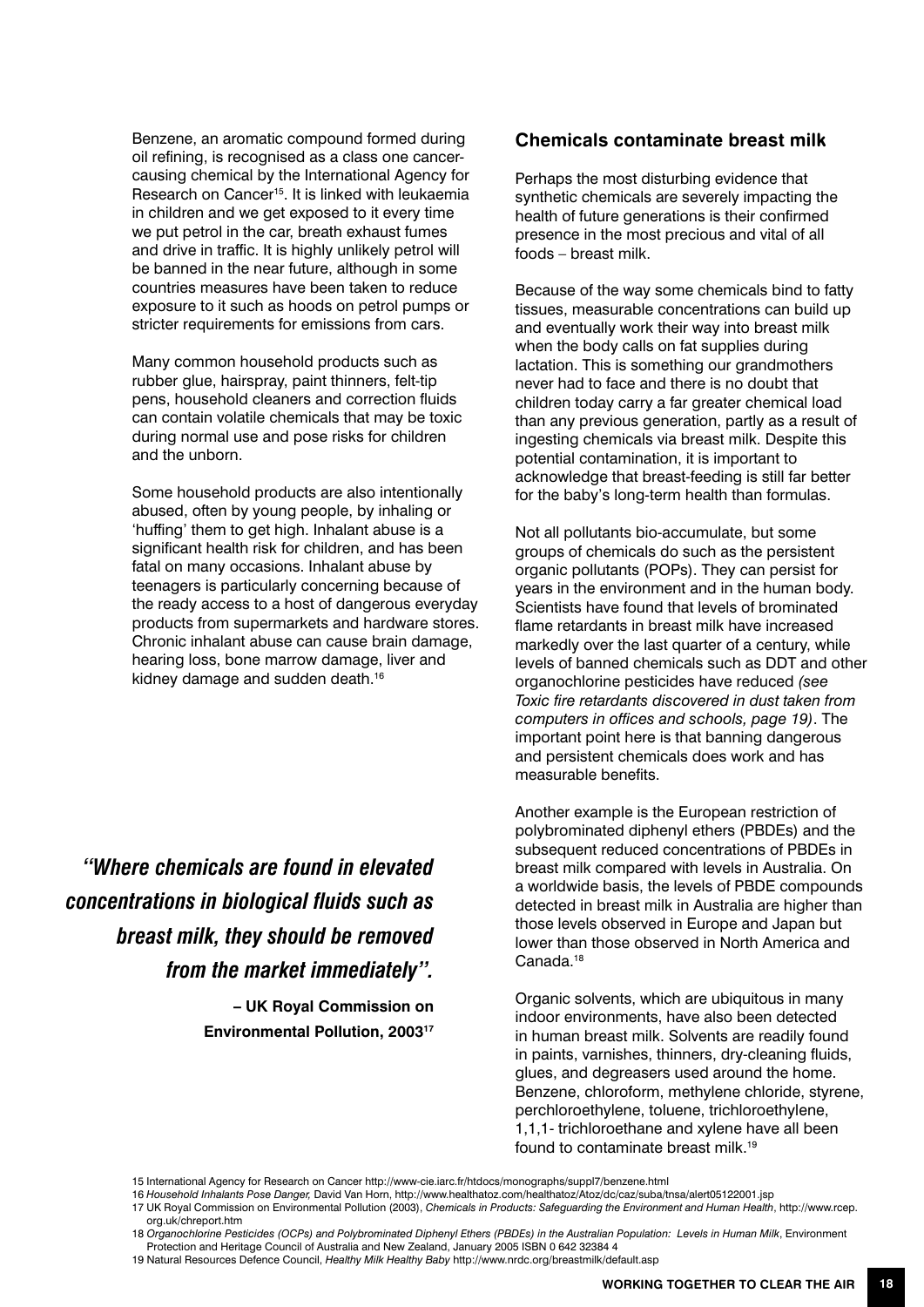A breakdown product of the widely used antibacterial chemical triclosan, found in toothpastes, deodorants, soaps, clothing and plastic kitchenware has also been found in human breast milk.<sup>20</sup>

There are no 'safe' levels for chemicals that find their way into breast milk and are in turn passed on to the next generation. Contamination of breast milk is a significant indicator that something is seriously wrong with the way chemicals are manufactured and regulated.

## **Chemicals contaminate our blood**

The world's first comprehensive survey on the concentrations of a range of everyday chemicals in blood samples was recently undertaken by WWF-UK in collaboration with the Cooperative Bank. Blood was tested from 47 volunteers from 17 European countries, comprising 39 Members of the European Parliament (MEPs), 4 Observers from Accession Countries,1 former MEP and 3 WWF staff members.

The blood samples were analysed for 101 predominantly persistent, bio-accumulative and toxic man-made chemicals, including: 12 organochlorine pesticides (including DDT and lindane); 45 poly chlorinated biphenyls (PCBs); 21 polybrominated diphenyl ether (PBDE) flame retardants (including those found in the commercially traded penta-, octa- and deca-BDEflame retardant formulations); 2 other brominated flame retardants, hexabromocyclododecane (HBCD), Tetrabromobisphenol A (TBBP-A); 8 phthalates; and, 13 perfluorinated chemicals.

Whilst many of these chemicals have been banned, many others are of ongoing concern because they are still found in everyday products.

Every volunteer tested was contaminated by a cocktail of hazardous chemicals from each of the five chemical groups tested. Thirteen chemicals were found in every single person tested (for that chemical).

The chemical found in the highest concentration and the highest median concentration in whole blood was the phthalate DEHP (Di Ethyl Hexyl Phthalate). DEHP is an endocrine disrupter and has been identified as a reproductive toxicant.

The chemical found in the highest concentration in blood serum was the deca-BDE – a brominated flame retardant, whilst that found with the highest median concentration was p,p' - DDE (a DDT metabolite).<sup>21</sup>

# **Plasticisers found in indoor air**

"Di Ethyl Hexyl Phthalate (DEHP) is a plasticiser found in plastic products such as wall coverings, tablecloths, floor tiles, furniture upholstery, shower curtains, garden hoses, swimming pool liners, rainwear, baby pants, dolls, some toys, shoes, automobile upholstery and tops, packaging film and sheets, sheathing for wire and cable, medical tubing, and blood storage bags.

DEHP can be released in small amounts to indoor air. Food can also contain DEHP and it is likely that DEHP is transferred by skin contact with plastic clothing or other articles that contain it. Children are further exposed to DEHP by sucking on or skin contact with plastic toys and pacifiers that contain DEHP" 22

20 ENDS report 349, Feb 2004s, pp13-14 Balmer, M et al., 2004, Env. Sci. & Tech, Vol 38, pp390-395.

- 21 *Chemical Check Up: An analysis of chemicals in the blood of Members of the European Parliament*, WWF-UK DetoX Campaign and
- The Cooperative Bank 2004, www.panda.org/downloads/europe/checkupmain.pdf

22 Agency for Toxic Substances and Disease Registry, *Toxicological Profile for Di(2-ethylhexyl)phthalate,* (DEHP) http://www.atsdr.cdc.gov/toxprofiles/tp9.html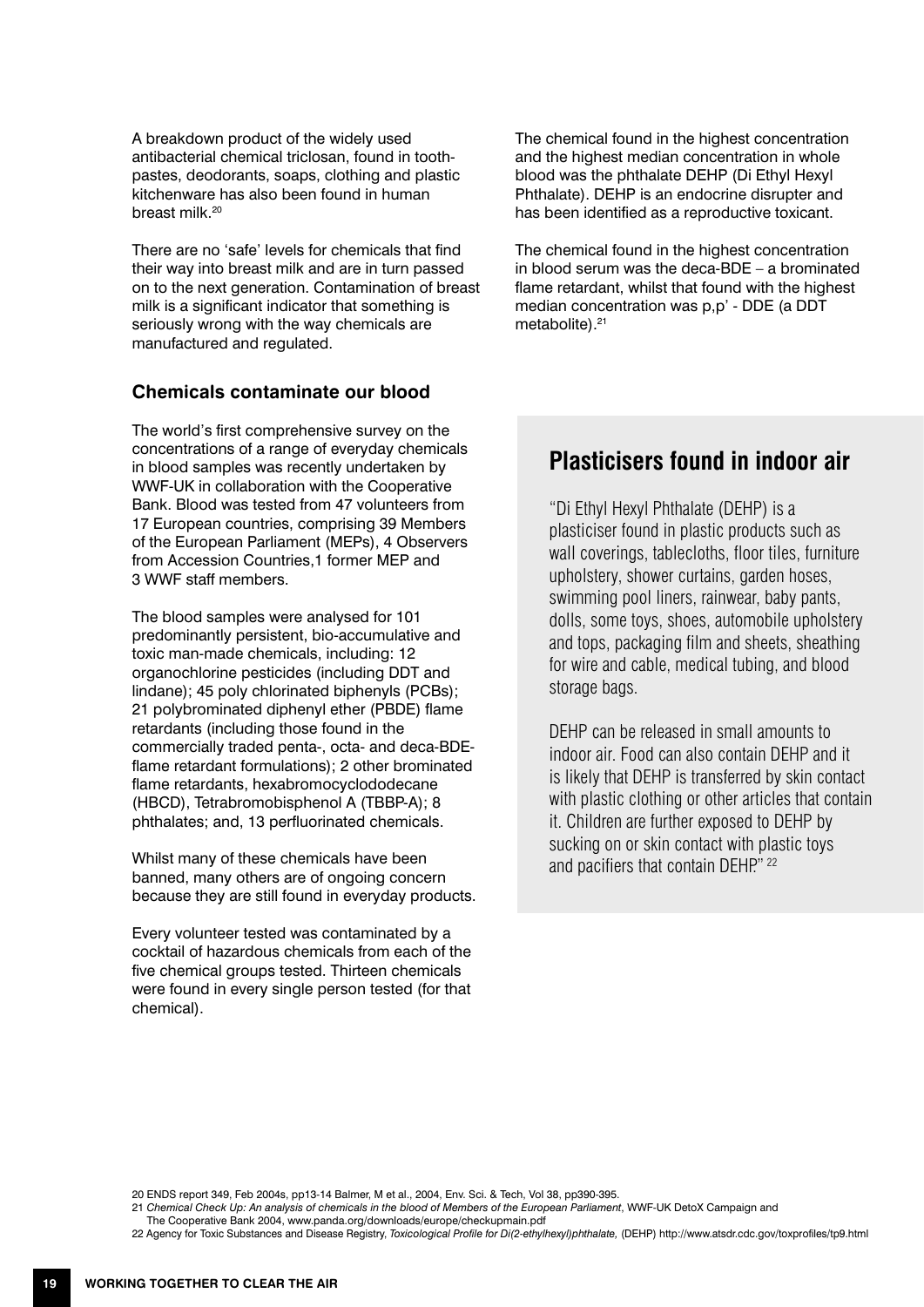# Toxic fire retardants discovered in dust taken from computers in offices and schools

"In the first nationwide tests [in the USA] for brominated flame retardants in dust swiped from computers, the Computer Take-Back Campaign (CTBC) and Clean Production Action (CPA) found these neuro-toxic chemicals on every computer sampled.

The highest levels found were a form of polybrominated diphenyl ethers (PBDEs) called deca-BDE, one of the most widely used fire retardant chemicals in the electronics industry. These results indicate that there is exposure to certain brominated flame retardants and that computers are likely to be a significant source of deca-BDE exposure in the dust of homes, offices, schools, and businesses. There is evidence that these chemicals could be hazardous to human health. All exposures, no matter how small, are of concern because deca-BDE is a bio-accumulative substance. This means that multiple exposures to low levels of deca-BDE add up over time and build up in the body. There is no safe dose associated with these chemicals.

Computer manufacturers can prevent unnecessary risks by using safer alternatives that meet stringent fire standards and are less harmful to human health and the environment.

Of grave concern is the research showing that women in North America have the highest levels globally of these chemicals in their breast milk and evidence continues to mount about their effect on the neurological and endocrine systems. These levels are doubling every two to five years in the North American population.

About 40% of PBDEs are used in the outer casings of computers, printers and televisions and by far the largest volume PBDE mixture used as a flame retardant has been deca-BDE. Two of the three forms of PBDEs - penta-and octa-BDE - will be taken off the market by the end of 2004, but deca-BDE and other brominated flame retardants will continue to be used in the United States, unless action is taken by state and federal governments." 23



23 Extract from the Executive Summary, *Brominated Flame Retardants in Dust on Computers: The Case for Safer Chemicals and Better Computer Design,* Alexandra McPherson, Beverley Thorpe and Ann Blake, Computer Take-Back Campaign (CTBC) and Clean Production Action (CPA), June 2004. http://www.cleanproduction.org/AAbase/default.htm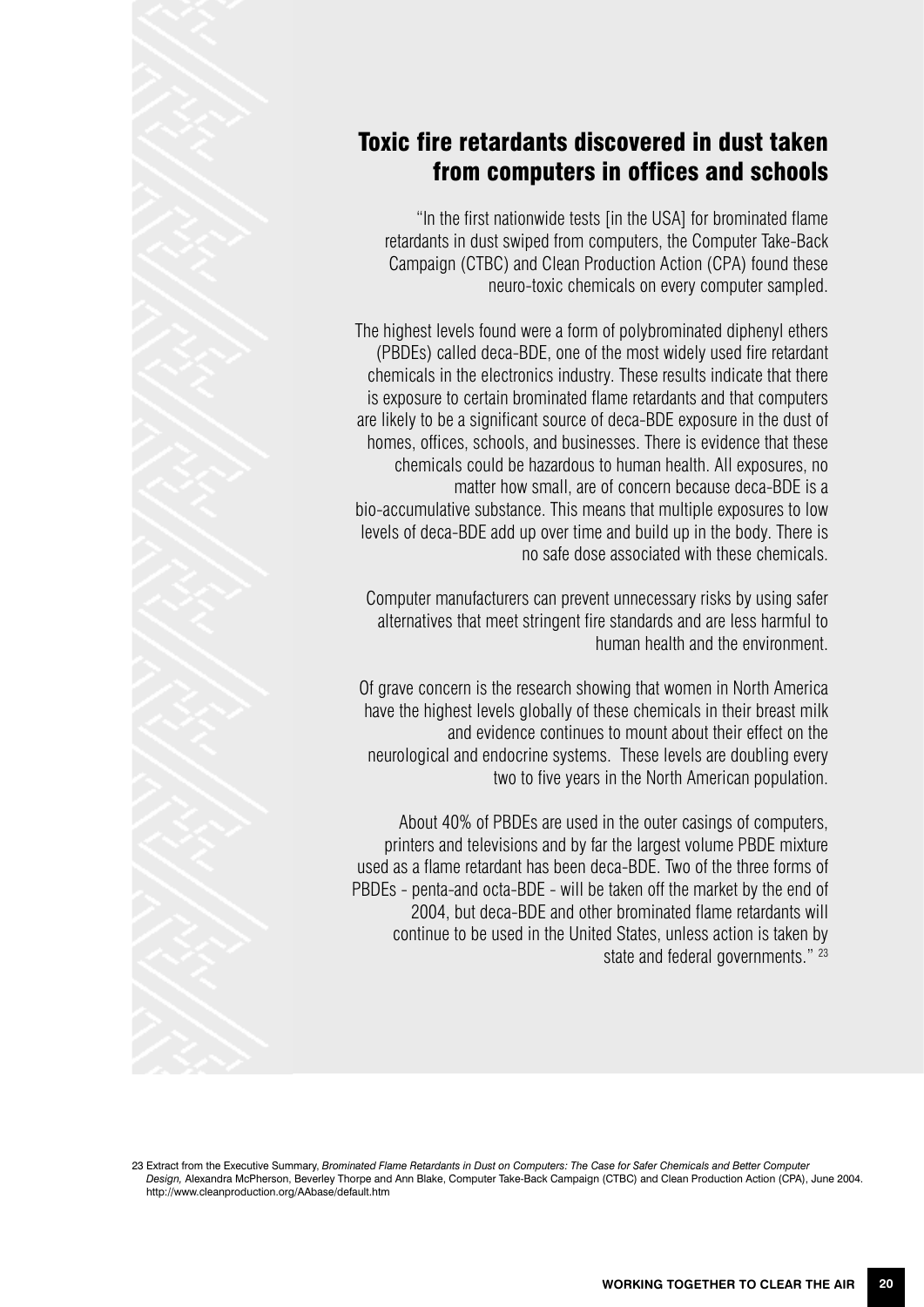# **INTERNATIONAL RECOGNITION OF CHILDREN'S VULNERABILITY TO CHEMICAL POLLUTION**

A number of international agencies have recently highlighted the significance of environmental pollution and its impact on children's health.

The Third (1999) and Fourth (2004) Ministerial Conferences by World Health Organisation (WHO) Member States on Environment and Health<sup>24</sup> recognised children's unique vulnerability to chemicals and the need for exposure prevention to protect children from environmental threats to their health. The Fourth conference concluded that indoor air pollution<sup>25</sup>, lead and unsafe drinking water are some of the major threats to children's health.<sup>26</sup>

The Children's Health and Environment program of the WHO states: *"Increasing hazards where children live are raising concern about the effects of the deterioration of the environment on their health. Children have a special vulnerability to environmental pollution, and their specific exposure patterns make them subject to higher exposures."27*

The Fourth Session of the Intergovernmental Forum on Chemical Safety in 2003 focused on "Protecting Children from Harmful Chemical Exposures, Chemical Safety and Children's Health". The Forum reported that children are more sensitive to chemical exposures and that household chemicals play a role in the development of environmentally related diseases in children.<sup>28</sup>

Comparative risk studies performed by the US Environment Protection Agency and its Science Advisory Board have consistently ranked indoor air pollution among the top five environmental risks to public health.29

### **Why children are uniquely sensitive to chemical exposures**

It has been assumed in toxicology that children are 'little adults' in terms of their response to chemical exposures. The rationale is that their reactions to chemical exposures will be the same as adults but will occur at lower doses. 'Safety margins' are sometimes factored into assessments to compensate for the difference, but this is inconsistent from country to country.

# **Chlorpyrifos still used in Australian homes despite US ban**

"In 2000, the US EPA moved to ban the domestic use of chlorpyrifos, a common pesticide used for termite treatment in homes, hospitals and preschools. Certain agricultural applications on foods that are heavily consumed by children were also restricted.

These regulatory actions were the result of the US EPA taking a precautionary approach after its re-evaluation of the chemical's potential risk to children, despite the United States not officially adopting the precautionary principle as a general basis for risk regulation.

In Australia, notwithstanding its own inclusion of the precautionary principle in policy and legislation, regulatory authorities did not follow the US example because Australia's risk assessment was not required to build in the same extra ten-fold safety/uncertainty factor to protect children."30

24 WHO Ministerial Conferences on Environment and Health http://www.euro.who.int/eprise/main/WHO/progs/bud/Home

25 The IAP threats to children in developing countries differ from those in industrialised countries.

- 29 United States Environment Protection Agency http://www.epa.gov/iaq/pubs/targetng.html
- 30 *The Precautionary Principle Gets Real,* National Toxics Network, http://www.oztoxics.org/ntn/indexfront.html

<sup>26</sup> *Burden of disease attributable to selected environmental factors and injuries among Europe's children and adolescents* by Francesca Valent, d'Anna Little, Giorgio Tamburini, Fabio Barbone, WHO Regional Office for Europe ISBN 92 4 159190 0 World Health Organisation 2004

<sup>27</sup> The WHO Children's Health and Environment program http://www.euro.who.int/eprise/main/WHO/progs/che/Home

<sup>28</sup> Fourth Session of the Intergovernmental Forum on Chemical Safety, Bangkok 2003 http://www.epha.org/a/871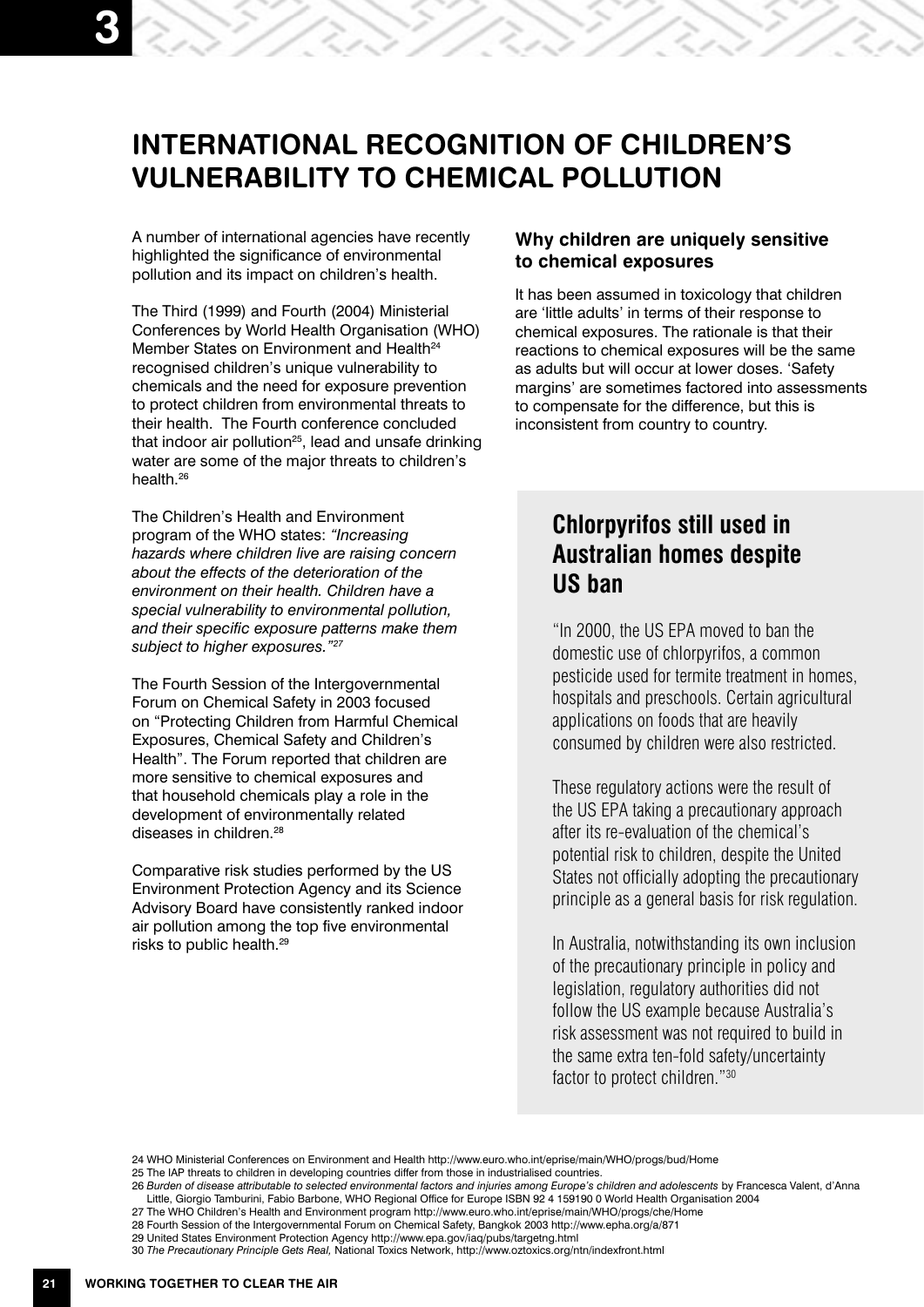It is understood in scientific and medical circles that children have a special vulnerability to hazardous chemicals. Protecting their health should become the foundation of chemical regulation and assessment programs, in order to achieve the best protection of public health. By protecting children's health first, it is likely that the health of the rest of the community will also be protected.<sup>30</sup>

The United Nations and the World Health Organisation recognise that children's biology, physiology and behaviour make them uniquely vulnerable to the effects of chemical exposure. The following is a summary of some of the reasons why children are more sensitive to chemical exposure.31

## **Greater chemical load**

- The body burden of chemicals of today's children is the greatest it has ever been in history. It is estimated that every child carries the burden of 300 or more chemicals that could not have been present in their grandparents.
- Many chemicals accumulate in our bodies and the environment without enzymes to break down these novel molecular structures. These accumulated chemicals build up in the body with increasing age.
- Some bio-accumulative chemicals such as dioxins and polychlorinated biphenyls (PCBs) are passed to the next generation across the placenta and in breast milk.
- Children have a whole lifetime of exposures ahead of them so there is a longer period of time to develop chronic diseases that take decades to appear as a result of environmental chemical exposures.
- Embryos are at greater risk of mutations and congenital anomalies because cell growth is prolific and susceptible to damage in the rapid growth phase.
- The placenta allows some compounds of low molecular weight such as carbon monoxide or lipophilic chemicals such as ethanol and polycyclic aromatic hydrocarbons (PAHs) to pass through to the foetus.

## **Newborn babies**

- Foetal lung fluid is rapidly cleared by the newborn's pulmonary lymphatic system, which becomes a primary route for absorption of airborne pollutants.
- Newborn babies have a highly permeable gastrointestinal tract and chemicals in breast milk, formulas and tap water are ingested by this route.
- Baby skin is highly permeable. A baby absorbs up to three times the amount of a chemical absorbed by an adult for the same area of skin.

## **First three years**

- The nervous system is developed during the first years of life and has little capacity to repair structural damage. This is why young children are at greatest risk from exposure to chemicals such as lead and mercury.
- Children drink more water, eat more food and breathe more air than adults in relation to their body weight and are therefore potentially exposed to more chemicals.

## **Embryo and foetus**

<sup>31 &#</sup>x27;*Children's Health and the Environment: A review of evidence*', European Environment Agency and the WHO Regional Office for Europe, Environmental Issue Report No 29 ISBN 92-9167-412-5 (2002)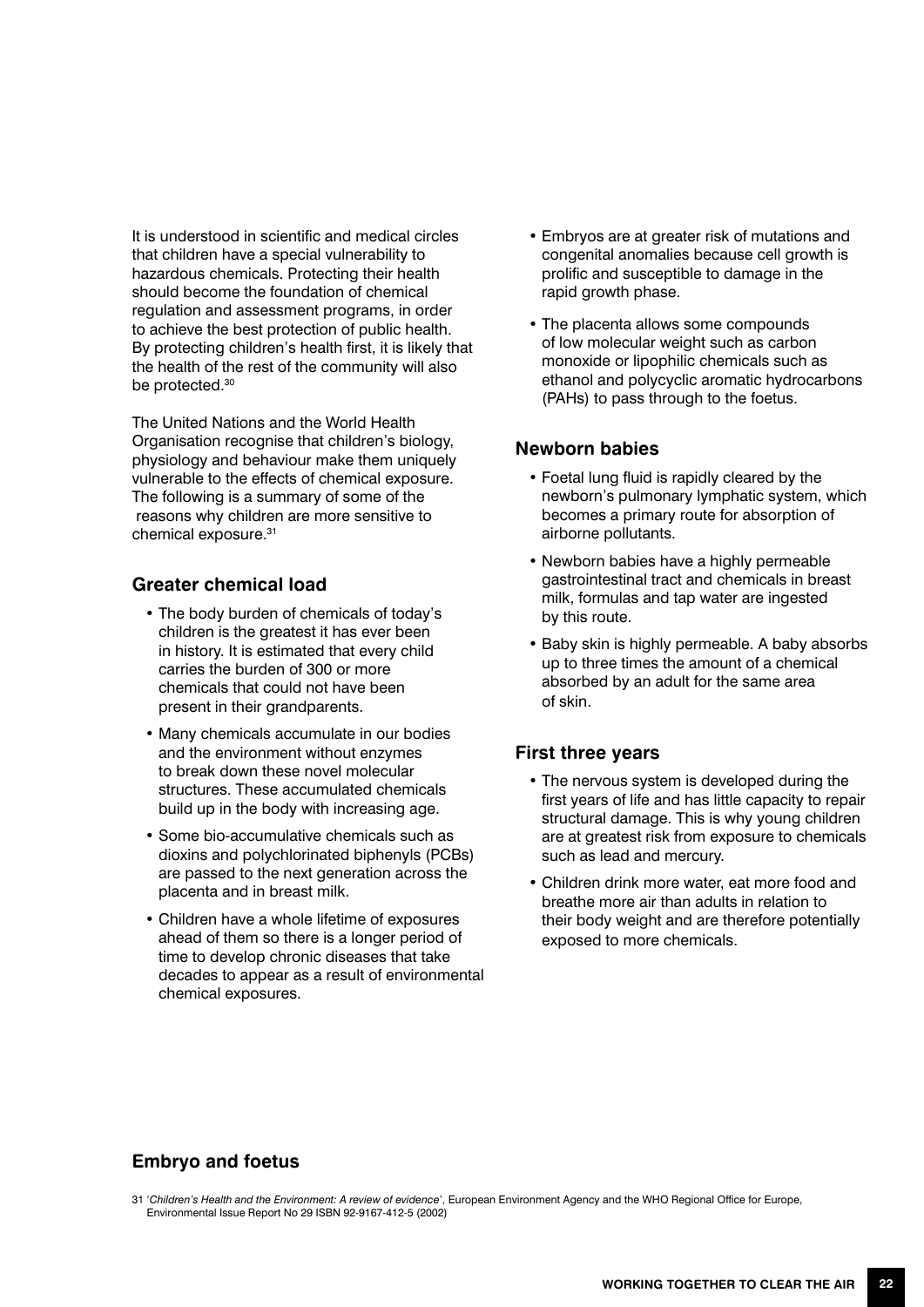- Children's metabolic pathways are immature and their ability to detoxify and excrete chemicals differs from adults. In general, children are less able to metabolise chemicals.
- Children's hands-to-mouth behaviour increases their risk of exposure to chemicals found in dust (*see Toxic fire retardants discovered in dust taken from computers in offices and schools, page 18*), soil and carpets.
- Children's closer proximity to the ground increases exposure to chemicals in the lower layers of the air such as pesticides.
- Children's diet is a source of exposure due to the higher rate of calorie intake per body kilogram weight. Any food additive therefore constitutes a higher dose for an infant. Legal levels of food additives are calculated on the basis of a lifetime exposure for an adult.

## **School-age children and adolescents**

- Exploration of new environments is likely to bring children and adolescents in contact with new sources of contamination.
- School grounds and classrooms may be contaminated eg lead, asbestos, soil contamination, industrial emissions close by, pesticides etc.
- Indoor air quality in classrooms is notoriously bad, especially if unflued gas heaters are present.
- Toxic arts and crafts products may be used.
- Chemical exposure in adolescents can disrupt maturation of organs and systems, especially the reproductive system, skeleton and muscles.

## **Effects of chemical pollutants on children's health**

Many scientific papers confirm the concern that exposure to household chemicals such as pesticides and solvents can make children sick. (*see Further Reading*). What's missing however is a meta-analysis of research findings, which draws conclusions about the significance and size of the problem.

What is known is that in industrialised countries the pattern of childhood disease has changed dramatically in the last century. The older infectious diseases have largely been controlled, but the major illnesses now faced by children are chronic and disabling.

Diseases such as asthma, leukaemia, brain cancer, learning and behaviour disorders and birth defects are increasing at alarming rates.<sup>32</sup> Exposure to chemical pollutants commonly found inside our homes, plays a role in the development of these diseases.

In an attempt to better understand the impacts of chemical exposures and other environmental factors on children, the U.S. government has embarked on an ambitious research project - *The National Children's Study.*<sup>33</sup>

The Study was established under the *Children's Health Act 200034* and is being conducted by the National Institute of Child Health and Human Development and a consortium of federal agencies.

The study will examine the effects of environmental influences on the health and development of more than 100,000 children across the United States, following them from before birth until age 21. The goal of the study is to improve the health and well-being of children.

While the study will certainly produce very useful and important data sometime in the far future, there is an overwhelming sense that information that is currently available could be put to better use in efforts to protect children from the health impacts of chemical exposures now.

<sup>32</sup> *Children's Health and the Environment: A New Agenda for Prevention Research, Landrigan et al, Environmental Health*  Perspectives Supplements, Vol 106, No S3 June 1998

<sup>33 [</sup>USA] The National Children's Study, http://www.nationalchildrensstudy.gov/about/mission/overview.cfm

<sup>34 [</sup>USA] *Children's Health Act of 2000* http://frwebgate.access.gpo.gov/cgi-bin/getdoc.cgi?dbname=106\_cong\_bills&docid =f:h4365enr.txt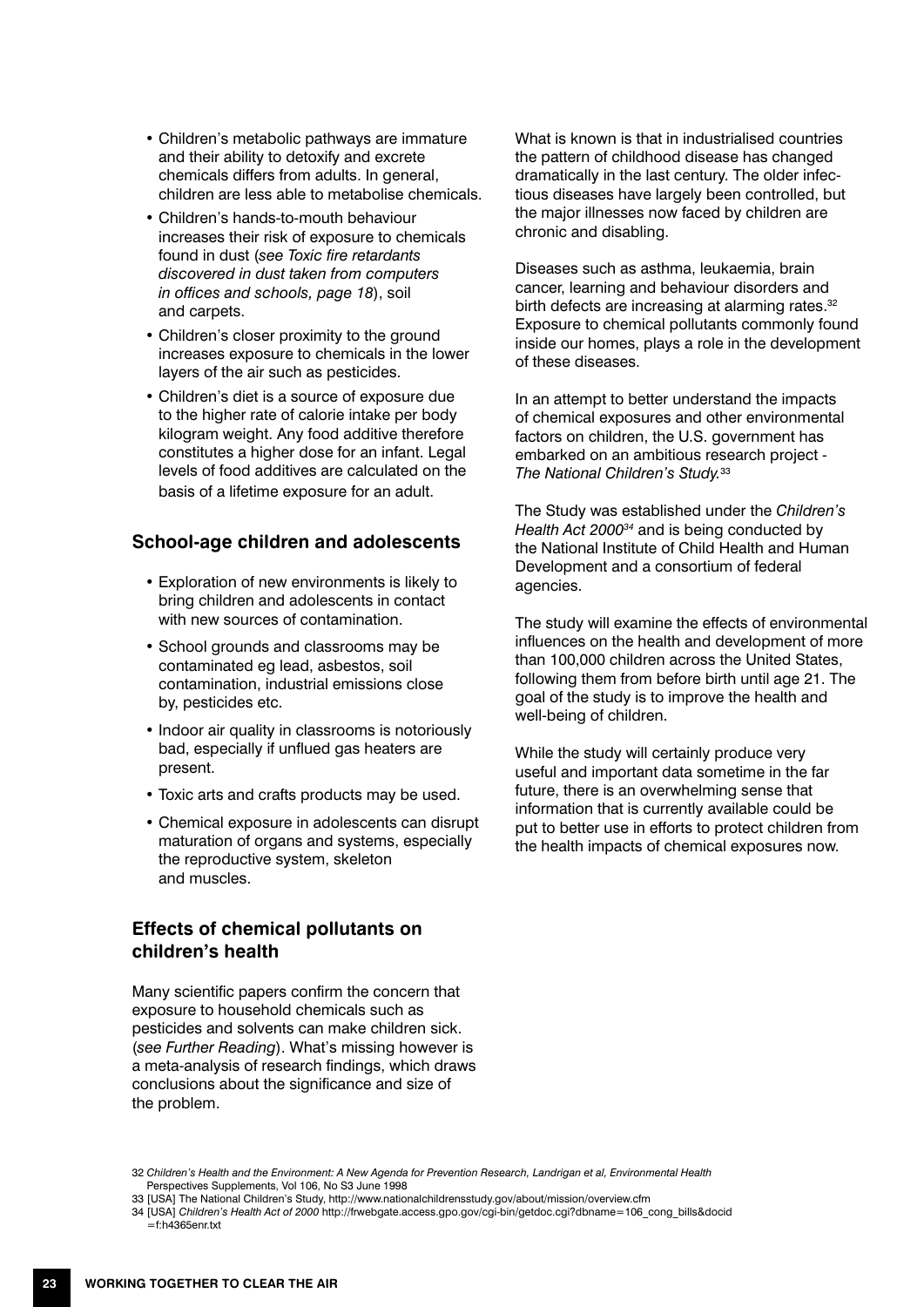# **Toxic chemicals and their known health impacts**



#### **Dioxins**

by-products of PVC, industrial bleaching, and incineration, they cause cancer and are toxic to the hormonal system.

## **PCBs**

once used in industrial insulators, they accumulate up the food chain and cause cancer and nervous system problems.

# **Organochlorine pesticides**

include the persistent organic pollutants; DDT, dieldrin, aldrin, endrin, heptachlor, chlordane and mirex, which accumulate up the food chain and cause cancer and reproductive effects.

# **Polybrominated diphenylethers (PBDEs) a form of brominated flame retardants**

found in plastics for computer casings, white goods, car interiors, carpets, polyurethane foams in furniture and bedding and disrupt thyroid hormones, mimic oestrogen and are linked with cancer and reproductive damage.

# **Perfluorochemicals**

perfluorooctane sulfonate (PFOS) / perfluorooctanoic acids (PFOA) found in clothing, cosmetics and non-stick coatings for cookware, also form as degradation products of small polymers ('telomers') used in fire-fighting foams, and in soil, stain and grease-resistant coatings on carpets, textiles, paper, and leather. All perfluorochemicals have the potential to degrade back to PFOS, which does not appear to degrade further. PFOS is highly bio-accumulative and has been shown to cause cancer, liver damage and development and reproductive effects.

# **Organophosphate insecticide metabolites**

breakdown products of organophosphate pesticides like chlorpyrifos and malathion are potent nervous system poisons.

## **Phthalates**

used as plasticisers and in personal products, such as perfumes, lotions, babies teething rings' and tubing used in hospitals to deliver medications, they are suspected endocrine disrupters and cause reproductive effects.

## **Metals**

lead, organomercury, organotin from industrial emissions, food residues, lead in paint and leaded petrol, can cause mental retardation and learning disabilities.

## **Volatile and semi-volatile organic chemicals (VOCs)**

- industrial solvents in petrol, paints and household products are toxic to the nervous system, and some like benzene cause cancer.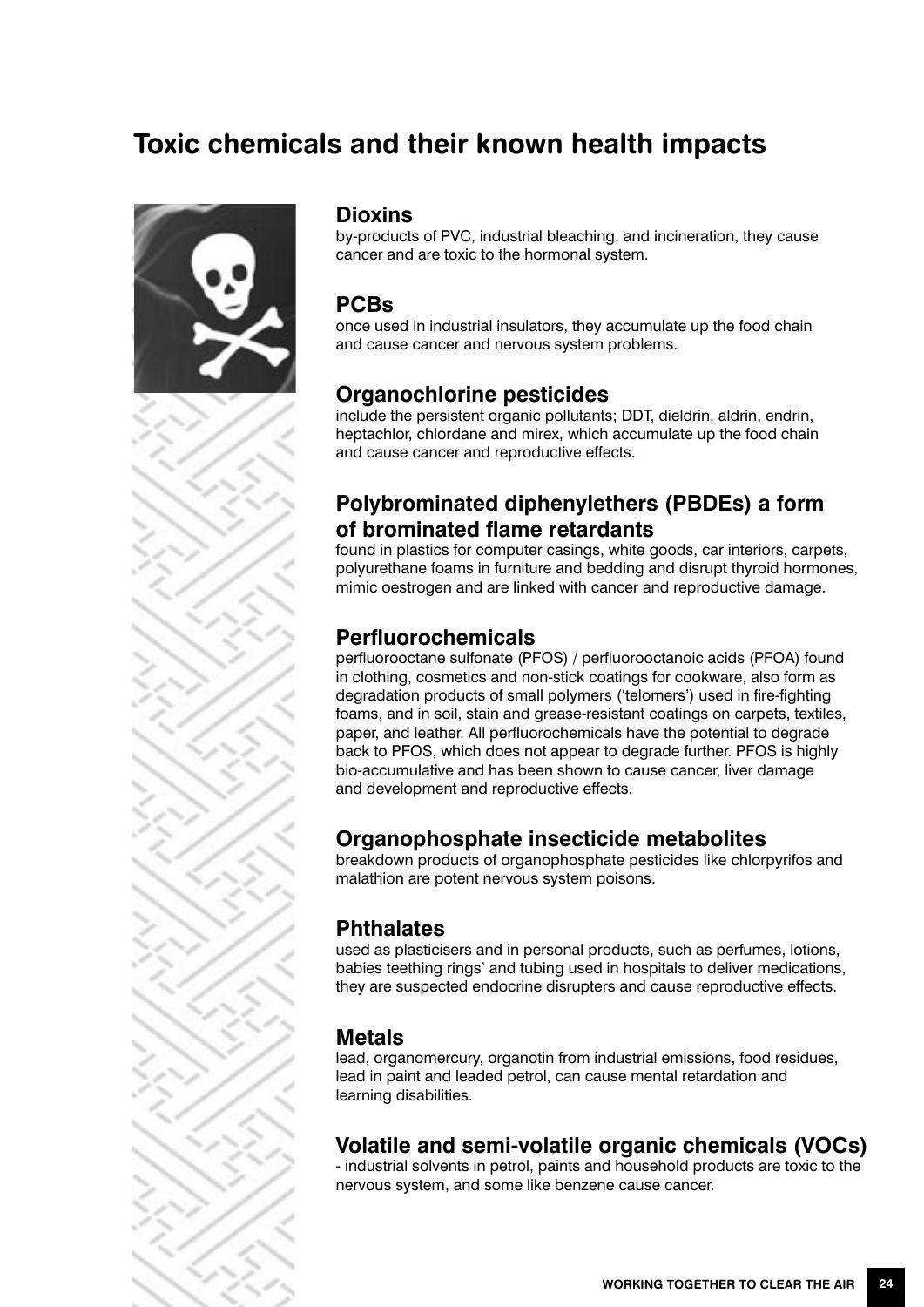# **HOW INDOOR AIR POLLUTION HAPPENS**

Indoor air starts out as outdoor air and then gets dirtier. Inside buildings there are a multitude of chemicals found in all kinds of products such as building materials, paints, adhesives, varnishes, sealants, furnishings, electrical goods, cleaners, pesticides, personal care products and unflued gas appliances, to name a few.

Fumes off-gas from these products at room temperatures and build up in poorly ventilated rooms, creating a hazardous brew, which can harm people's health. As people in industrialised nations are spending more and more time indoors they are exposed to greater amounts of these indoor pollutants.

On average, the Australian population now spends approximately 57% of its time at home, 14% at work/school, 5% in transit, 2% shopping (likely to include indoor environments) and 18% recreating (likely to include indoor environments).35

Over the past several decades, indoor air pollutants have dramatically increased due to the proliferation in use, and types, of synthetic building materials, finishes and furnishings, coupled with construction of more tightly sealed buildings with reduced ventilation rates in order to save energy.

What people do inside buildings also contributes to the bad air. Chemically formulated personal care products such as perfumes, hairspray and deodorants release chemicals into the air as do pesticides and household cleaners.

Inside our homes and workplaces we are exposed to chemical pollutants in the air by breathing them, as residues in food and water and, by absorbing them from surfaces through the skin. The majority of chemical pollutants inside come from construction materials, furnishings and appliances as well as pest control, cleaning and personal care products.

## **Significance of VOCs as indoor air pollutants**

Volatile organic compounds (VOCs) and formaldehyde are significant indoor air pollutants because they occur in such a wide range of building products, such as pressed-wood panels, paints, adhesives and sealants.

Essentially VOCs are chemicals that evaporate or 'off-gas' into the atmosphere at room temperature or when heat is applied. 'Organic' refers to the fact that they contain carbon.

Paint for example is a commonly used product with high levels of VOCs. The paint industry contributes significantly to the total load of VOCs released to the atmosphere each year, which in turn contributes to photochemical smog.

When paint is applied to a surface it is in a liquid form then, as the volatile solvent becomes a gas (evaporates), the non-volatile portion of the paint is left on the surface. Some types of paints, even long after they appear dry, will emit residual chemicals into the atmosphere.

Formaldehyde is also strictly speaking a VOC, but is often singled out for special mention because it is such a significant indoor pollutant in its own right. Formaldehyde and formaldehyde derivatives are present in a wide variety of consumer products.

Formaldehyde can be very dangerous, simply because it is ever present in our surroundings. It is a strong irritant, known to cause watery eyes, sinus irritation, abdominal problems and nausea. Formaldehyde has also been labelled a probable human carcinogen.

Peer reviewed research has found that people are exposed to much higher levels of VOCs and formaldehyde for 6-12 months in a newly constructed or renovated building. In a recent CSIRO study of 27 Melbourne homes for instance, it was discovered that VOC concentrations in established homes were about 8 times higher than outdoor levels, but in new homes they were a staggering 200 times higher.<sup>36</sup>

High levels of VOCs are also found inside new cars, especially those that reach the market soon after manufacture. Levels of VOCs can be high enough to cause sensory irritation and performance and memory impairments, which is a serious health and safety issue largely being ignored by regulators and car manufacturers.<sup>37</sup>

35 *State of Knowledge Report: Air Toxics and Indoor Air Quality In Australia,* Environment Australia, 2001 ISBN 0642547394 http://www.deh.gov.au/atmosphere/airtoxics/publications/sok/chapter9.html.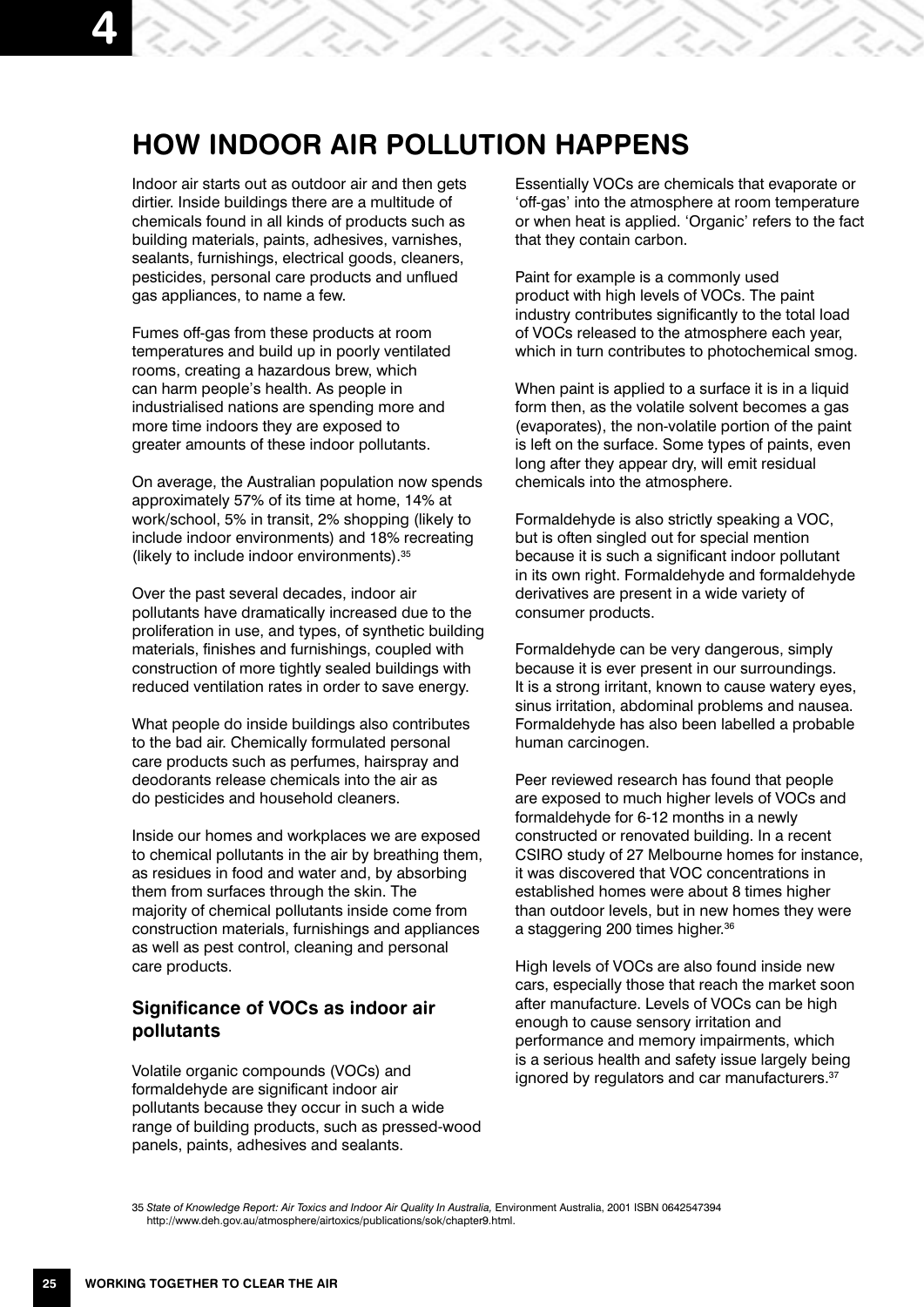#### **The costs of indoor air pollution**

The US Environment Protection Agency has made assessments of the costs of indoor air pollution and found that the costs were in the tens of billions of dollars per year.

The major types of economic costs associated with indoor air pollution were direct medical costs for: people whose health is affected by poor indoor air quality and who receive treatment; lost productivity from absence due to illness; decreased efficiency on the job; and, materials and equipment damages due to exposure to indoor air pollutants.<sup>38</sup>

In Australia, the CSIRO estimates the economic cost of indoor air pollution to be as high as \$12 billion a year in ill health and lost productivity.<sup>39</sup>

Asthma alone places a significant burden on the Australian community in terms of health, social, economic and emotional costs. More than 60,000 Australians are admitted to hospital annually due to asthma. Asthma is a major cause of school absenteeism, child emergency department attendance and admission to hospital. Data suggests that up to 60% of asthma deaths may be associated with avoidable factors.<sup>40</sup>

Known triggers of asthma include common chemical indoor air pollutants such as: tobacco smoke; fresh paint; aerosols such as hair sprays, deodorants, furniture polish, oven cleaners; perfumes and perfumed products such as room fresheners; household cleaning products; and, fumes and vapors from hobby and craft projects. The role chemical pollutants play in causing asthma is unclear.

#### **Chemical culprits inside our homes**

The following Table summarises common sources of indoor air pollutants. It is not intended to be a comprehensive list, but is an overview of the types of chemicals likely to be found in Australian homes and buildings that may cause health problems.

The information was compiled from two main sources:- *Table of 42 Common Toxic Chemicals and their Effects*41 and *Indoor Air Quality Guidelines for Sydney Olympic Facilities*. 42 Where possible, safer alternatives have also been suggested.

<sup>36</sup> *Controlling Indoor Air Pollution by Product Labels for Emissions from Building Materials and Contents,* S. Brown, CSIRO Building, Construction & Engineering, 9th International Conference on Durability of Building Materials and Components 2002

<sup>37</sup> *Volatile Organic Compounds (VOCs) in New Car Interiors,* S. Brown & M. Cheng, 15th International Clean Air & Environment

Conference, Sydney CASANZ 2000

<sup>38</sup> U.S. Environment Protection Agency http://www.epa.gov/iaq/pubs/targetng.html

<sup>39</sup> http://www.cmit.csiro.au/innovation/2002-02/greenlabel.htm

<sup>40</sup> Australian Government Department of Health and Aging http://www.health.gov.au/internet/wcms/publishing.nsf/Content/ health-pq-asthma-index.htm#overview

<sup>41</sup> *Table of 42 Common Toxic Chemicals and their Effects,* S.C. Rowat (1998), http://www.rowatworks.com/Science/Tox\_Chem\_Table.html

<sup>42</sup> *Indoor Air Quality Guidelines for Sydney Olympic Facilities,* CSIRO BCE Technical Report TR97/3 (1998), J.Immig, S.Rish & S.K. Brown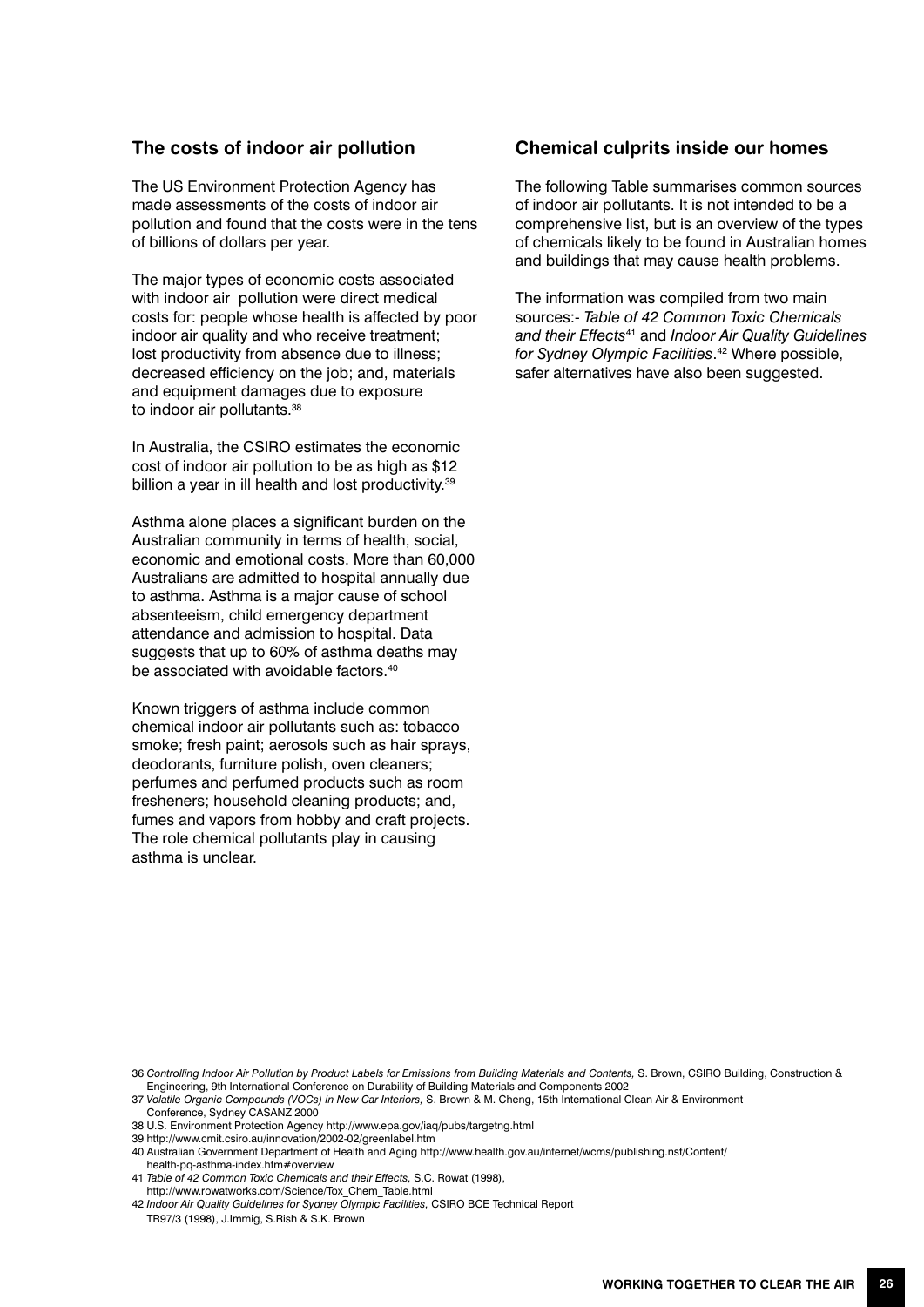| <b>MATERIAL SOURCE</b>                    | POTENTIALLY HARMFUL CHEMICALS                                                                                                                                                                                                                                         | <b>SAFER ALTERNATIVES</b>                                                                                                               |  |  |
|-------------------------------------------|-----------------------------------------------------------------------------------------------------------------------------------------------------------------------------------------------------------------------------------------------------------------------|-----------------------------------------------------------------------------------------------------------------------------------------|--|--|
| <b>Fabrics &amp; furnishings</b>          |                                                                                                                                                                                                                                                                       |                                                                                                                                         |  |  |
| Synthetic foams                           | Residual styrene, vinyl acetate,<br>isocyanate, hydrocarbon blowing agents,<br>formaldehyde, stain and fire proofing                                                                                                                                                  | Second hand or well<br>aired items                                                                                                      |  |  |
| Reconstituted wood<br>products            | (see Construction Materials)                                                                                                                                                                                                                                          | Solid timber                                                                                                                            |  |  |
| Curtain & furniture<br>fabric, mattresses | Stain resistant coatings, water repellants,<br>fire retardants, moth proofing, vinyl acetate,<br>plasticiser, formaldehyde                                                                                                                                            | Untreated natural fibres<br>eg hemp, organic<br>cotton, organic wool,<br>linen, rubber.                                                 |  |  |
| <b>Paints</b>                             |                                                                                                                                                                                                                                                                       |                                                                                                                                         |  |  |
| Acrylic (water-based)                     | Glycols (ethylene and propylene),<br>glycol ethers, alcohols, formaldehyde,<br>preservatives, amines (ammonium<br>hydroxide, amino-2-methyl propanol),<br>monomers, volatile plasticisers, fungicides<br>such as aromatic mercury compounds                           | Untreated wax or water-<br>based stain                                                                                                  |  |  |
|                                           |                                                                                                                                                                                                                                                                       | No VOC or low VOC paints<br>(check other ingredients<br>such as fungicides)                                                             |  |  |
| Enamel (petroleum<br>solvent-based)       | Aliphatic & aromatic hydrocarbons<br>(toluene, xylene), ketones (acetone, methyl<br>ethyl ketone), alcohols (butanol, ethanol),<br>esters (n-propyl acetate, butyl acetate) free<br>monomers, volatile plasticisers, fungicides<br>such as aromatic mercury compounds | Lime wash                                                                                                                               |  |  |
|                                           |                                                                                                                                                                                                                                                                       | Plant-based paints                                                                                                                      |  |  |
|                                           |                                                                                                                                                                                                                                                                       | * NB When removing old<br>paint always test for lead<br>contamination. If lead<br>contamination is present<br>seek professional advice. |  |  |
| <b>Surface finishes</b>                   |                                                                                                                                                                                                                                                                       |                                                                                                                                         |  |  |
| Wood coatings                             | Urethane, isocyanates, urea formaldehyde,<br>volatile plasticisers, residual solvents, free<br>monomers                                                                                                                                                               | Plant-based products<br>containing natural oils waxes<br>and water-based stains                                                         |  |  |
| Stains, varnishes                         | Volatile organic compounds                                                                                                                                                                                                                                            | Untreated wax or water-<br>based stain<br>Low VOC products                                                                              |  |  |
| Vinyl wall coverings                      | Formaldehyde, n-hexane, isohexane,<br>toluene, xylenes, nonane, trimethyl<br>benzene, decane, undecane                                                                                                                                                                | Avoid, or use<br>natural materials applied<br>with tacks or staples not glue                                                            |  |  |
| <b>Sealants &amp; adhesives</b>           |                                                                                                                                                                                                                                                                       |                                                                                                                                         |  |  |
| Acrylic                                   | Formaldehyde preservatives, polyurethane<br>(PUR) amines, glycol ethers, alcohols,<br>plasticisers                                                                                                                                                                    | Screws, bolts, nails,<br>staples                                                                                                        |  |  |
|                                           |                                                                                                                                                                                                                                                                       | Natural resins                                                                                                                          |  |  |
| Oil based                                 | Alcohols, ketones, hydrocarbons,<br>plasticisers, free monomers                                                                                                                                                                                                       | Low VOC, water- based<br>emulsions                                                                                                      |  |  |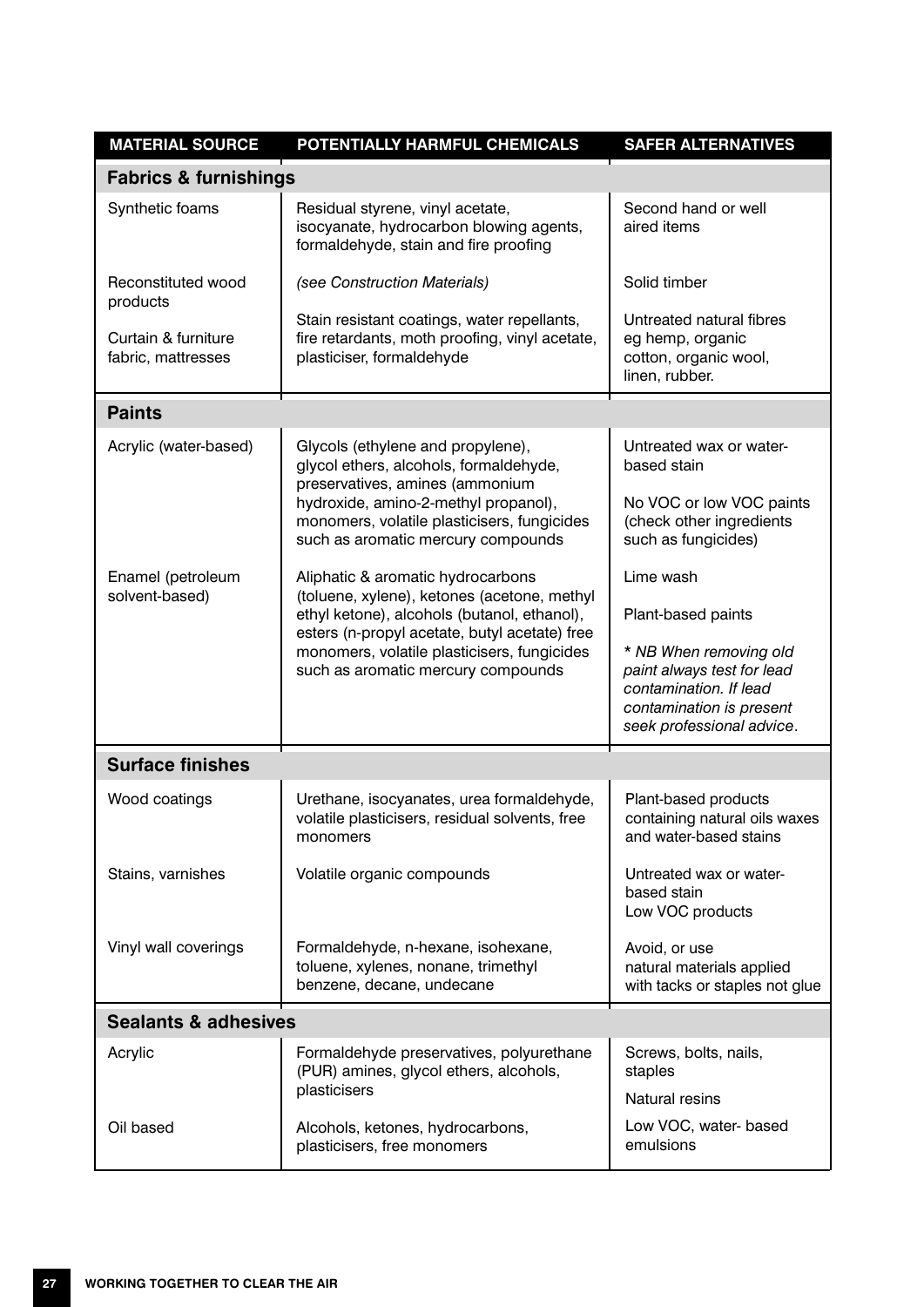| <b>MATERIAL SOURCE</b>                                                                    | POTENTIALLY HARMFUL CHEMICALS                                                                                                                                                    | <b>SAFER ALTERNATIVES</b>                                                                                                                              |  |  |
|-------------------------------------------------------------------------------------------|----------------------------------------------------------------------------------------------------------------------------------------------------------------------------------|--------------------------------------------------------------------------------------------------------------------------------------------------------|--|--|
| <b>Carpets</b>                                                                            |                                                                                                                                                                                  |                                                                                                                                                        |  |  |
| <b>Backing</b><br>Underlay adhesives<br>Stain repellent<br>Pest treatments                | Residual formaldehyde, isocynates,<br>vinyl acetate, chloride, butene,<br>styrene-butadiene rubber backing<br>4-phenylcyclohexane (4-PC),<br>hydrocarbon solvents, preservatives | No carpets<br>Natural fibre floor coverings<br>Tack instead of glue<br>Rugs                                                                            |  |  |
| <b>Construction materials</b>                                                             |                                                                                                                                                                                  |                                                                                                                                                        |  |  |
| Particle board<br>Medium density<br>Fibreboard (MDF)<br>Plywood / Chipboard<br><b>CCA</b> | Preservatives, phenol - formaldehyde<br>adhesives, binding agents,<br>urea-formaldehyde<br><b>Copper Chrome Arsenate</b>                                                         | Solid timber<br>Ceramic tiles<br>Glass<br>Metals<br>Avoid - to be banned                                                                               |  |  |
| <b>Appliances</b>                                                                         |                                                                                                                                                                                  |                                                                                                                                                        |  |  |
| Computers<br><b>Printers</b><br>Photocopiers<br><b>Televisions</b><br>Air conditioners    | Brominated flame retardants (BFRs)<br>Ozone during operation                                                                                                                     | Source BFR-free<br>electrical equipment<br>Good ventilation or<br>separate ventilation if<br>required                                                  |  |  |
| Unflued gas heaters<br>& cookers, kerosene<br>heaters                                     | Nitrogen oxides (NOX) & other<br>combustion products                                                                                                                             | Flued gas appliances<br>Good ventilation                                                                                                               |  |  |
| <b>Personal care</b>                                                                      |                                                                                                                                                                                  |                                                                                                                                                        |  |  |
| Insect repellents                                                                         | Synthetic pyrethroids,<br><b>DEET</b>                                                                                                                                            | Natural oil-based products,<br>protective clothing                                                                                                     |  |  |
| Perfumes<br>Perfumed soaps                                                                | Hydrocarbon propellants in aerosol sprays                                                                                                                                        | Manual pump sprayed<br>products or roll-ons                                                                                                            |  |  |
| Deodorants<br>Shaving creams<br>Cosmetics<br>Shampoo/conditioner                          | Synthetic fragrances<br>Sodium lauryl sulphate                                                                                                                                   | Unscented products<br>Certified organic products<br>100% natural oils<br>Free from sodium<br>lauryl sulphate                                           |  |  |
| Nail polish remover<br>and nail polishes                                                  | Acetone                                                                                                                                                                          | Avoid                                                                                                                                                  |  |  |
| Sun block                                                                                 | PABA (phased out)                                                                                                                                                                | Physical sun protection eg<br>hat, sun protection shirts,<br>sun shelters, parasols                                                                    |  |  |
| <b>Pesticides</b>                                                                         |                                                                                                                                                                                  |                                                                                                                                                        |  |  |
| Insect repellents                                                                         | Naphthalene<br>Residual insecticides                                                                                                                                             | Natural oils such as lavender<br>Good storage practices                                                                                                |  |  |
| Household pest &<br>garden sprays                                                         | Hydrocarbon carriers, alcohols,<br>active insecticidal ingredients eg<br>organophosphates, carbamates,<br>pyrethroids, fungicides                                                | Flyscreens, insect excluders,<br>mosquito nets, sticky traps,<br>botanical insecticides eg<br>neem or pyrethrum, hygiene,<br>organic gardening methods |  |  |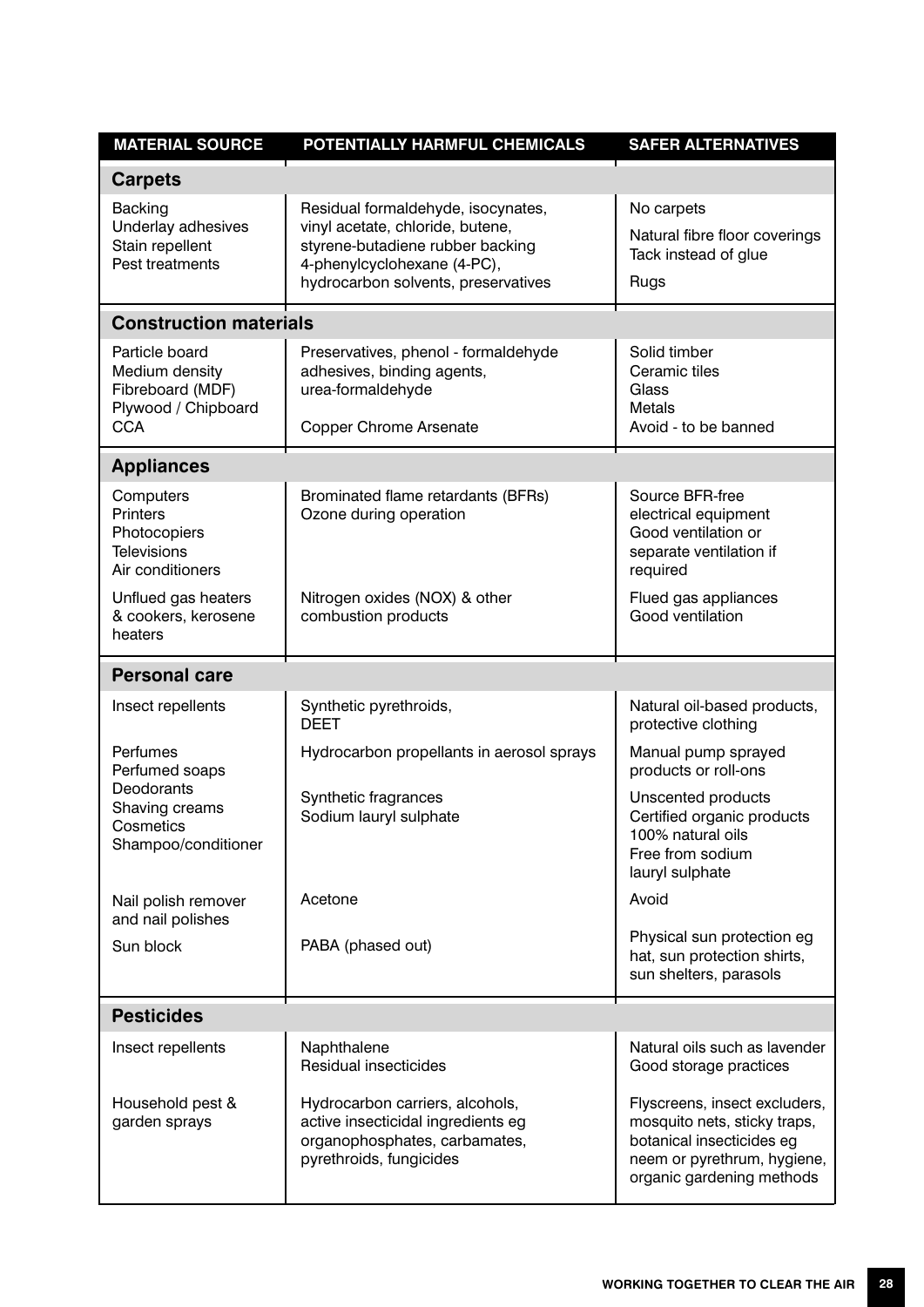# **WAY FORWARD ON INDOOR AIR POLLUTION**

Experts in the field of indoor air quality recognise that the most effective strategy for minimising chemical pollution is to stop it at its source. Other strategies include increased ventilation rates and the addition of air cleaning devices, which may be more effective in existing structures.<sup>43</sup>

The Commonwealth Department of Health and Aging recently published a *Guide to Healthy Homes and Indoor Air Quality.*44 The guide is useful in terms of identifying sources of indoor air pollution and their health effects, but the solutions section places an incredible burden on the householder to solve the problem.

The National Health and Medical Research Council (NHMRC) has recommended interim national indoor air quality goals for a number of common indoor air pollutants. These are carbon monoxide, formaldehyde, lead, ozone, radon, sulfates, sulfur dioxides, total suspended particulates and total volatile organic compounds.45

However researchers have found, particularly in new houses or homes with unflued gas heating, that health-based environmental exposure goals are regularly exceeded by significant margins, particularly for VOCs, formaldehyde, carbon monoxide and nitrogen dioxide.

In the absence of any comprehensive Australian scheme to systematically test and label products, and a set of enforceable indoor air quality goals based on health standards which protect children from chemical pollutants, it remains effectively impossible for the community to minimise indoor air pollution through the most effective method of product choice and source reduction.

There are no incentives for industry to phase out toxic chemicals under a 'permissive' regulatory regime. Fundamental changes are needed to ensure green chemistry is promoted.

#### **How Australia compares with international initiatives**

Other countries are much further down the path of implementing schemes to assess and address chemical indoor air pollution through source reduction.

One way of determining what chemicals are emitted from materials is to measure them in a specialised laboratory which measures offgasing over a period of time. To the author's knowledge at the time of writing, the only laboratory in Australia equipped to measure such emissions from products is based at the CSIRO in Victoria.46

#### **Finland**

The Finnish Ministry of Environment operates a voluntary scheme called *Classification of Indoor Climate, Construction, and Finishing Materials*. This scheme supplements the building code and applies to a wide range of products. Emissions are tested in a chamber at 28 days after manufacture and must conform to criteria defining total volatile organic compounds (TVOC), formaldehyde, ammonia, carcinogens and odour. Around 20%, or 300 products, now meet the criteria.<sup>47</sup>

#### **Germany**

The German Federal Environment Agency operates an ecological labelling scheme, *The Blue Angel48*, with about 710 companies and 3,800 products using this environmental label. About half of the consumers in West Germany and almost a third in East Germany take it into account when they go shopping.

Indoor pollution emissions are considered alongside other environmental targets such as resource use, recycling, and global impact. An enhanced assessment scheme for product emissions is currently being considered by a committee looking into the health evaluation of building products.

45 *State of Knowledge Report: Air Toxics and Indoor Air Quality in Australia*, Environment Australia, (2001) ISBN 0642547394

<sup>43</sup> S.K. Brown, *Controlling Indoor Air Pollution by Product Labels for Emissions from Building Materials and Contents,*  9th International Conference on Durability of Building Materials and Components (2002)

<sup>44</sup> Australian Government Department of Health and Aging, Healthy Homes:

*A guide to indoor air quality in the home for buyers, builders and renovators 2004 ISBN 0 642 82121 6*

<sup>46</sup> CSIRO Manufacturing & Infrastructure Technoilogy, Highett Victoria http://www.cmit.csiro.au/research/special/green/

<sup>47</sup> Finland's voluntary scheme, Classification of Indoor Climate, Construction and Finishing Materials,

http://www.rts.fi/M1classified.htm

<sup>48</sup> Germany's Federal Environment Agency, Ecological label scheme, http://www.blauer-engel.de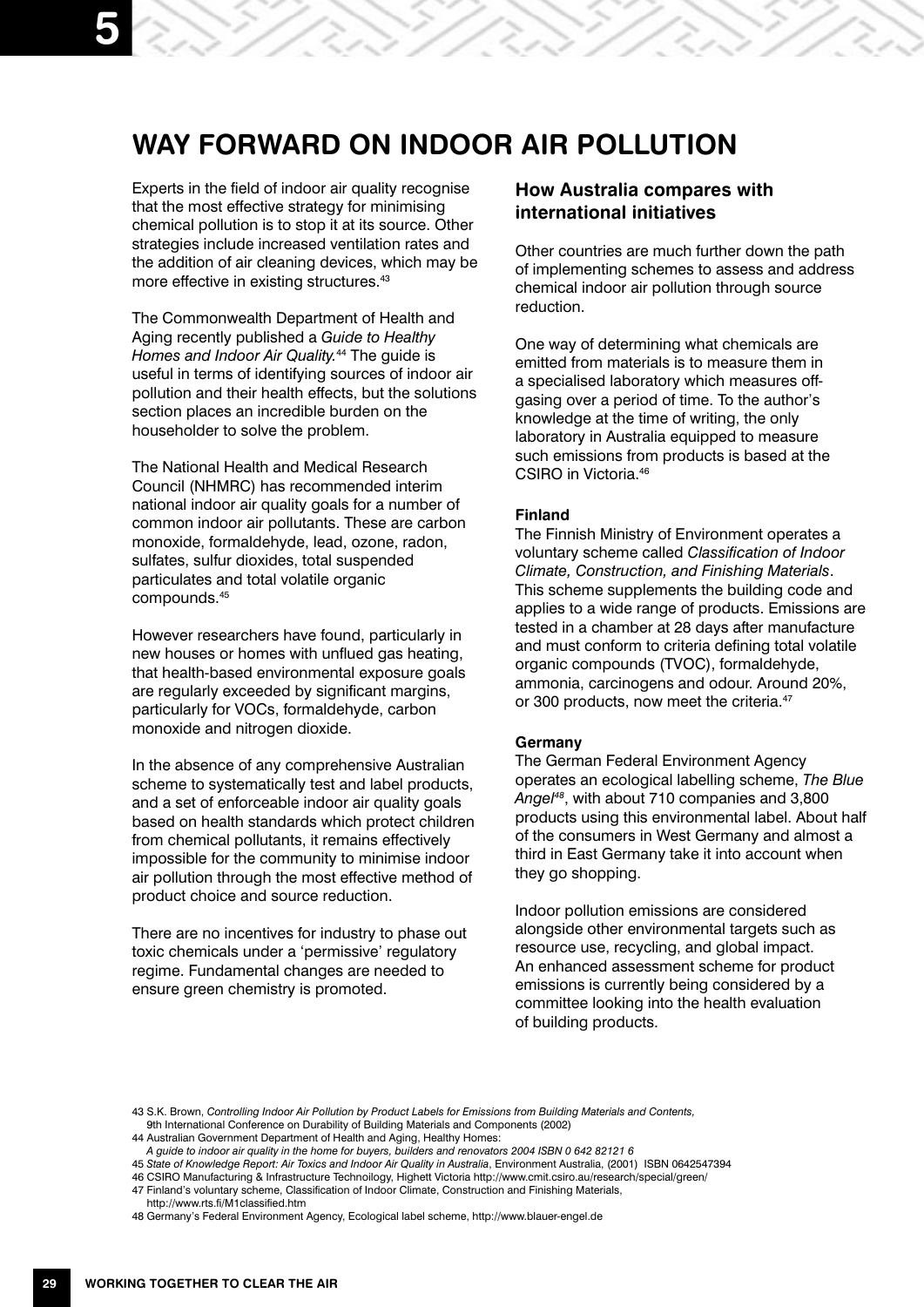#### **USA**

In the USA, the Underwriters Laboratories Inc are developing health-based consensus standards for indoor air quality, with test methods and emission criteria, for residential and commercial buildings. According to the website however not a great deal appears to have happened since 1998 and it is uncertain whether the initiative is still being pursued.49

The Carpet and Rug Institute operates a voluntary *Green Label* scheme along with a *Seal of Approval* program for carpet cleaning products and a *Carpet America Recovery Effort* for market based solutions to recycle old carpets.<sup>50</sup>

#### **Netherlands Building Decree**

After consulting the building industry the Dutch government decided in February 1998 to implement sustainability requirements in the *Dutch Building Decree*52 by the year 2001.

Part of these requirements is the materialbased environmental performance profile of a building. Environmental aspects relating to the indoor climate during the lifespan of a building and the building elements used, like formaldehyde, asbestos, volatile organic compounds or radon are generally included as part of the assessment method.

#### **Denmark and Norway**

The *Indoor Climate Labelling* (ICL) scheme<sup>51</sup> operates voluntarily, although Building Codes in both countries recommend its use. The scheme aims to provide the users with a tool to select more indoor friendly products and to give everybody a tool for better understanding of the impact of products on the indoor climate

#### **At present 10 areas are defined:**

- Ceiling and wall systems
- Carpets
- Interior doors and folding partitions
- Resilient Flooring, Wood-Based Floors and Laminated Floors
- Oils for Wood Floors
- Windows and Exterior Doors
- Kitchen, Bath and Wardrobe Cabinets
- Furniture
- Interior paint
- Cable trunking systems

Certificates are issued to companies giving them the right to label their products with the logo and the words "The Indoor Climate Label".

#### **Builders, architects and others can use the scheme in several ways:**

- By specifying indoor climate labelled products, when available
- By choosing the best among the indoor climate labelled products
- By evaluating the air quality in the building on basis of the indoor-relevant time-values for the products

#### **The indoor climate label includes the following:**

#### **Emission**

All products are declared with a time-value stated in days – the declared indoor-relevant time-value. The time-value is determined on basis of the time, it takes the most slowly emitting individual substances to reach below the odour and irritation threshold for the substance.

#### **Particle Emission**

Ceiling products are classified for particle emission determined by sedimentary dust consisting of particles including fibres in the first period of the use of the product.

#### **Indoor-Relevant Guidelines**

The company prepares guidelines with regard to projecting, transport, storage, assembly, cleaning and maintenance, which are to be followed in order not to reduce the indoor-relevant properties of the products in practice in relation to the certificate.

51 Danish Indoor Climate Labelling scheme, http://www.danishtechnology.dk/building/13268,1?hilite=Indoor%20Climate%20Labelling

52 Netherlands Building Decree, http://www2.vrom.nl/pagina.html?id=7439

<sup>49</sup> USA Underwriters Laboratories Inc. http://www.ul.com/eph/iaq/index.htm

<sup>50</sup> USA Carpet and Rug Institute http://www.carpet-rug.org/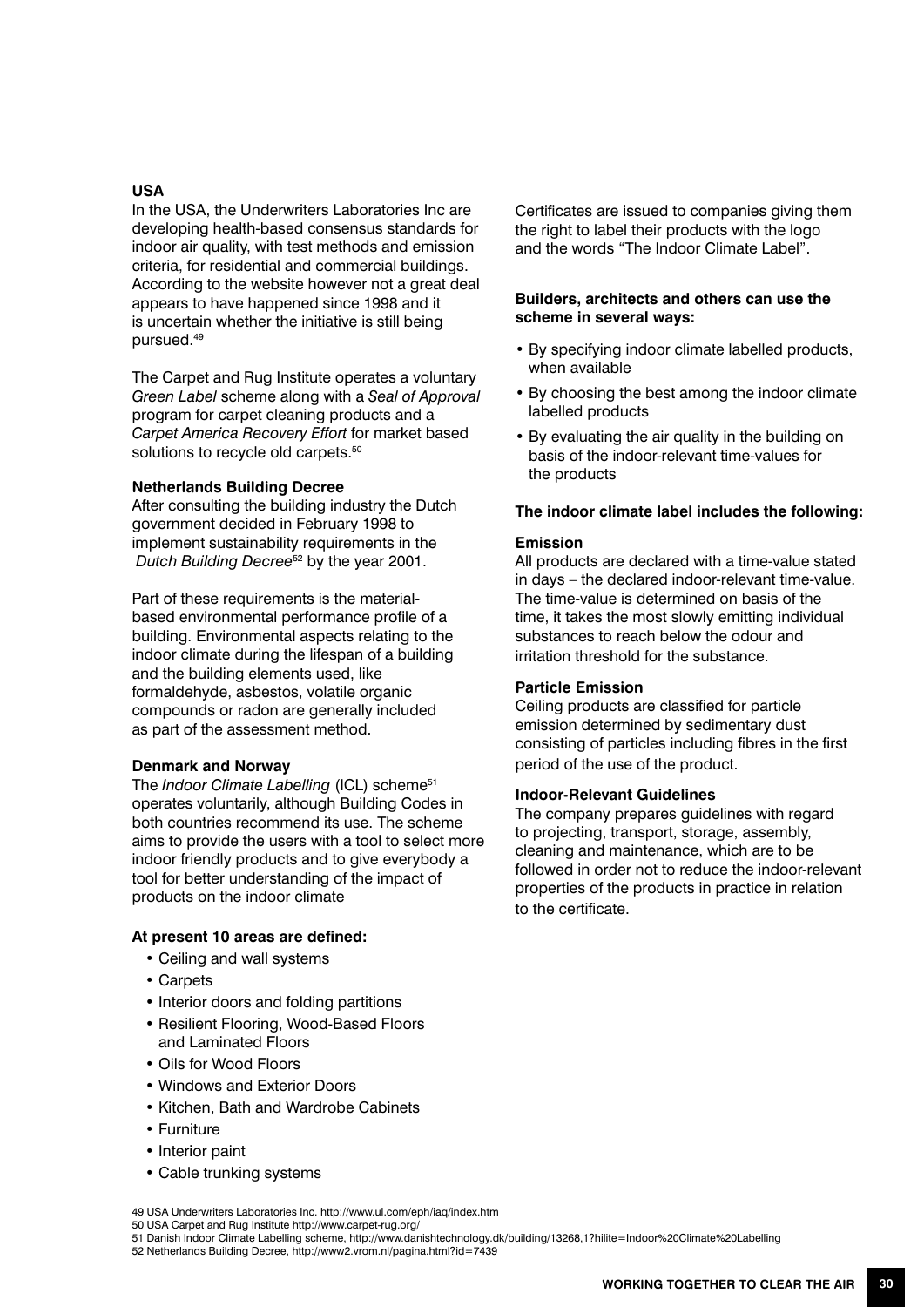## **What a low pollution indoor environment might look like Conclusion**

As part of their education and information campaign on air toxics, the Victorian EPA proposed the 'ideal house'<sup>53</sup>.

The features of the 'ideal house' include the qualities that are widely recognised as best practice when addressing indoor air quality. Some of these features may sound simple enough, but in practice would currently be difficult to achieve due to limited availability of such products or services.

In addition to these features other common sources of chemical pollution to be avoided in a healthy house would include synthetic pesticides, carpets, toxic cleaning chemicals and personal care products, car exhaust fumes from attached garages and some furnishings.

#### **The 'ideal house' would have the following features:**

- Built on land that had minimal levels of radon emissions;
- Designed to allow natural ventilation of around 1.5 air changes per hour in all weather conditions, while maintaining a comfortable temperature and relative humidity of 50% or less;
- Constructed of natural wood products or brick, with no reconstituted wood-based panels used in construction or furnishings;
- Joinery would be done without the use of solvents and caulking compounds;
- Surfaces would be finished with low-emission coatings (eg zero-VOC paints, based on comparisons of manufacturers' material and safety data sheets);
- Heating and cooking appliances would be maintained correctly and operated with local exhaust ventilation and venting outdoors;
- No asbestos, or other materials containing respirable fibres, would be used; and
- No tobacco smoking would take place, and any wood-burning heater would be fully enclosed, with effective draught and no leaks in the flue.

This report clearly shows that indoor air pollution is a significant problem for the entire community. Children in particular are at greatest risk because of their unique sensitivity.

There have never been so many chemical pollutants inside our homes and we are spending more time indoors than ever before. There are signs that exposure to this chemical cocktail is seriously impacting our health. Some widely used bio-accumulative chemicals are turning up in breast milk and our blood.

While there is growing level of community awareness and concern about indoor chemical pollution, the regulatory and industry response in Australia has been inadequate.

Other countries are much further down the path of putting in place assessment and labelling schemes to drive green chemistry and make safer products identifiable in the marketplace.

A central problem is the 'permissive' nature of the chemical regulatory regime, which assumes there are 'safe levels' of toxic chemicals that we can all be exposed to. Children's unique vulnerability has never adequately been factored into health standards.

New European legislation for chemical regulation will introduce an entirely new paradigm, which will ensure safer chemicals and products are introduced onto the market faster and dangerous ones are quickly removed.

There are significant opportunities for industry leaders to sponsor and promote research into safer chemicals and products to ensure the air inside our homes gets cleaner and not more toxic.

Based on these findings it is clear that solving the problem of chemical pollution indoors will require fundamental changes and an integrated approach.

53 see http://www.deh.gov.au/atmosphere/airtoxics/publications/sok/chapter9.html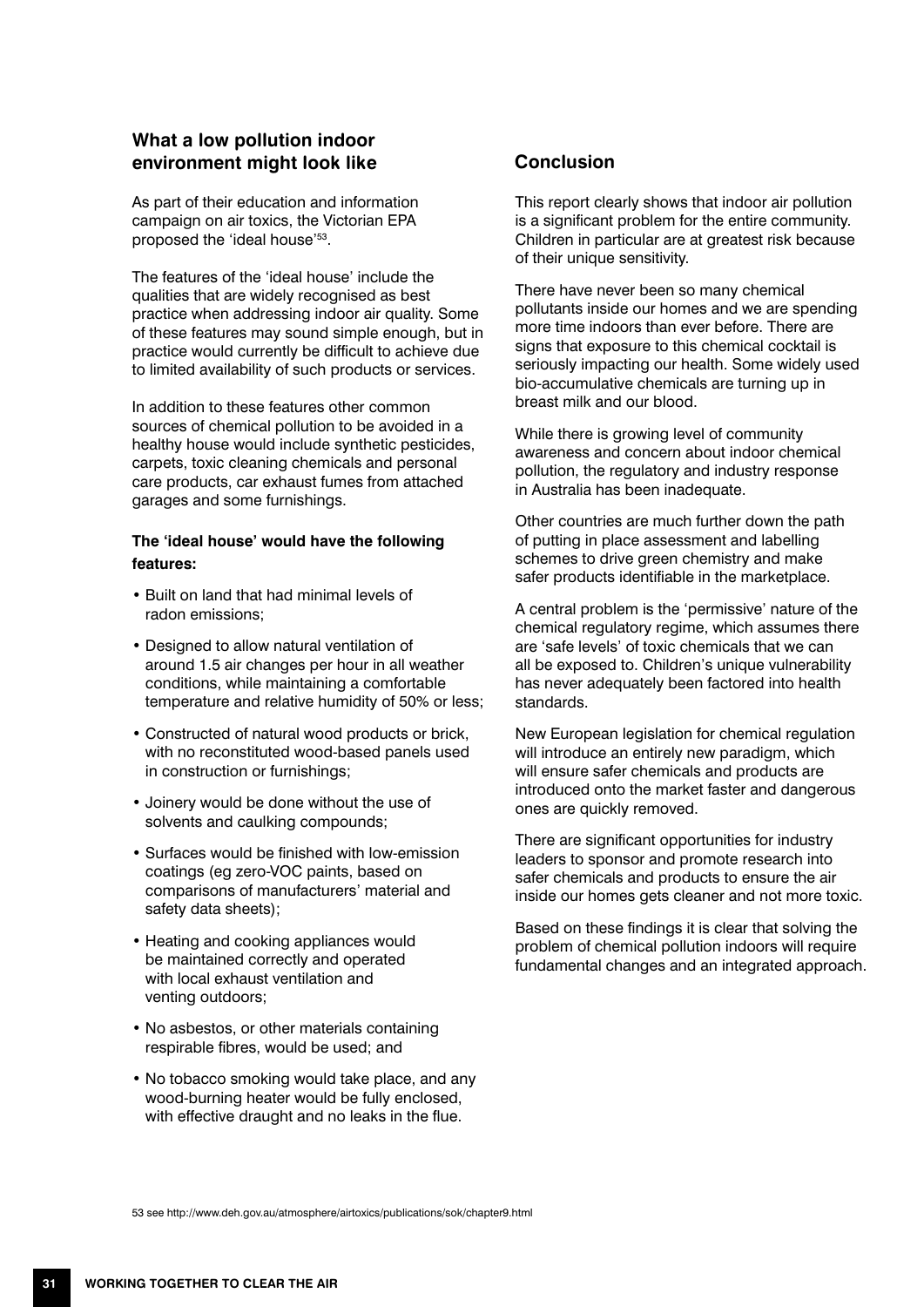# **RESOURCES**

#### **National Chemical Information Gateway**

www.deh.gov.au/chemicals-gateway

An Australian federal government resource designed to help find useful information about chemicals as quickly and easily as possible. Information has been arranged into topics to help focus searches including: household chemicals; exposure, safety and treatment; chemicals and the environment; chemicals and human health; chemicals in hobbies and the arts.

#### **Toxicity and Exposure Assessment for Children's Health (TEACH)**

http://cfpub.epa.gov/teach/

TEACH, a project of the U.S. EPA, is a new searchable database containing overviews of scientific literature in the field of children's environmental health risks from chemical exposure. TEACH currently contains over 1,400 references from January 1972 to January 2003. These references cover information on environmental contaminants that potentially impact children's health and are updated annually.

#### **Children's Environmental Health – Intergenerational Equity In Action**

http://www.oztoxics.org/ntn/index.html

The unique vulnerability of children to hazardous chemicals is now well recognised by both the United Nations and the World Health Organisation and international programs are now trying to address this problem. National Toxics Network would like to see Australia develop and implement similar policy relating to the environmental rights of children. Protecting the health of vulnerable sub-populations, and intergenerational equity need to be built in to the 'day to day' core environment business.

#### **Toxic Chemicals in Your Environment**

www.tec.org.au/member/tec/projects/tcye/

Total Environment Centre developed TCYE has comprehensive information on greening workplaces, sustainable agriculture, community spaces, healthy schools and homes. It contains a comprehensive database of toxic chemical profiles for commonly used chemicals.

#### **Children's Environmental Health Network**

www.cehn.org

A USA based multi-disciplinary organisation whose mission is to protect the fetus and the child from environmental health hazards and promote a healthy environment. The website has an extensive database of other organisations working on children's environmental health issues that is very useful.

### **Community Toolbox for Children's Environmental Health**

www.communitytoolbox.org

A USA-based organisation, Community Toolbox for Children's Environmental Health seeks to build the organisational capacity and sustainability of parent and other community-based organisations working to eliminate children's environmental health threats, such as lead poisoning, in communities at highest risk.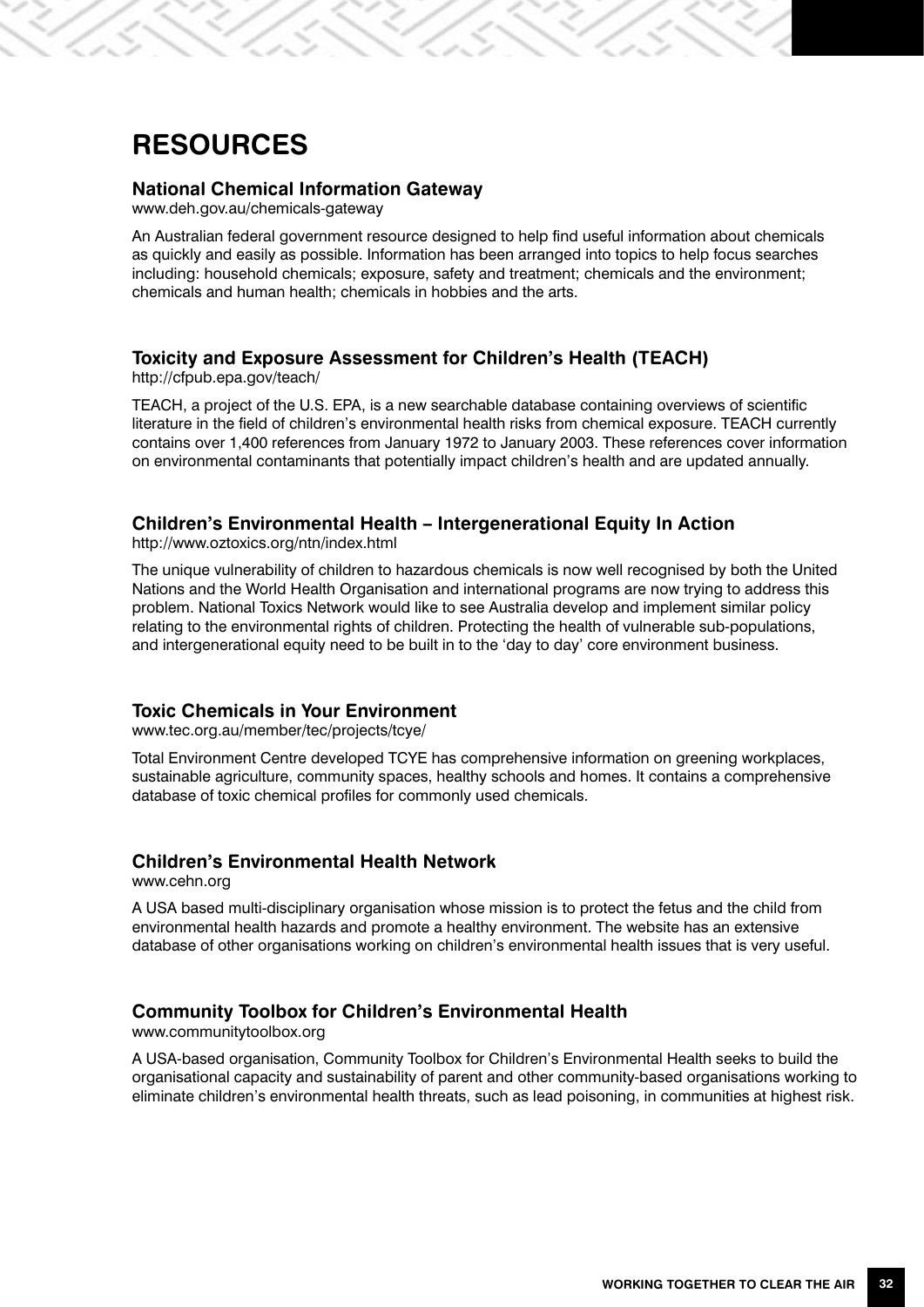#### **INCHES**

http://www.inchesnetwork.net

INCHES is a global network of people and organizations interested in promoting the protection of children from environmental and safety hazards. INCHES represents many interests and will speak from the experience and expertise of members of the network, of science and of the best practices in policies and programs. Promoting children's health requires protecting them from harmful environmental exposures. These exposures include: harmful physical, chemical and biological microorganisms and pollutants in water, air, soil and food.

#### **United States Environment Protection Agency**

http://www.epa.gov/iaq/

USEPA website dedicated to information on indoor air quality with useful references to other resources.

#### **The International Chemical Secretariat**

www.chemsec.org

The International Chemical Secretariat in Sweden is a non-profit organisation dedicated to work towards a toxic free-environment. In order to achieve this, the Secretariat promotes the implementation of precautionary perspectives into international chemicals policies and practices.

#### **IPCS INCHEM**

http://www.inchem.org

IPCS INCHEM is a means of rapid access to internationally peer reviewed information on chemicals commonly used throughout the world, which may also occur as contaminants in the environment and food. It consolidates information from a number of inter-governmental organisations whose goal it is to assist in the sound management of chemicals.

#### **THE HEALTHY HOUSE INSTITUTE**

http://www.hhinst.com/index.html

The Healthy House Institute was started by John and Lynn Bower in 1992. It is an independent resource centre offering books and videos containing practical information for designers, architects, contractors, and homeowners interested in making houses healthy places in which to live. It differs from the green-building movement in that its focus is on human health, rather than planetary health. Both are important environmental issues and they are, in fact, often compatible, but not always.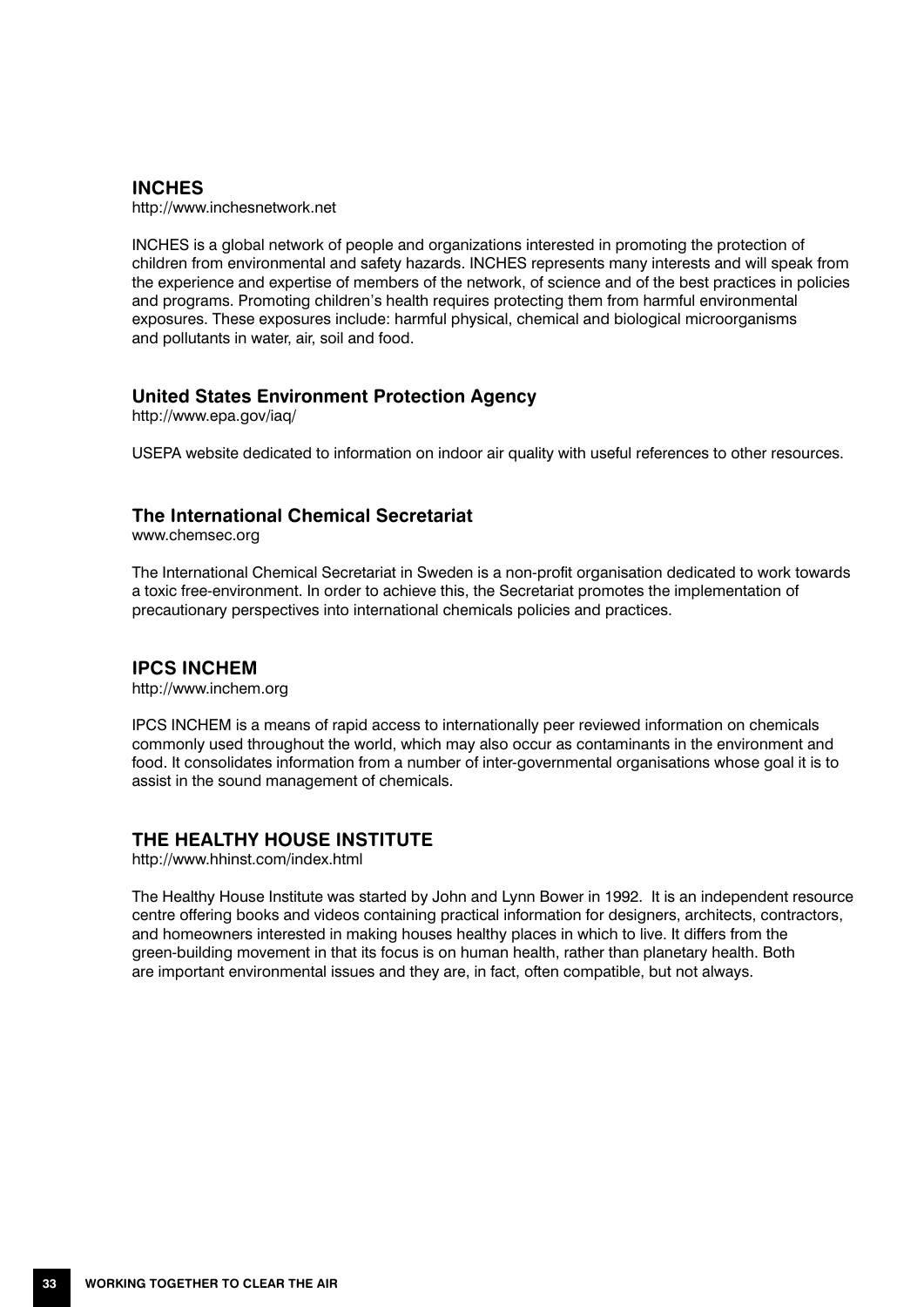# **FURTHER READING**

#### **Solvents and breast milk contamination**

Lordo, R.A., K.T. Dinh, and J.G. Schwemberger. Semivolatile Organic Compounds in Adipose Tissue: Estimated Averages for the US Population and Selected Subpopulations, American Journal of Public Health 1996; 86(9): p. 1253-1259.

Labreche, F.P. and M.S. Goldberg. Exposure to Organic Solvents and Breast Cancer in Women: A Hypothesis, American Journal of Industrial Medicine 1997; 32: p. 1-14.

Fisher, J., et al. Lactational Transfer of Volatile Chemicals in Breast Milk, American Industrial Hygiene Association Journal 1997; 58: p. 425-431.

Pellizzari, E.D., et al. Purgeable Organic Compounds in Mother's Milk, Bulletin of Environmental Contamination and Toxicology 1982; 28: p. 322-328.

Liston, J. Breastfeeding and the Use of Recreational Drugs--Alcohol, Caffeine, Nicotine and Marijuana, Breastfeeding Review 1998; 6(2): p. 27-30.

Byczkowski, J.Z., J.M. Gearhart, and J.W. Fisher. "Occupational" Exposure of Infants to Toxic Chemicals via Breast Milk, Nutrition 1994; 10(1): p. 43-48.

Giroux, D., G. Lapointe, and M. Baril. Toxicological Index and the Presence in the Workplace of Chemical Hazards for Workers who Breast-feed Infants, American Industrial Hygiene Association Journal 1992; 53(7): p. 471-474.

Bagnell, P.C. and H.A. Ellenberger. Obstructive Jaundice due to a Chlorinated Hydrocarbon in Breast Milk, Canadian Medical Association Journal 1977; 5: p. 1047-1048.

Schreiber, J.S. Predicted Infant Exposure to Tetrachloroethene in Human Breastmilk, Risk Analysis 1993; 13(5): p. 515-524.

#### **Solvents and birth defects**

Nurminen T, Holmberg PC, Kurppa K et al. Maternal solvent exposure and selected birth defects. AM J Epidemiol 2001 Jun;153(11):S164

Loffredo CA. The interaction of prenatal solvent exposures with genetic polymorphisms in solvent-metabolizing enzymes: evaluation of risk amongst infants with congenital heart defects. Diss Abstr Int Sci 1997 Sep;58(3):1247B.

 Loffredo CA, Beaty TH, Silbergeld EK. Solvent and paint exposure interact with polymorphisms in glutathione-S-transferase genes to increase the risk of congenital heart defects. Teratology 1997 Jan:55(1):42.

Loffredo C, Ferencz C, Correa-Villasenor A. Organic solvents and cardiovascular malformations in the Baltimore-Washington infant study. Teratology 1991 May;43(5):450.

Loffredo CA, Ferencz C, Correa-Villasenor et al. The epidemiology of transposition of the great arteries: environmental risk factors. Teratology 1993 May;47(5):393-4.

Loffredo CA, Ferencz C, Rubin JD et al. A comparative epidemiologic evaluation of risk factors for hypoplastic left heart syndrome, aortic stenosis, and coarctation of the aorta. Teratology 1996 Feb;53(2):115.

Holmberg PC, Hernberg S, Kurppa K et al. Oral clefts and organic solvent exposure during pregnancy. Int Arch Occup Environ Health 1982;50(4):371-6.

Donald J, Hooper K, Hopenheyn-Rich C. Developmental toxicity of toluene: evidence from animal and human studies. Arch Environ Health 1991 Mar-Apr;46(2):125.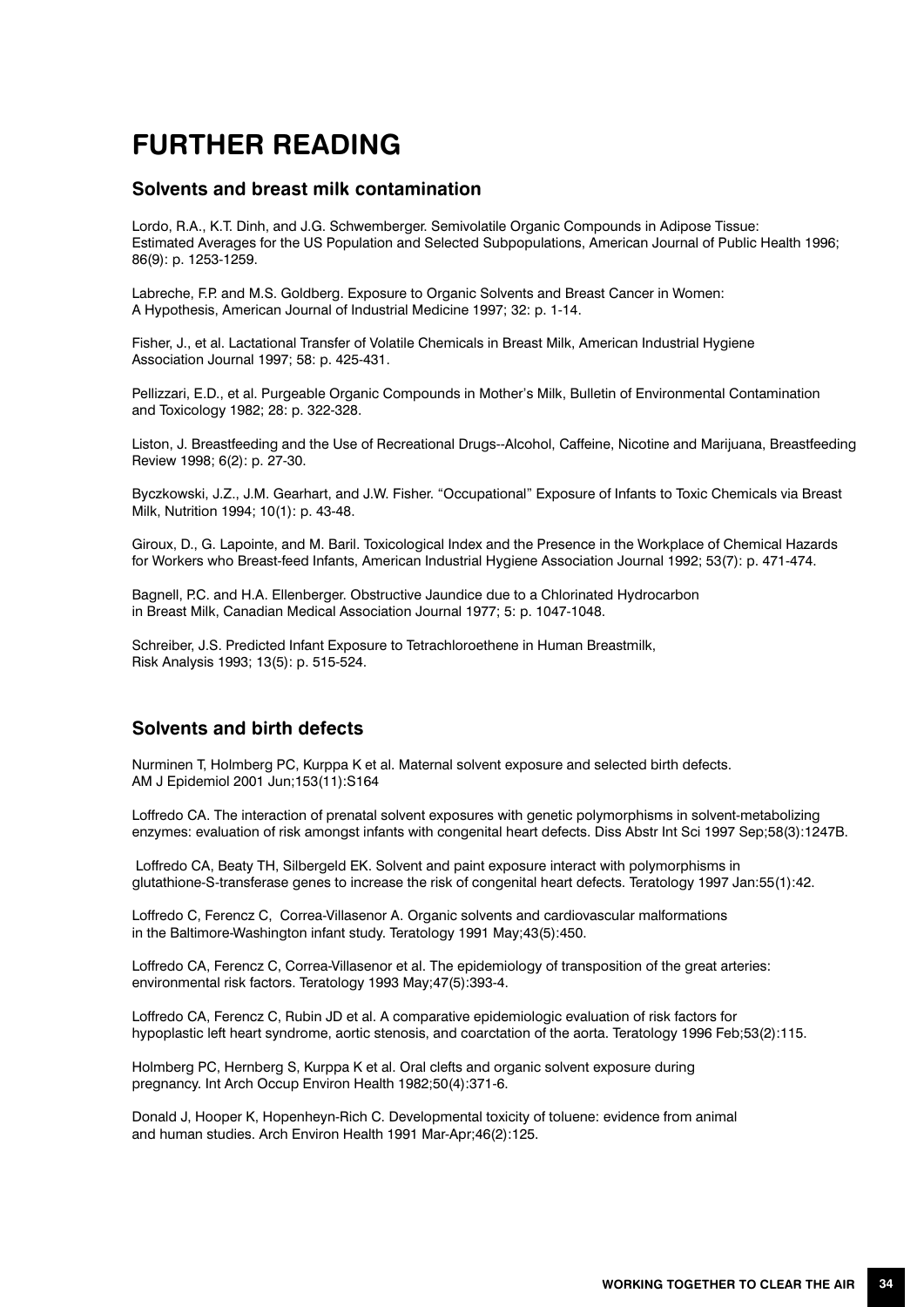# **Miscellaneous**

Landrigan PJ. "Critical assessment of epidemiologic studies on the human carcinogenicity of 1,3-butadiene". Environ Health Perspect. 86:143-7 (1990).

Arce GT, Vincent DR, Cunningham MJ, Choy WN, Sarrif AM. *"In Vitro and In Vivo* Genotoxicity of 1,3-Butadiene and Metabolites". *Environ Health Perspect.* 86:75-78 (1990).

Melnick RL, Huff J, Bird MG, Acquavella JF. "1,3-Butadiene: toxicity and carcinogenicity in laboratory animals and in humans". *Environ Health Perspect.* 86:3-5 (1990).

Morrissey RE, Schwetz P, Sikov MR, Hardin BD, McClanahan BJ, Decker JR, Mast TJ. "Overview of Reproductive and Developmental Toxicity Studies of 1,3- Butandiene in Rodents". *Environ Health Perspect.* 86:79-84 (1990).

LaMarte FP, Merchant JA, Casale TB. "Acute Systemic Reactions to Carbonless Copy Paper Associated With Histamine Release". *JAMA*. 260(2):242-243 (1988).

Marks JG, Jr., Trautlein JJ, Zwillich CW, Demers LM. "Contact Urticaria and Airway Obstruction From Carbonless Copy Paper". *JAMA*. 252(8):1038-1040 (1984).

Litovitz T. "Myocardial Sensitization Following Inhalation Abuse of Hydrocarbons". *Occup* Med. 3(3):567-568 (1988).

Reid WD, Ilett KF, Glick JM, Krishna G. "Metabolism and Binding of Aromatic Hydrocarbons in the Lung: Relationship to Experimental Bronchiolar Necrosis". *American Review of Respiratory Disease*. 107:539-551 (1973).

Wolff SP. "Correlation between car ownership and leukaemia: is non-occupational exposure to benzene from petrol and motor vehicle exhaust a causative factor in leukaemia and lymphoma?". Experientia. 48(3):301-4 (1992).

Yardley-Jones A, Anderson D, Parke DV. "The toxicity of benzene and its metabolism and molecular pathology in human risk assessment". Br J Ind Med. 48(7):437-44 (1991).

MacFarland HN. "Toxicology of petroleum hydrocarbons". Occup Med. 3(3):445-54 (1988).

Savolainen H. "Some Aspects of the Mechanisms by which Industrial Solvents Produce Neurotoxic Effects". *Chemical-Biological Interactions.* 18:1-10 (1977).

Grasso P. "Neurotoxic and neurobehavioral effects of organic solvents on the nervous system". Occup Med. 3(3):525-39 (1988).

Seiler JP. "A survey on the mutagenicity of various pesticides". Experientia. 29(5):622-3 (1973).

Kutz FW, Wood PH, Bottimore DP. "Organochlorine pesticides and polychlorinated biphenyls in human adipose tissue". *Rev Environ Contam Toxicol.* 120:1-82 (1991).

Jensen GE, Clausen J. "Organochlorine Compounds in Adipose Tissue of Greenlanders and Southern Danes". *Journal of Toxicology and Environmental Health.* 5:617-629 (1979).

Wolff MS, Toniolo PG, Lee EW, Rivera M, Dubin N. "Blood levels of organochlorine residues and risk of breast cancer [see comments]". J Natl Cancer Inst. 85(8):648-52 (1993).

Geyer HJ, Scheunert I, Rapp K, Gebefugi I, Steinberg C, Kettrup A. "The relevance of fat content in toxicity of lipophilic chemicals to terrestrial animals with special reference to dieldrin and 2,3,7,8-tetrachlorodibenzo-p-dioxin (TCDD)". *Ecotoxicol Environ Safety.* 26(1):45-60 (1993).

Eriksson P. "DDT and pyrethroids--ecotoxicological considerations". *Comp Biochem Physiol* [c]. 100(1-2):269-70 (1991).

Sato A. "The effect of environmental factors on the pharmacokinetic behaviour of organic solvent vapours". Ann Occup Hyg. 35(5):525-41 (1991).